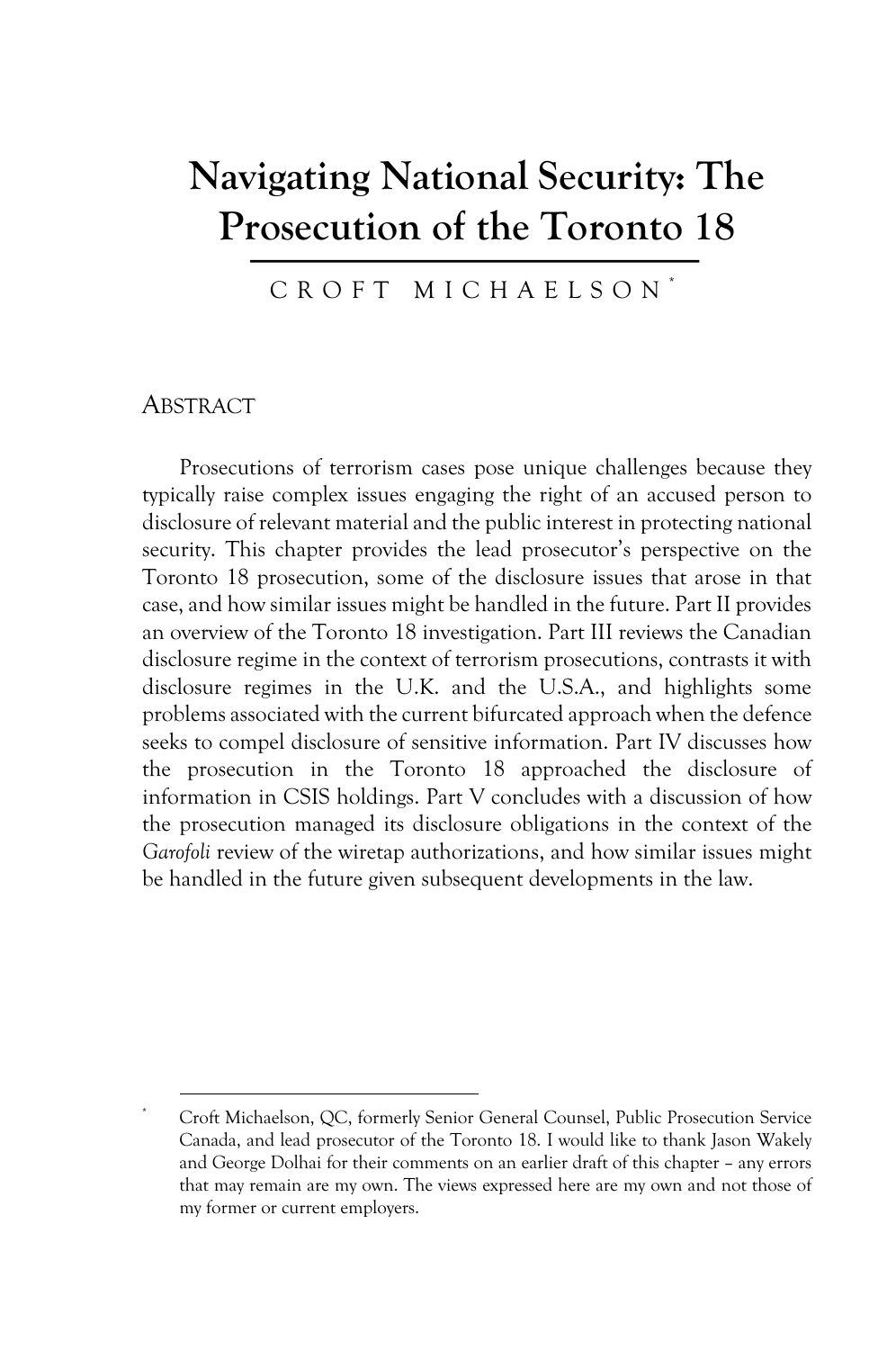#### **I. INTRODUCTION**

he prosecution of the group that is commonly, and somewhat erroneously, <sup>1</sup> referred to as the Toronto 18 was a complex prosecution involving many difficult and unprecedented legal The prosecution of the group that is commonly, and somewhat erroneously,<sup>1</sup> referred to as the Toronto 18 was a complex prosecution involving many difficult and unprecedented legal issues. The police investigation had its provided by the Canadian Security Intelligence Service (CSIS), which was conducting a national security investigation against some of the individuals who became the subjects of the police investigation.

To give the reader some sense of the scope of the prosecution, the police investigation spanned approximately six months and involved two civilian agents, many investigators, authorizations to intercept communications, and search warrants, both covert and overt, which resulted in the generation of a voluminous amount of investigative material that was subject to disclosure and needed to be carefully reviewed to redact privileged information. The trial against the ten remaining adult offenders itself began with the assignment of the trial judge, Justice Fletcher Dawson, in late May 2008, who then promptly heard the first of approximately 30 pre-trial applications. Many of those applications were complex and involved novel legal questions relating to CSIS and its involvement in the investigation. By January 2010, four adult accused were left, the rest having pleaded guilty. Two trials then ensued – a judge-alone trial against one accused and a jury trial against three others. The judge-alone trial ended with a conviction in February 2010, and the jury returned guilty verdicts in late June 2010, more than two years after the trial had commenced.

<sup>&</sup>lt;sup>1</sup> The case is, perhaps, more accurately denoted the "Toronto  $11$ ", because although  $18$ individuals – 14 adults and four young persons – were initially charged, that number was ultimately reduced to 11 (ten adults and one young person). See the Introduction to this book for more details. Prosecutions may only be advanced by federal prosecutors if the evidence meets the test set out in the PPSC Deskbook; that is, the evidence must be sufficient to establish a reasonable prospect of conviction, and it must be in the public interest to proceed. The evidence is typically reassessed by prosecutors as the evidentiary landscape changes, such as after witnesses have testified at a preliminary hearing. Here, the Crown withdrew the charges against one adult accused and one young person was discharged after preliminary hearings. The Crown also stayed charges against three adults and two young persons, but those individuals consented to enter into judicial recognizances for one year under the predecessor provision to what is now s. 810.011 of the *Criminal Code*, R.S.C. 1985, c. C-46.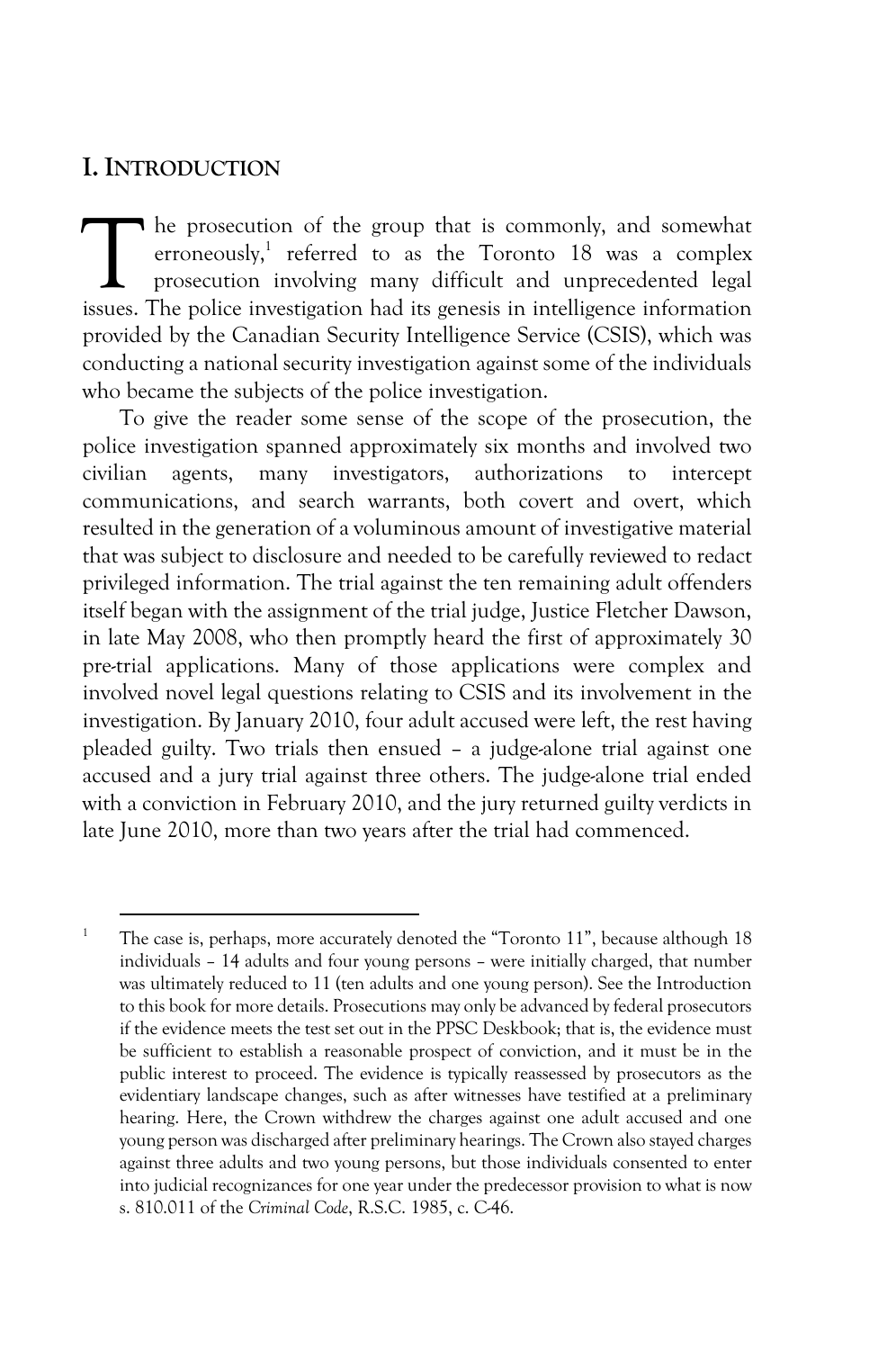Any prosecution involving a lengthy police investigation and a large number of accused will inevitably be challenging for the prosecutors. Lengthy police investigations, particularly where the police have obtained authorizations to intercept communications and search warrants, typically generate large amounts of investigative material that can be difficult to manage and disclose in accordance with the Crown's duty to disclose the fruits of the investigation to the accused. Large numbers of accused persons also raise significant practical difficulties – few courtrooms are equipped for trials of more than a few individuals at a time; a jury may find it challenging to follow the evidence against more than seven or eight accused persons; in some cases, it may be almost impossible to craft intelligible jury instructions when a large number of individuals are prosecuted together and are facing complex charges.2 The Toronto 18 prosecution was no different than many other cases in this respect. But what was unique about the Toronto 18 case was that, in addition to these commonplace challenges, the prosecution needed to also navigate its way through the national security interests that arose in the case. That is the basic theme of this chapter – a prosecutor's perspective on how we navigated our way through the national security issues that arose in the case and how those issues might be successfully navigated in the future. I also hope to show that although national security is uncommon and a rather esoteric subject matter in the context of criminal prosecutions, the issues that arise can be managed fairly in a manner that protects both national security and the right of an accused person to make full answer and defence. But in order to give context to what follows, I first begin with an overview of the investigation of the Toronto 18 and the national security issues that confronted the prosecution.

#### **II. THE INVESTIGATION OF THE TORONTO 18**

The police investigation of the Toronto 18 first began in November 2005 when CSIS sent the RCMP Integrated National Security Enforcement Team (INSET) in Toronto an "advisory letter"3 detailing

<sup>&</sup>lt;sup>2</sup> For example, in R v. Pangman, 2000 MBQB 71, the court ordered severance where 15 accused were jointly charged on conspiracy and criminal organization charges, and the jury would have been required to return 84 discrete verdicts.

<sup>&</sup>lt;sup>3</sup> When intelligence information is shared between agencies, it is commonly subject to caveats restricting the use to which the information may be put, absent express approval from the agency providing the information. In this manner, agencies are able to control the use and dissemination of their information and thus mitigate risks that might arise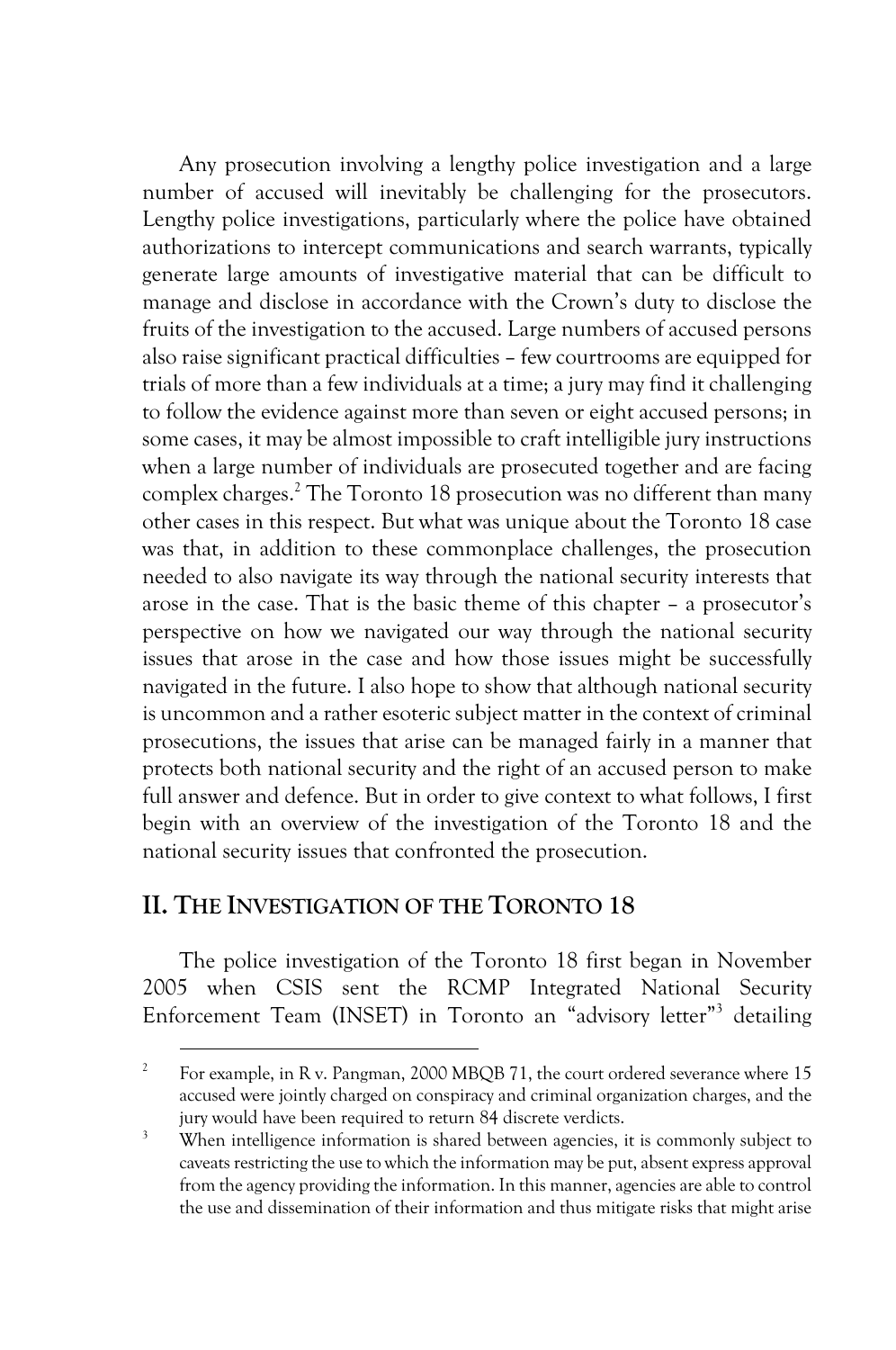information that CSIS had collected during its investigation of Fahim Ahmad, a young male who lived in the Toronto area. Although CSIS conducts investigations, it is not a law enforcement agency and has no mandate to investigate violations of the criminal law. CSIS is an intelligence service, the mandate of which was, in 2005, to collect information and intelligence relating to suspected threats to the security of Canada, and to provide reports and advice to the Government of Canada in respect of such threats.4 The ability of CSIS to disclose information that it gathers during its intelligence investigations is governed by statute. When CSIS, in the course of a national security investigation, learns of criminal activity, CSIS may share that information with the police.<sup>5</sup> The police, in turn, can then initiate a criminal investigation and, ideally, arrest the offender(s). The extent to which intelligence information may be shared by CSIS will typically engage a balancing of the risks of compromising national security against the degree of the threat to public safety arising from the apparent criminal activity.6 If death or serious bodily harm is likely to ensue from the

from further disclosures of the information. CSIS provides both "advisory letters" and "disclosure letters" to the police; the terms used do not accurately describe – at least from the perspective of criminal practitioners – the nature of the documents. An "advisory letter", in the lexicon of CSIS, includes information that may be provided to an issuing justice for the purpose of obtaining judicial authorization to conduct a search or intercept communications, but it may not be further disclosed without the permission of CSIS. In contrast, a "disclosure letter" sets out information that the police may only use as an investigative lead – they cannot rely on any of the information as grounds for issuance of judicial process. In other words, none of the information in a "disclosure letter" may be disclosed beyond the recipient police force, but information in an "advisory letter" may be disclosed to an issuing justice.

<sup>&</sup>lt;sup>4</sup> Canadian Security Intelligence Service Act, R.S.C. 1985, c. C-23, s. 12. The mandate of CSIS was extended in 2015 to permit the Service to take measures to reduce threats to the security of Canada. See Canadian Security Intelligence Service Act, s. 12.1.

<sup>&</sup>lt;sup>5</sup> Generally speaking, CSIS is prohibited from disclosing any information that it collects, except in accordance with s 19 of the *Act*. Disclosure for the purpose of domestic law enforcement is one of the prescribed purposes; the Service may share information with peace officers and Attorneys General for the purpose of investigating and prosecuting contraventions of Canadian and provincial law. See Canadian Security Intelligence Service Act, s. 19(2)(a)*.*

<sup>&</sup>lt;sup>6</sup> There are many ways that disclosing information may impact adversely on national security. For example, disclosure of the fact that information came from a human source may narrow the pool sufficiently to allow others to determine the identity of that source, endangering the source's safety – if source identities are not assiduously protected, persons will be reluctant to act as sources of intelligence in the future. Revealing sensitive information may reveal enough about the operations and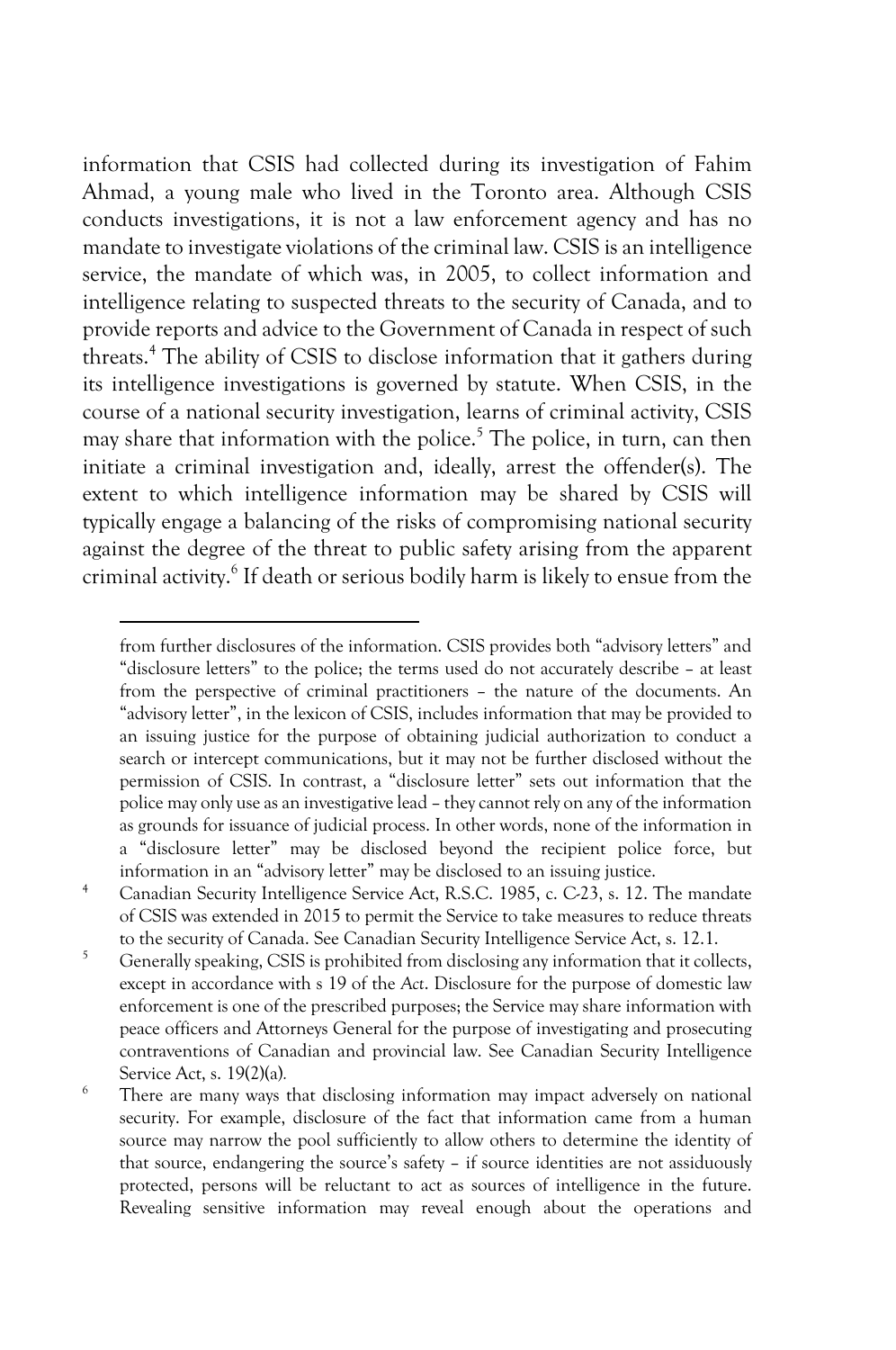criminal activity, there is a strong likelihood that CSIS will disclose the information to the police.

Fahim Ahmad had been on the radar screen of CSIS for some time when the first advisory letter was sent to INSET. He had been interviewed by CSIS in the spring of 2005. On one occasion in late June 2005, Ahmad and three of his associates were followed to a park by CSIS surveillance personnel. While Ahmad waited on the street, his associates went into a wooded area, a loud bang was heard, and the associates then rejoined Ahmad. In August 2005, two individuals connected to Ahmad – Ali Dirie and Yasin Mohamed – were stopped entering Canada from the United States by border security officers, as a result of a lookout that had been placed by CSIS with the Canadian Border Services Agency. When Dirie and Mohamed were searched, they were found in possession of handguns and ammunition that they were trying to smuggle into Canada; the vehicle they were driving had been rented with Ahmad's credit card.7 INSET officers were informed of the arrests of Dirie and Mohamed but concluded, based on the information they then had, that there was no evidence that the smuggled firearms were intended for terrorist activity. Finally, in November 2005, CSIS intercepted Ahmad's telephone conversations with

capabilities of intelligence agencies to allow terrorist groups to frustrate or evade the interception of communications, hampering the ability of agencies to collect intelligence. Canada is also a net consumer of intelligence information obtained from its allies, meaning that we obtain more intelligence from our allies than we provide. Our relationships with our allies will likely suffer and they will be less likely to share sensitive intelligence information if Canada is not able to adequately safeguard that information. The balancing of the risk to national security posed by disclosure against the threat to public safety, therefore, will often dictate the degree of detail provided to the police and how the police may use that information.

<sup>&</sup>lt;sup>7</sup> Dirie and Mohamed both pleaded guilty to smuggling firearms and were sentenced to penitentiary terms of imprisonment. After the training camp, Ahmad sent extremist materials to Dirie in the penitentiary and had conversations with him concerning both the training camp and the acquisition of firearms. Dirie later pleaded guilty to participating in the activities of a terrorist group. When he was later released from prison, he entered into a judicial recognizance under s 810.011 of the *Criminal Code* (which is sometimes referred to colloquially as a "terrorism peace bond"). In any event, Dirie subsequently left the country in breach of the terms of his recognizance and travelled to Syria where he was reportedly killed in battle. See "'Toronto 18' member Ali Mohamed Dirie reportedly died in Syria," *CBC News*, September 25, 2013, https://www.cbc.ca/news/world/toronto-18-member-ali-mohamed-dirie-reportedlydie d-in-syria-1.1868119.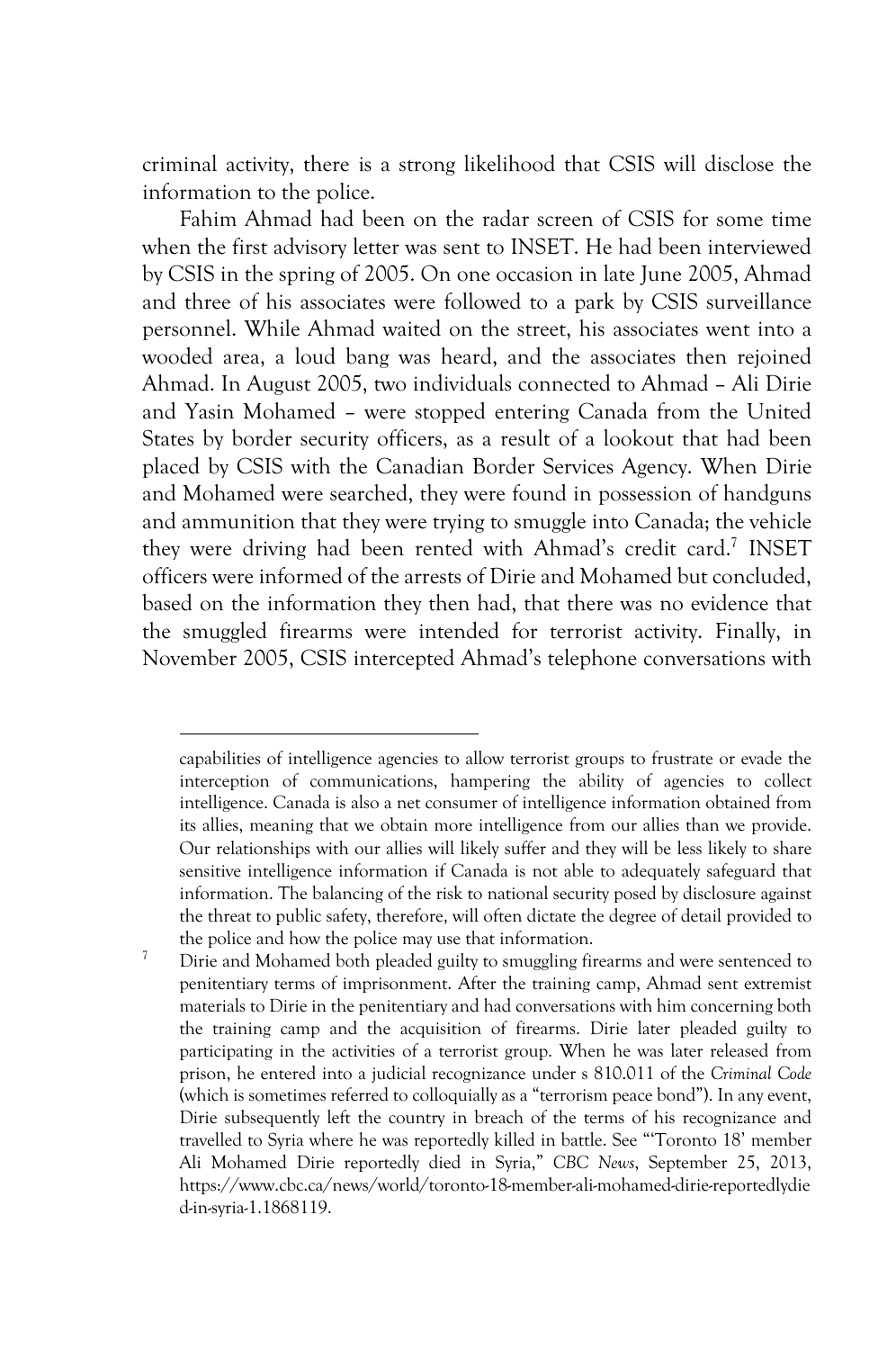another associate, in which they engaged in secretive discussions about meeting a contact in Pakistan.

By mid-November, the information collected by CSIS through its surveillance activities raised concerns within the Service that Ahmad and his associates posed a risk to public safety. Thus, on November 17, 2005, CSIS provided INSET investigators with an advisory letter summarizing some of the information that they had gathered relating to Ahmad and his activities.<sup>8</sup> The police then commenced their own criminal investigation on a parallel track.

The parallel nature of the CSIS and INSET investigations is illustrated by the events of November 27, 2005. By this date, INSET investigators were conducting surveillance on Ahmad and followed him to the Taj Banquet Hall, where Ahmad attended a public presentation on security certificates.<sup>9</sup> At the same time, CSIS asked one of their confidential human sources, Mubin Shaikh, to go to the banquet hall and see if he could manage to ingratiate himself with Fahim Ahmad, Zakaria Amara, and Amin Durrani.10

When Shaikh arrived at the banquet hall, he was able to join a table where Ahmad, Amara, and Durrani all sat. As the evening progressed, Shaikh was able to establish a rapport<sup>11</sup> with Ahmad and Amara, and they

<sup>10</sup> CSIS had obviously identified Amara and Durrani as associates of Ahmad by this point.

<sup>8</sup> <sup>8</sup> Not all of the information collected by CSIS was shared; indeed, much was not. For example, CSIS held back the fact that they were aware that Ahmad had reacted with panic when he learned that Dirie and Mohamed had been arrested.

<sup>9</sup> Under the *Immigration and Refugee Protection Act*, S.C. 2001, c. 27, a security certificate may be issued by the government stating that an individual is inadmissible to Canada for reasons of national security, violation of human or international rights, or involvement in organized or serious crimes. Once signed, the certificate is referred to the Federal Court. If the Federal Court finds that the security certificate is reasonable, it becomes an enforceable removal order. A warrant may issue for the arrest and detention of a person named in a security certificate.

See Chapter 4 of this book for Shaikh's perspective on this dinner. Shaikh managed to present himself in a manner that made him an attractive target for recruitment: he was familiar with firearms through his past involvement with the army cadets, he had a firearms acquisition licence, and perhaps most importantly, he said that he believed that Jihad is an individual obligation (*fard al-ayn*), rather than a communal obligation (*fard al-kifayah*). Jihadist terrorist groups all invariably state that jihad is *fard al-ayn*. Although the term Jihad is subject to various interpretations within Islam, for the purposes of this chapter I adopt the meaning used by Islamist terrorist groups – fighting in the cause of Allah or, in other words, violent acts committed for a religious objective or purpose. This interpretation of the term Jihad is not restricted to terrorist groups;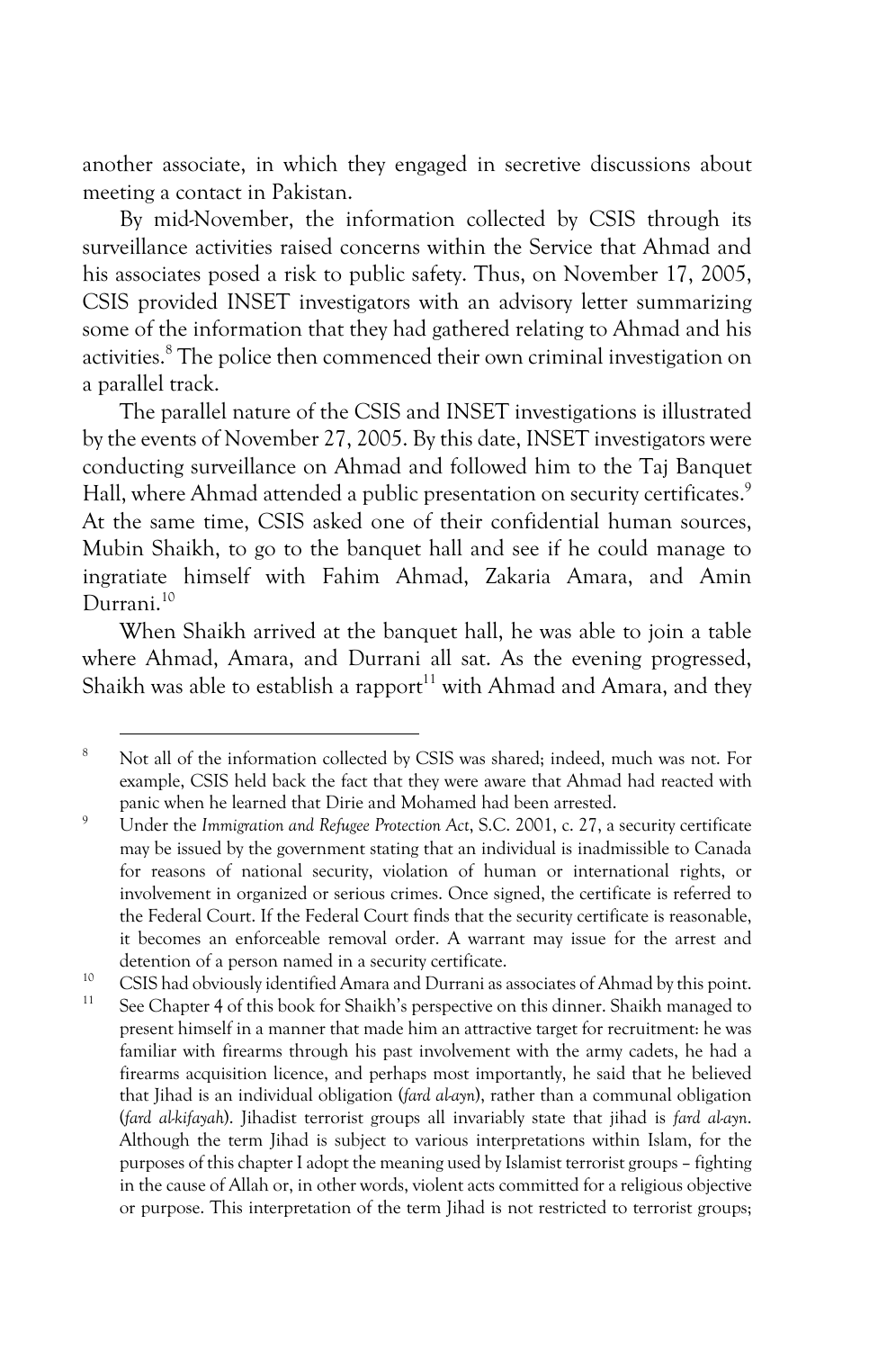tried to recruit Shaikh to join a group they were forming to carry out terrorist acts. Ahmad explained that he wanted to launch attacks on critical infrastructure targets in Canada and invited Shaikh to attend a training camp in December in a rural area north of Toronto. At one point during the evening, Amara reached inside his jacket, disengaged the magazine for a handgun, and showed it to Shaikh. Referring to the bullets inside the magazine, Amara said, "these are cop killers." When the evening wrapped up, police surveillance officers followed Ahmad but did not follow Amara because they had not yet identified him as a person of interest. CSIS surveillance personnel, therefore, picked up the surveillance of Amara once he left Ahmad's presence.

In a subsequent meeting that occurred a couple of days later, Ahmad told Shaikh his intended targets – Parliament, power grids, the nuclear power station in Pickering, and military sites. Ahmad said that he had a cache of weapons that he had buried in a park. He also told Shaikh that he had sent a couple of guys to the United States to bring back some weapons, but they had been caught and arrested at the border. Ahmad asked Shaikh, who Ahmad knew to have once been an army cadet rifle instructor, to help him train the recruits who attended the training camp.

The information gathered by Shaikh, which now indicated that Ahmad had identified specific targets, resulted in CSIS providing another advisory letter to the police. When the police received this letter, they decided that they would need to rely on the contents of the advisory letters as grounds to obtain authorization to intercept Ahmad's communications, but before doing so, they sought further detail from CSIS about the source(s) of the information.12 CSIS then decided to see if Shaikh was willing to become a police informer; when Shaikh indicated that he was, he was handed over

one widely distributed English translation of the Holy Quran, published by the Saudi Arabian government, adopts the same interpretation. See Taqi Ud Din Hilali and Muhammad Muhsin Khan, *Translation of the Meanings of The Noble Qur'an in the English Language* (Saudi Arabia: King Fahd Complex for the Printing of the Holy Qur'an, 2006), Glossary, definition of *Jihad*. 12 It is well established that the determination of whether informer information is reliable

requires an assessment of the following factors: the compelling nature of the information, the credibility of the source, and the extent to which the information has been corroborated. Weaknesses in one area may be compensated by strengths in the other. See R v. Debot, [1989] 2 S.C.R. 1140, 37 O.A.C. 1, per Justice Wilson. The INSET investigators, therefore, sought additional information relating to the source or sources of the CSIS information so that the investigators (and any issuing justice) could determine whether that information was reliable.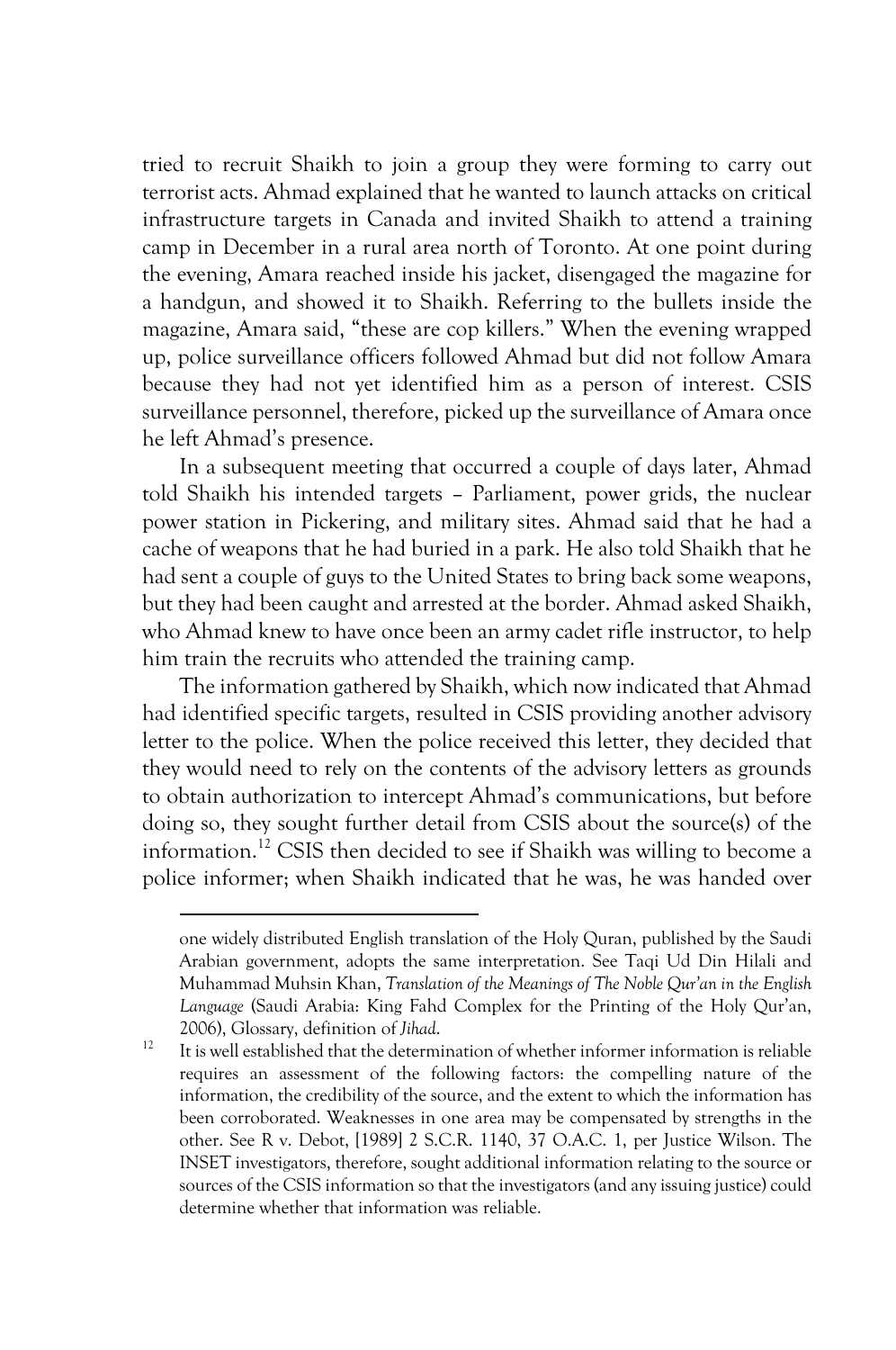to the police. Shaikh then became a confidential police informant entitled to the traditional common law protection afforded to police informers, whose identities may only be disclosed if it is necessary to prove the factual innocence of an accused person.<sup>13</sup> When Shaikh was debriefed by a source handler for the police, Shaikh essentially repeated the information that he had previously provided to CSIS about Ahmad and his plans. The information gathered by the source handler from Shaikh, along with the information provided in the CSIS advisory letters, became the foundational grounds for an application under Part VI of the *Criminal Code* to intercept the communications of Fahim Ahmad, Zakaria Amara, and their associates.14

Shaikh subsequently agreed to attend Ahmad's training camp, which was held at a remote location north of Orillia, Ontario, in late December. The police were able to intercept some of Ahmad's cell phone communications during the training camp, but much of the information about what took place at the camp – firearms training, simulated militarytype exercises, and lectures on Jihad – and who did what was initially provided to the police by Shaikh and corroborated through subsequent seizures of evidence.<sup>15</sup>

Recognizing that Shaikh's evidence would be helpful in any future prosecution, the police had asked Shaikh if he would be prepared to waive his status as a police informant and become a police agent, which would mean the eventual disclosure of his identity and that he testify at trial. Several weeks after the training camp, Shaikh agreed to do so.<sup>16</sup>

The police investigation of Ahmad, Amara, and the other camp attendees continued – communications were intercepted, surveillance was

<sup>13</sup> R v. Leipert, [1997] 1 S.C.R. 281, 143 D.L.R. (4th) 38; R v. Basi, 2009 SCC 52; Named Person v. Vancouver Sun, 2007 SCC 43.<br>
<sup>14</sup> R v. Ahmad, [2009] O.J. No. 6162.

Subsequent computer searches revealed video footage of a lecture given by Ahmad at the camp, which amply described the terrorist purposes of the group. Another video surfaced much later on the Internet depicting some of the firearms training, marching, and quasi-military exercises that were held during the camp. This particular video had an interesting backstory – it was originally seized from an individual who was charged with terrorism-related offences in the United Kingdom. It was posted online by the NEFA foundation after it was played at the trial of the accused in the U.K. It would seem that that individual received the video from Ahmad, who was intercepted by the police on one occasion advising Amara that he had shown the video to another individual who had been impressed.

<sup>16</sup> R v. N.Y., 2008 CanLII 51935 (ON SC).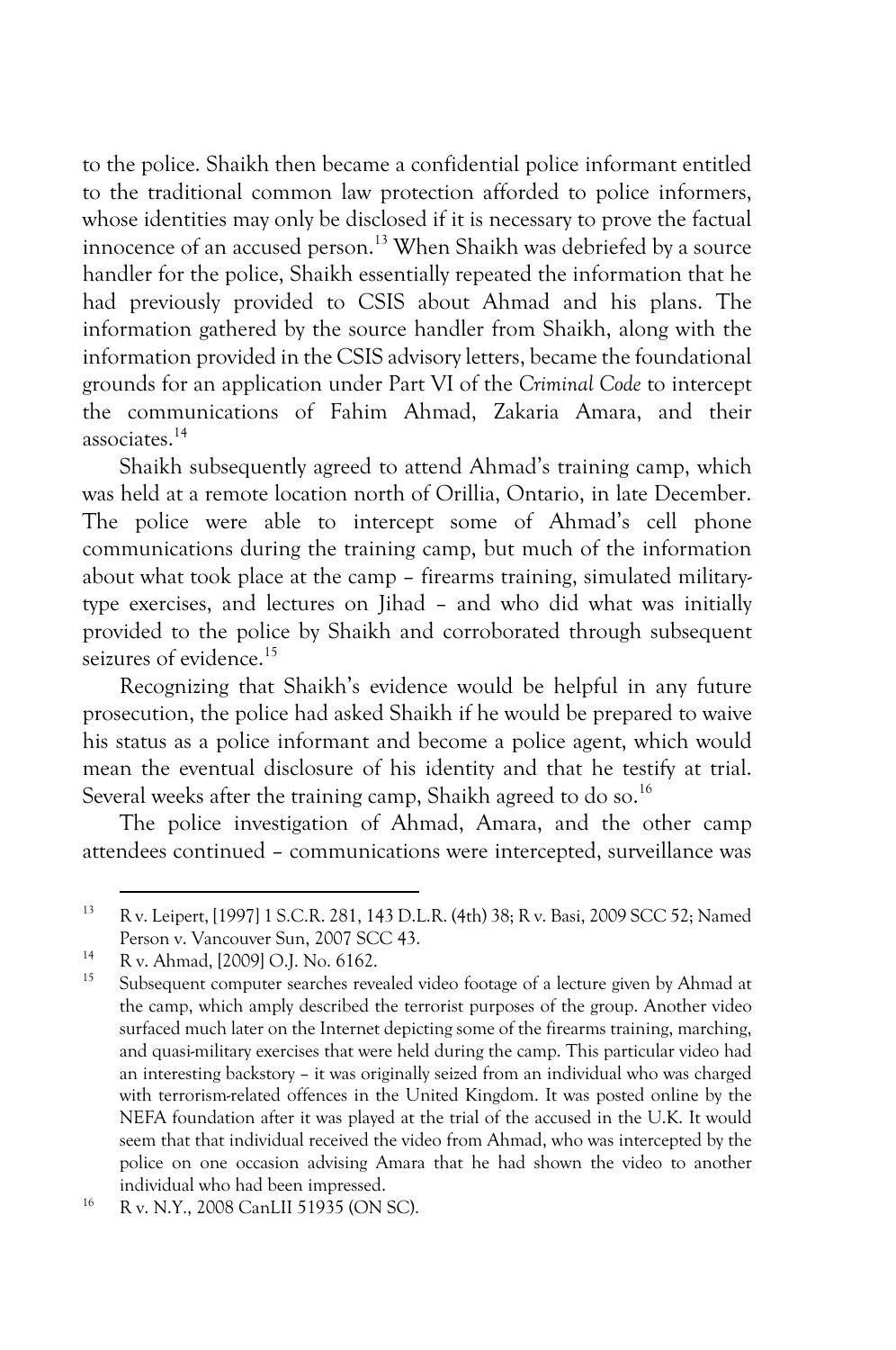conducted, and Shaikh continued to gather evidence. However, Amara grew frustrated with Ahmad, severed his ties with the group, and recruited Shareef Abdelhaleem, Saad Khalid, and Saad Gaya to join him in a conspiracy to bomb targets in downtown Toronto and elsewhere in Ontario.17

Fortunately, a friend of Abdelhaleem, Shaher Elsohemy, had been recruited as a human source by CSIS. Elsohemy was eventually introduced to Amara by Abdelhaleem and was taken into their confidence. In particular, on April 8, 2006, Amara expressed an interest in acquiring large quantities of ammonium nitrate<sup>18</sup> and revealed his plan to bomb three targets. This information was promptly passed on to the police by CSIS, and four days later, Elsohemy became a police informer. In the ensuing weeks, Elsohemy had discussions with Abdelhaleem and Amara about the bomb plot and provided a great deal of helpful information to the police, but because Elsohemy was an informer, none of that information could be used as evidence at trial. The police, therefore, sought to have Elsohemy become a police agent and, on May 10, 2006, Elsohemy agreed to do so. The police then obtained authorization to intercept communications, and, from that point on, Elsohemy's conversations with Abdelhaleem and Amara about the bomb plot were intercepted and recorded.<sup>19</sup>

Abdelhaleem and Amara placed an order for three tonnes of ammonium nitrate with Elsohemy. In the meantime, police surveillance officers recorded Amara meeting with Khalid and Gaya at McMaster University and having a discussion, during which Amara made a hand gesture of detonating a bomb. On June 2, 2006, undercover officers delivered three tonnes of an inert substance packaged as ammonium nitrate

<sup>&</sup>lt;sup>17</sup> Amara's targets were the CSIS regional office and the Toronto Stock Exchange in downtown Toronto, as well as an unidentified military base. Unbeknownst to Amara and his co-conspirators, the offices of the Department of Justice and the Public Prosecution Service of Canada would have been collateral targets if the bombings were carried out, because both offices were located in the same building as the TSX.

<sup>&</sup>lt;sup>18</sup> Ammonium nitrate is the main component of a fertilizer bomb, such as was used in the bombing of the federal building in Oklahoma City. Amara's plan was to build three bombs, each containing one tonne of ammonium nitrate. In order to establish the explosive force of such a bomb, the INSET investigators had a similar bomb constructed and detonated under scientific conditions. The expert report established that a bomb made of one tonne of ammonium nitrate would cause death and serious bodily harm to persons in the vicinity of the explosion and cause serious damage to an office building.

<sup>19</sup> R v. Abdelhaleem, [2010] O.J. No. 5693.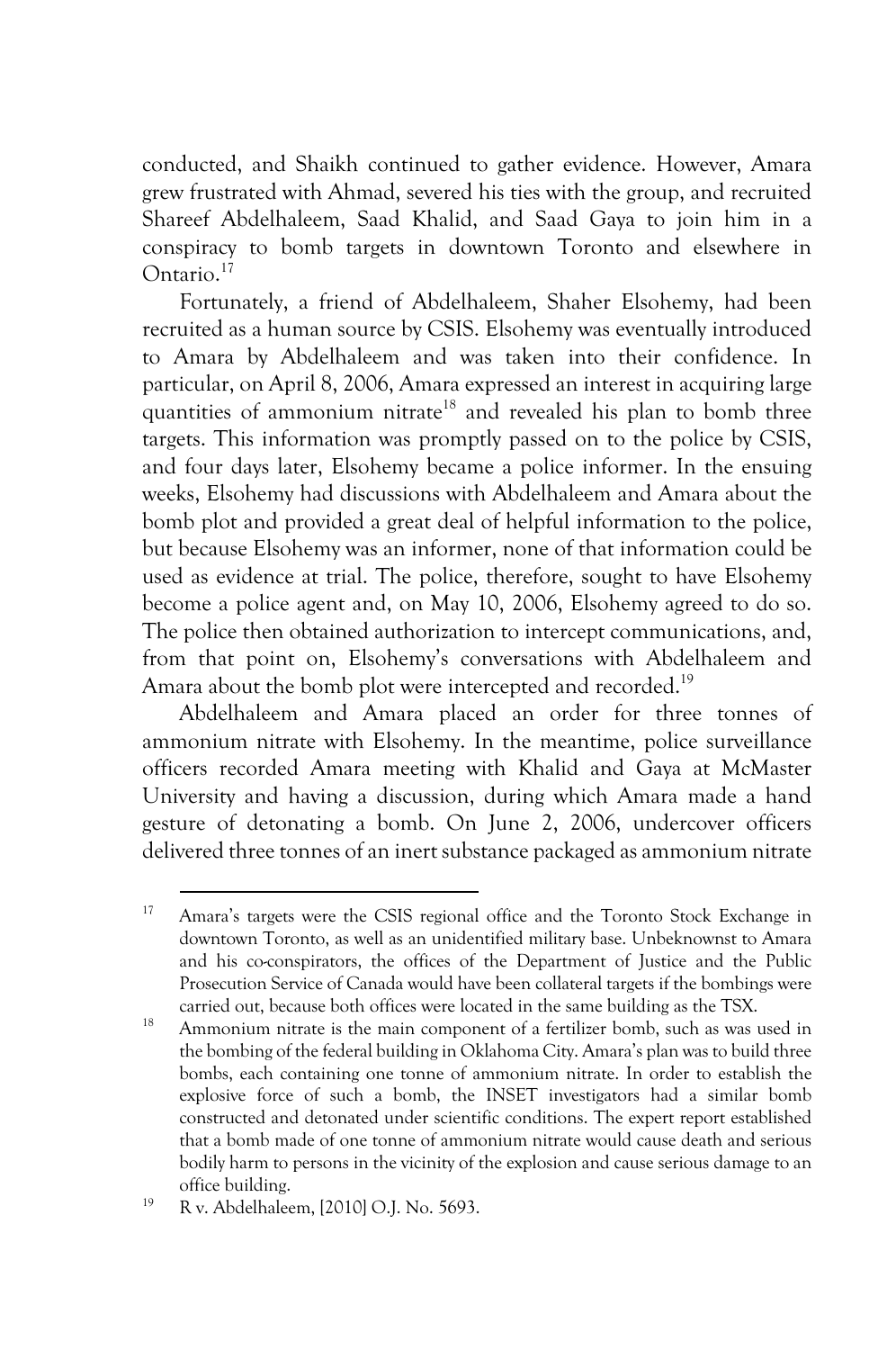to a warehouse that Abdelhaleem had rented. Khalid and Gaya, wearing tshirts with the logo "Student Farmers," <sup>20</sup> were recorded unloading much of the "ammonium nitrate" until they, and all of the other individuals who comprised the Toronto 18, were arrested and charged with terrorismrelated offences. The case then moved to the prosecution phase.

As mentioned in the introduction to this chapter, the Toronto 18 case posed the usual difficulties for the prosecution that can arise in any lengthy wiretap investigation of multiple accused persons. Managing and vetting voluminous disclosure materials; reviewing extensive evidence to ensure that the standard for initiating a prosecution is met for each individual accused and that the appropriate charges have been laid; determining whether and how to sever accused persons, so the Crown can present a coherent and manageable case at trial; and responding to the inevitable attacks on the admissibility of seized evidence are routine challenges that confront prosecutors who deal with complex investigations of criminal organizations. But overlaying those routine challenges were two that were unique to this particular prosecution and arose from the intersection of CSIS and national security interests with the police investigation.

The first challenge arose in the context of the Crown's disclosure obligation: to what extent, if any, did the involvement of CSIS impact the Crown's obligation to disclose information to the accused? The second challenge arose in the context of the review of the initial authorization to intercept communications: if the police relied on information provided by CSIS as grounds to obtain an authorization to intercept communications, how does this impact the review of that authorization, and what are the implications for disclosure? In what follows, I will discuss how we dealt with these issues in the prosecution of the Toronto 18 but also suggest how such issues might be dealt with in the future given more recent developments in the case law.

# **III. NAVIGATING NATIONAL SECURITY – DISCLOSURE OF THE FRUITS OF THE INVESTIGATION**

It has been well established, since the decision of the Supreme Court of Canada in *R v. Stinchcombe*, that the accused's constitutional right to make full answer and defence under section 7 of the *Charter of Rights and* 

 $2.0$ The logo would seem to have been intended to explain to any passers-by why they were handling a large quantity of ammonium nitrate, a fertilizer.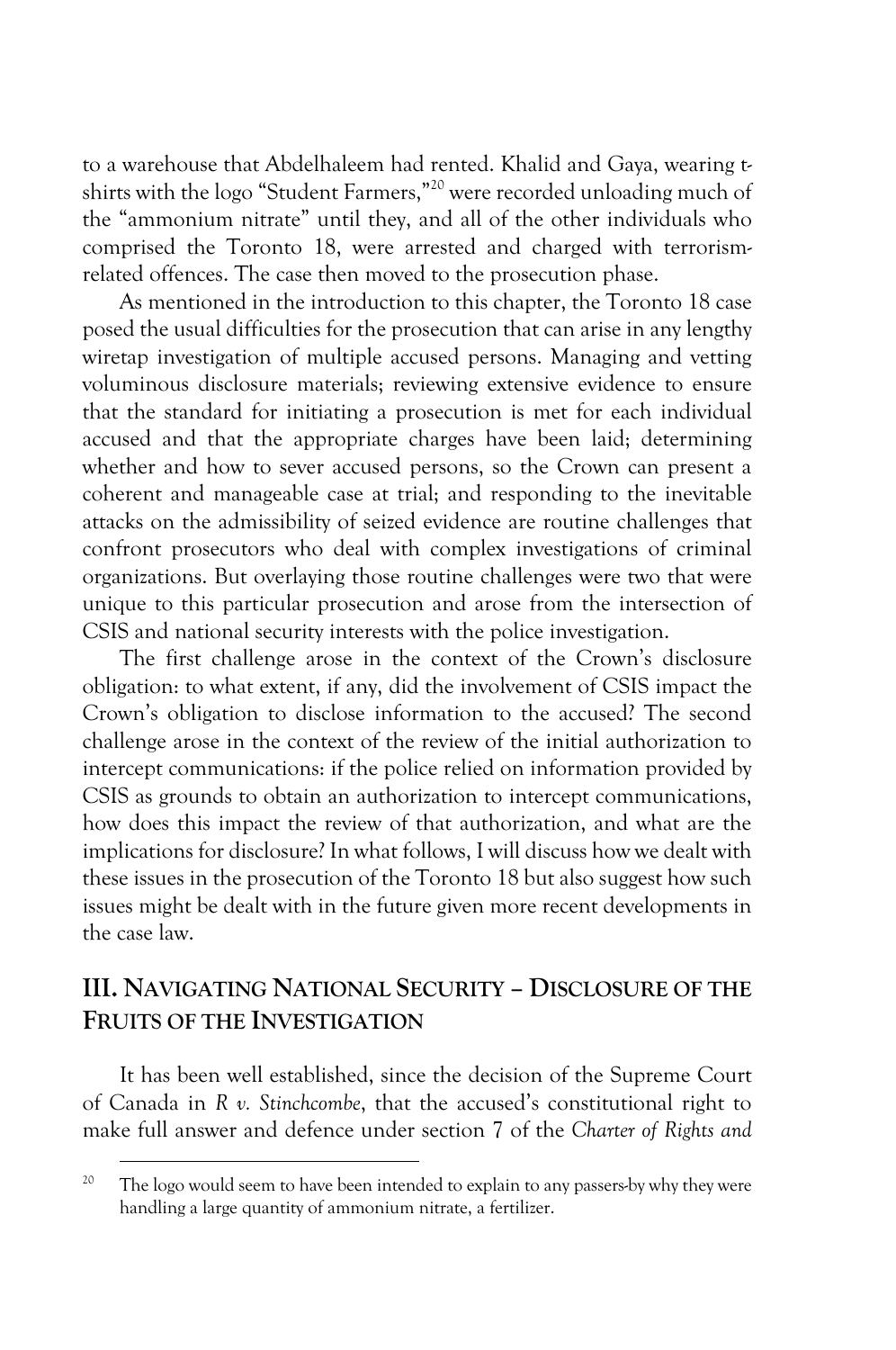*Freedoms* imposes a duty on the Crown prosecutor to disclose relevant information in their possession or control, unless the information is privileged.21 This duty to disclose includes both inculpatory and exculpatory information.<sup>22</sup> Information is relevant in the context of disclosure if it can reasonably be used by the accused to meet the case for the Crown, advance a defence, or otherwise make a decision that could affect the conduct of the defence.<sup>23</sup>

Because the Crown obtains the materials for use in a prosecution from the police, and the right to disclosure would be a hollow one if the police could cherry-pick what they give to the Crown, the police have a corollary duty to provide the prosecutor with "all material pertaining to the investigation of the accused."24 This corollary duty encompasses the "fruits of the investigation" – the material created or acquired by the police in the course of their investigation – but it also includes any other information that is "obviously relevant to the accused's case," such as the criminal record of a witness.25

The prosecutor's duties in respect of disclosure can reach beyond the *Stinchcombe* disclosure obligation and the "fruits of the investigation" and

<sup>21</sup> R v. Stinchcombe, [1991] 3 S.C.R. 326, [1992] 1 W.W.R. 97; R v. Gubbins, 2018 SCC 44; R v. Quesnelle, 2014 SCC 46; R v. McNeil, 2009 SCC 3. 22 *Stinchcombe*, S.C.R.; *Gubbins*, SCC at para 22.

<sup>23</sup> *Gubbins,* SCC at para 18; R v. McQuaid, [1998] 1 S.C.R. 244 at paras 20–22, 37 W.C.B. (2d) 204. The requirement that information be disclosed if it could be used to "make a decision which could have affected the conduct of the defence" has the potential to denude relevancy of meaning if it is interpreted too broadly. One could argue that the defence needs disclosure of everything in the investigative file in order to ensure that they have advanced all possible pre-trial motions and applications. For example, if none of the non-disclosed information in an investigative file could reasonably support an application for abuse of process, the defence might still argue that they require production of the material so they can decide that an abuse of process application is without merit. Pushed to absurdity, the defence could argue that they require production of all of the irrelevant information because it would help them make a decision as to whether the Crown has withheld relevant or irrelevant information. Information that is irrelevant becomes "relevant" because the defence would see that it is irrelevant. It seems that when the court made the reference to decisions affecting the conduct of the defence, it was referring to tactical decisions at trial, such as whether the accused should testify, or whether certain evidence should be called or admitted. 24 *McNeil*, SCC at paras 23, 52.

<sup>25</sup> *McNeil*, SCC at para 59; *Gubbins*, SCC at para 23. The criminal record of a witness is relevant to an accused's case because such records can be used to impeach the witness at trial. See David M. Paciocco and Lee Stuesser, *The Law of Evidence*, 6th ed. (Toronto: Irwin Law, 2011), 448.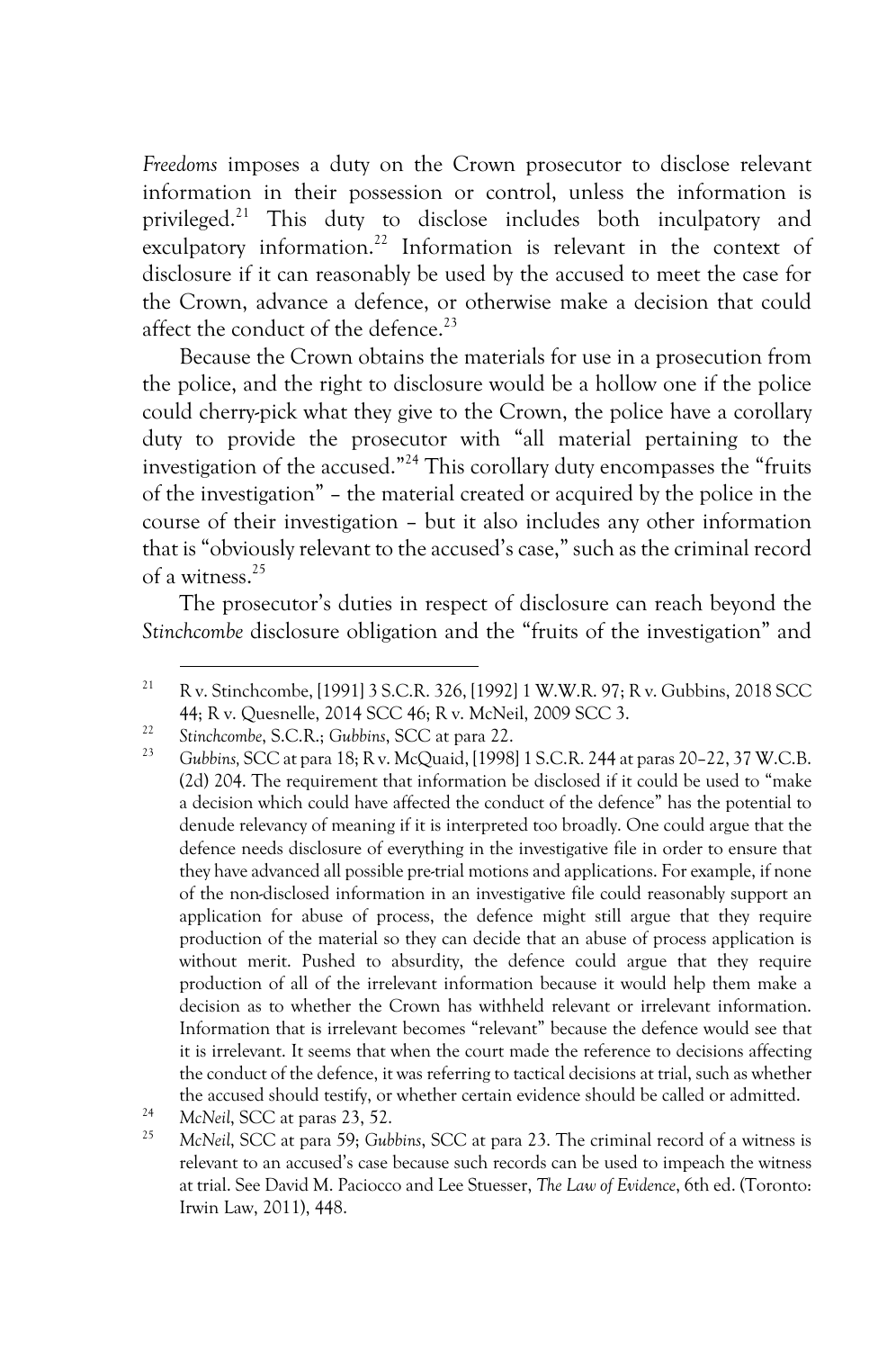"obviously relevant" information in the hands of the investigative agency. If the prosecutor has reason to believe that another government agency is likely in possession of information that is relevant to the defence of the accused, the prosecutor has a duty, under *R v. McNeil*, <sup>26</sup> to request that information from the agency. This duty to seek out information from thirdparty government agencies is referred to as the "*McNeil* duty." If the prosecutor is provided with the information, then the *Stinchcombe* standard of relevance applies. If, however, the agency refuses to provide the information, the defence is required to bring an application for production from a third party, the standard for which was laid down by the Supreme Court in *R v. O'Connor*. <sup>27</sup> I discuss the *McNeil* duty and its application in the context of the Toronto 18 prosecution in Part IV below.

The Crown prosecutor's duty to disclose is a broad one. Prosecutors are required to err in favour of inclusion and may only withhold information that is "clearly irrelevant," privileged, or subject to some other legislative regime governing disclosure.<sup>28</sup> The disclosure obligation essentially operates as a form of open discovery of the investigative file and seems to be grounded in the rationale that records created during the investigation are presumptively relevant to the prosecution and defence of the offence charged.<sup>29</sup>

While the underlying rationale for the broad disclosure obligation that investigative materials are presumptively relevant to the trial of the offence charged – may be well-founded in the context of routine criminal investigations, it begins to lose its force as the length and complexity of an investigation increase. Anyone who has prosecuted an offence that came out of a long, complex investigation can attest that much of the investigative file is completely irrelevant to the issues at trial. Much of what investigators generate during an investigation is more aptly described not as "fruits," but as withered buds on the vine. During a lengthy investigation, extensive surveillance may be conducted, much of which reveals nothing going towards guilt or innocence; myriad communications may be intercepted, furnishing nothing of evidentiary value; administrative documents may be

<sup>&</sup>lt;sup>26</sup> McNeil, SCC.

<sup>27</sup> R v. O'Connor, [1995] 4 S.C.R. 411, 130 D.L.R. (4th) 235.

<sup>28</sup> *McNeil*, SCC at para 18. For example, the disclosure of medical and therapeutic records of complainants in sexual assault trials is governed by ss. 278.1-278.91 of the *Criminal Code*.

<sup>29</sup> *Quesnelle,* SCC at para 56.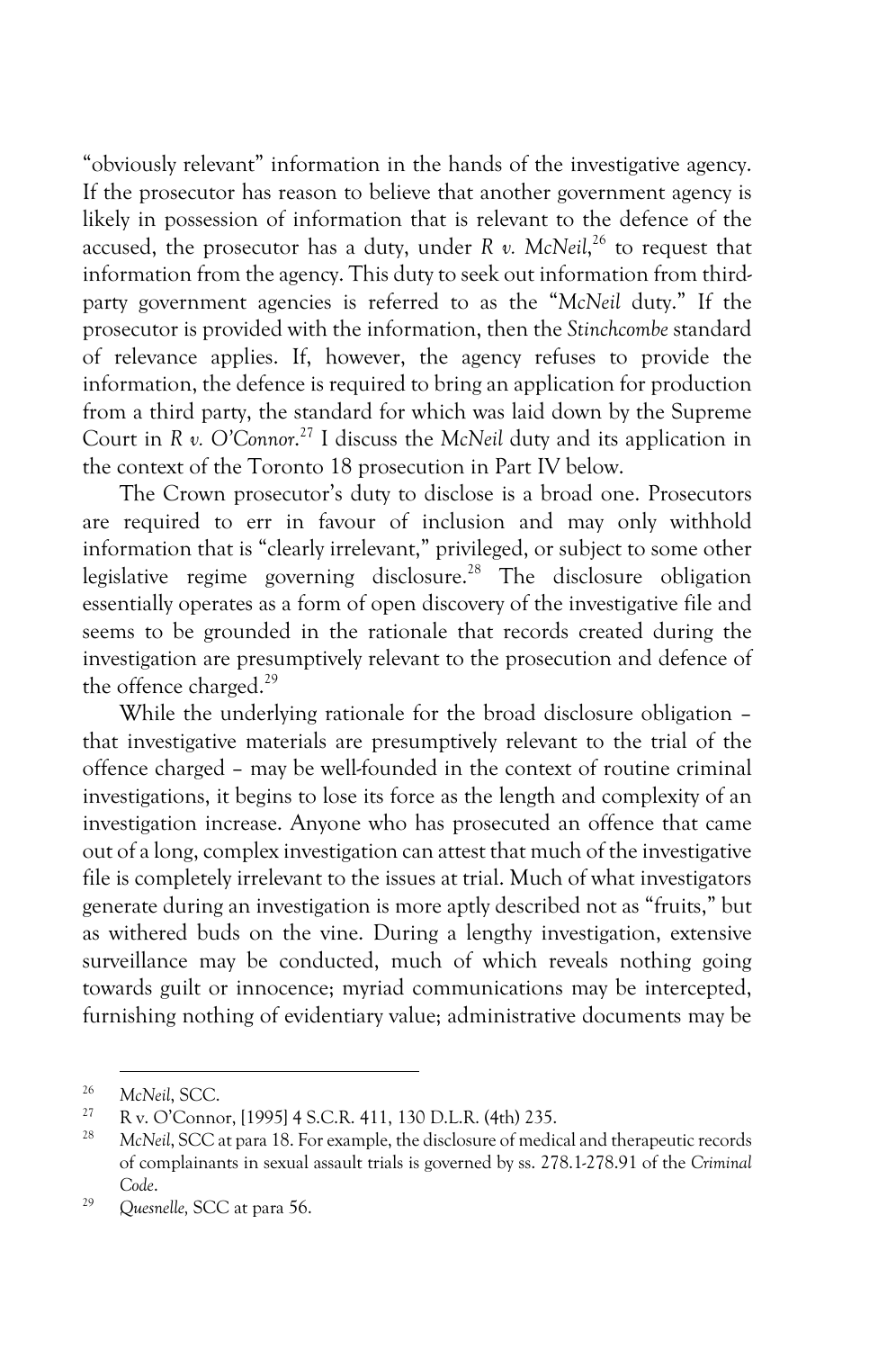created seeking approval for overtime or travel; and potential avenues of investigation may arise and be pursued until the investigators realize they are blind alleys. By way of example, during the investigation of the Toronto 18, investigators conducted routine surveillance on the subjects of the investigation. If a subject was seen waving or talking to someone in the parking lot of a mosque after prayers, surveillance officers would often note down the licence plate of that person for follow-up. Investigators would then conduct background enquiries of the person on police databases and open sources on the Internet – such enquiries typically were dead-ends and resulted in nothing that could assist the defence at trial.

In a lengthy and complex investigation, in which there are large quantities of material irrelevant to the prosecution of the offence, the task of culling through the investigative file to remove the information that is "clearly irrelevant" can pose a significant burden if the Crown takes seriously its obligation to "sort the wheat from the chaff." <sup>30</sup> And if information in the file materials is privileged, the burden is only magnified. In the "Toronto 18 case," the review and vetting of file materials for disclosure was laborious and spanned many months. Every investigator is required to make notes during an investigation, and a significant portion of the disclosure materials consisted of such notes. An investigator's notes are typically handwritten. They include notations of the investigator's personal observations and activities, but they will also commonly record information that is conveyed to the investigator by another investigator. For example, if a group of investigators attend a meeting where they obtain a debriefing on recent developments in the investigation, each investigator may well record that information in their notebooks. There will often be considerable overlap and duplication of information in the investigators' notes.

When sensitive, privileged information is shared among investigators during the investigation, a careful review of the notes is, therefore, required in order to ensure that none of the privileged information is buried in someone's notes and inadvertently disclosed. The fact that the notes are commonly handwritten further complicates matters because, unlike the electronic text generated by word processing software programs,

<sup>30</sup> *Stinchcombe*, S.C.R. at 339.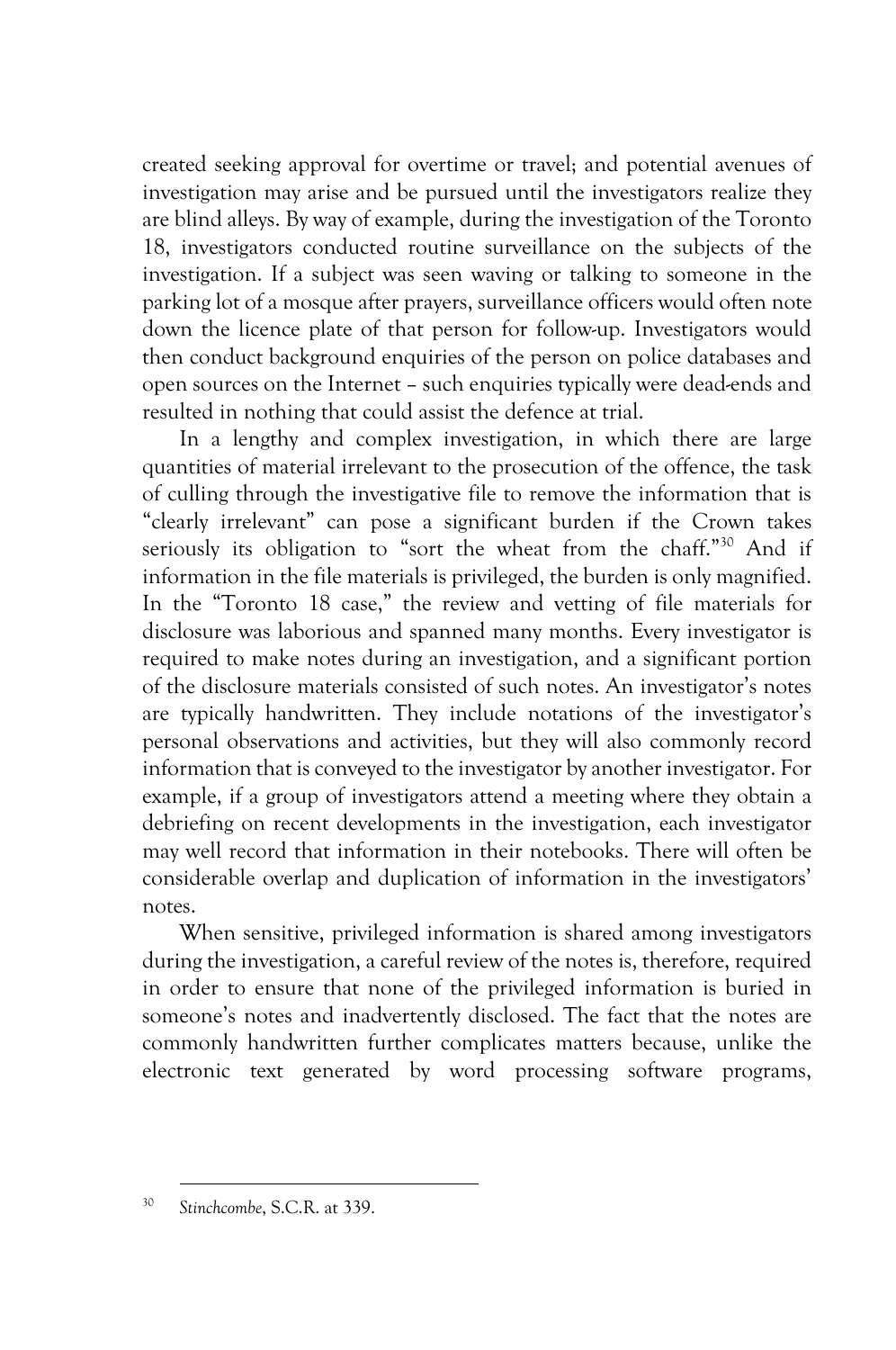handwriting is highly variable among writers, and OCR software<sup>31</sup> cannot be used to search handwritten notations with any degree of certainty. In the Toronto 18 investigation, it was not uncommon for privileged information provided by CSIS to be shared among members of the investigative team. It was, therefore, necessary to engage in a line-by-line, page-by-page review of every investigator's notes to ensure that the information was redacted from the notebooks before they were disclosed to the defence. And because CSIS had a direct interest in the privileged information, CSIS needed to be provided with an opportunity to review the notations to verify that none of their sensitive information would be disclosed inadvertently.

In order to comply with its disclosure obligation in a timely manner, the Crown disclosed the relevant, non-privileged material in an electronic format in successive waves. The initial wave consisted of bail packages and the affidavits used to obtain authorizations to intercept communications and search warrants. Because those affidavits set out a detailed chronology of the investigation, the defence were able to quickly get up to speed on the nature of the allegations against the accused. Subsequent waves of disclosure were concerned with seized evidence, officer notes, surveillance reports, and other documentation generated by the police during the investigation. The bulk of disclosure was provided to defence counsel within six months of the arrests, and disclosure was essentially completed within ten months. To give some sense of the magnitude of disclosure in the case, at one point the disclosure provided to the accused consisted of more than 90,000 records, 82,000 text files of monitors' summaries of intercepted communications, and many media files. $32$  After review by the police and CSIS, the Crown applied more than 9,600 redactions to these disclosure materials.<sup>33</sup> The redactions related to information that was subject to claims of privilege or public interest immunity – information that would reveal investigative techniques, the personal information of innocent third parties, or information that would compromise national security – as well as information that was clearly irrelevant.

<sup>&</sup>lt;sup>31</sup> Optical Character Recognition (OCR) software is not currently sophisticated enough to consistently identity words that have been handwritten in cursive writing. Indeed, many human readers struggle to interpret the cursive handwriting of others.<br>
<sup>32</sup> R v. Ahmad, 2009 CanLII 84788 at para 3, 257 CCC (3d) 135 (ON SC).<br>
<sup>33</sup> R v. Ahmad, 2000LO LN<sub>2</sub>, 6152 at name 2, [Ahmad 2000L

<sup>33</sup> R v. Ahmad, [2009] O.J. No. 6152 at para 2 [*Ahmad* 2009].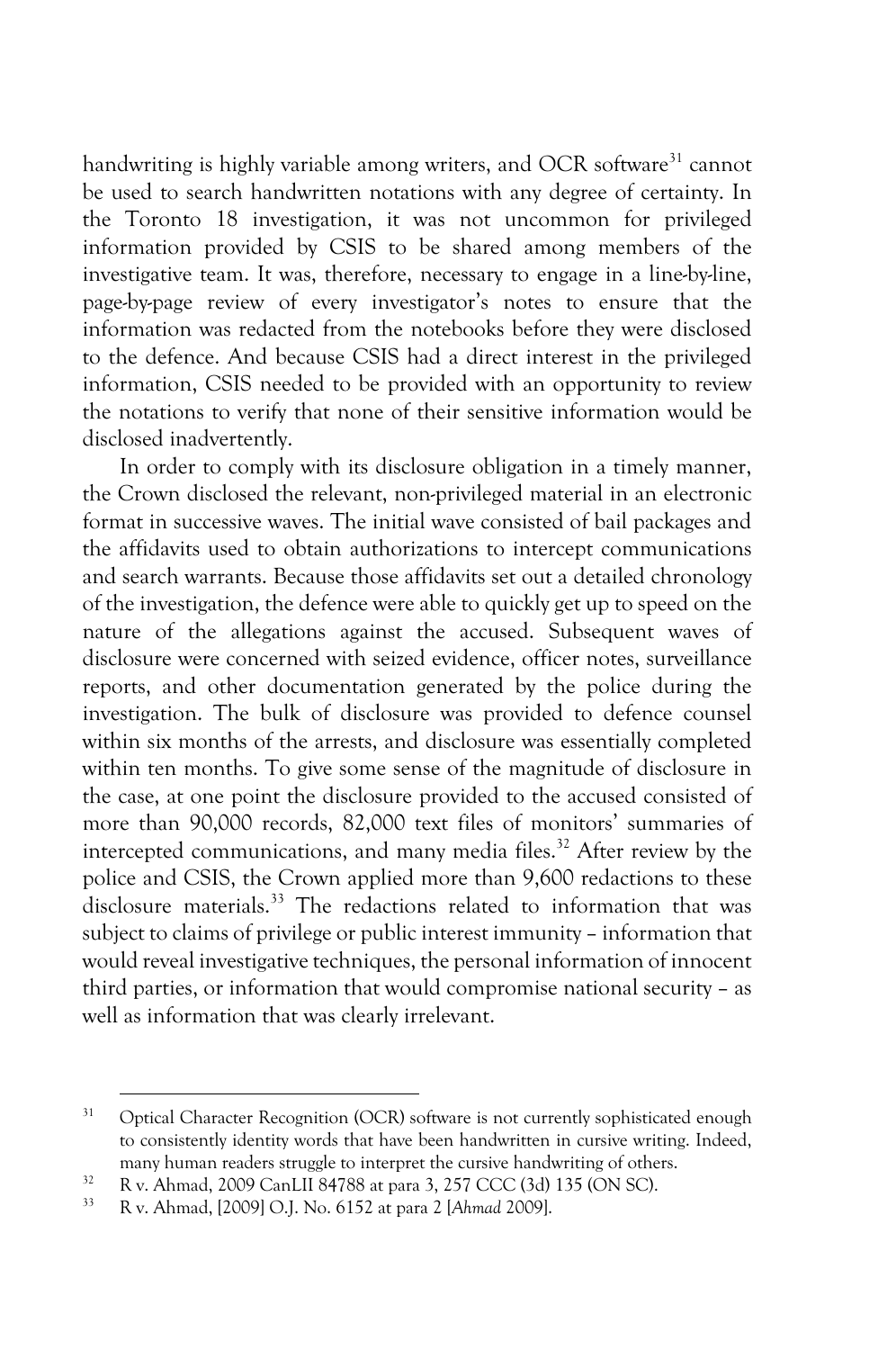The broad, common law disclosure regime in Canada does not allow for any consideration of proportionality or any assessment of the extent to which information is material to the determination of issues at trial. Information within the investigative file must be disclosed if there is a "reasonable possibility that it may assist" the accused in making full answer and defence, unless it is privileged or subject to some other statutory disclosure regime.<sup>34</sup> Although burdensome, our disclosure regime is arguably not that different than the regimes in other common law countries, and placing a broad disclosure obligation on the Crown is probably the safest way to guard against wrongful convictions and miscarriages of justice.

In the United Kingdom, the prosecution is required to disclose to the defence any material that they intend to rely on at trial, what is commonly referred to as "used material." But the prosecution is also required to disclose any other material relating to the investigation that "might reasonably be considered capable of undermining the case for the prosecution against the accused or of assisting the case for the accused" (commonly referred to as "unused material").35 This standard for disclosure is not much different than the *Stinchcombe* standard. I doubt that there is much difference in practice between a regime that requires the disclosure of information if "there is a reasonable possibility that it may assist" the accused and a regime that requires the disclosure of information that "might reasonably be considered capable… of assisting the case for the accused." Just as Canadian prosecutors have been instructed to err in favour of inclusion,  $36$  prosecutors in the United Kingdom have been told, "if in doubt, disclose."37 If disclosure in Canadian criminal proceedings

<sup>34</sup> *McNeil*, SCC at para 17.

<sup>&</sup>lt;sup>35</sup> Criminal Procedure and Investigations Act 1996 (U.K.), 1996, s. 3.

<sup>36</sup> *Stinchcombe*, S.C.R. at 339.

<sup>37</sup> U.K., HC, *Mouncher Investigation Report* (Cm 292, 2017) at 225 (Richard Horwell), https://assets.publishing.service.gov.uk/government/uploads/system/uploads/attach ment\_data/file/629725.pdf; U.K. Attorney General's Office, Review of the Efficiency and Effectiveness of Disclosure in the Criminal Justice System (Cm 9735, 2018) at 12, https://assets.publishing.service.gov.uk/government/uploads/system/uploads/attach ment\_data/file/Attorney\_General\_s\_Disclosure\_Review]. The U.K. disclosure regime in its application has been the subject of repeated criticism and resulted in enough miscarriages of justice that it is doubtful that that regime is an improvement over the *Stinchcombe* regime. See U.K., HC, *Disclosure of Evidence in Criminal Cases* (Cm 859, 2018) at 10–12, https://publications.parliament.uk/pa/cm201719/cmselect/cmjust/ 859/859.pdf.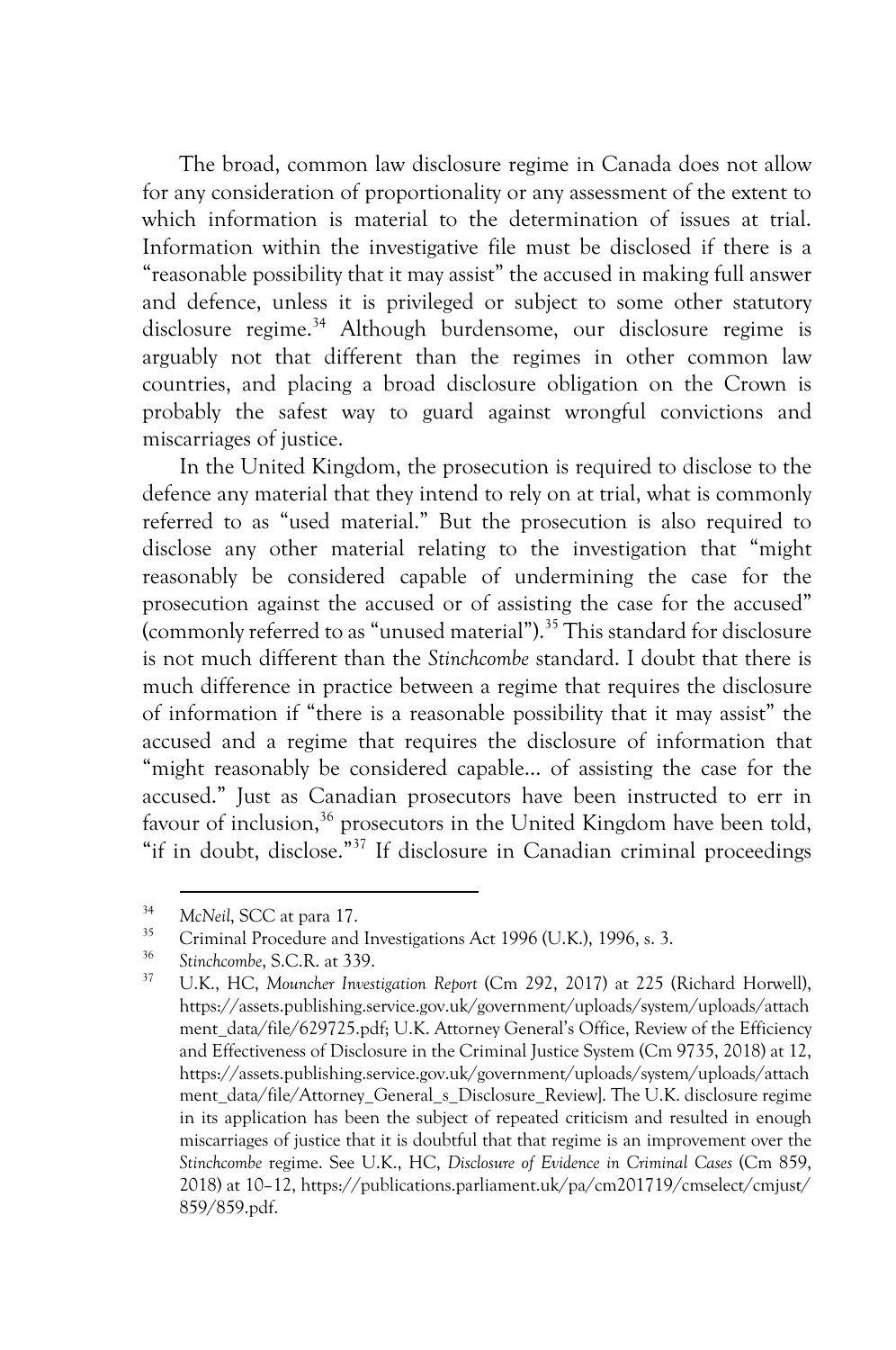happens to be broader than in the United Kingdom, that probably follows from the fact that investigations in Canada are subject to greater scrutiny under the *Charter of Rights and Freedoms*. Simply put, more avenues are available to the defence in Canada to challenge the conduct of the police and make full answer and defence, and thus, more information within the investigative file is potentially relevant to triable issues and must be disclosed.<sup>38</sup>

Disclosure in federal criminal trials in the United States is governed by a mix of constitutional law and rules of procedure. Under *Brady v. Maryland*, <sup>39</sup> a violation of the due process clause of the 14th Amendment will arise whenever the prosecution withholds evidence that is favourable to the accused and "material either to guilt or punishment." This includes both exculpatory material and material that could be used to impeach key government witnesses.40 Evidence is material in the *Brady* context if "its suppression undermines confidence in the outcome of the trial."<sup>41</sup> That is, there must be "a reasonable probability that, had the evidence been disclosed to the defence, the result of the proceeding would have been different."42

Under Rule 16 of the *Federal Rules of Criminal Procedure*, the government must, on the defendant's request, disclose any relevant written or recorded statement of the defendant if: (1) the statement is within the government's possession, custody, or control and (2) the attorney for the government knows, or through due diligence could know, that the

<sup>&</sup>lt;sup>38</sup> A simple example will suffice to illustrate the point. In Canada, evidence that was seized illegally is an infringement of s. 8 of the *Charter* and is subject to exclusion if the admission of the evidence would bring the administration of justice into disrepute. In contrast, in England and Wales, any evidence that is relevant is admissible in criminal proceedings even if it was obtained illegally by the police, although the trial judge has a discretion to exclude evidence that would result in an unfair trial. See Public Prosecution Service v. McKee*,* [2013] UKSC 32 at para 9; Police and Criminal Evidence Act 1984 (U.K.), s. 78. Apart from statements, the admission of relevant evidence that was obtained illegally will only rarely have an adverse impact on trial fairness. Thus, an illegal seizure of evidence in Canada gives rise to a triable issue, while the same illegal seizure in the U.K. typically will not lead to a triable issue. In the result, the Canadian prosecutor will need to disclose more information that the U.K. prosecutor, but this arises from the nature of the justiciable legal issues in each jurisdiction, rather than meaningful differences in the disclosure regimes.

 $39$  373 U.S. 83 (1963).

<sup>&</sup>lt;sup>40</sup> Giglio v. United States, 405 U.S. 150 (1972).

<sup>&</sup>lt;sup>41</sup> United States v. Bagley, 473 U.S. 667 (1985) at 678.

<sup>42</sup> *Bagley*, U.S. at 682.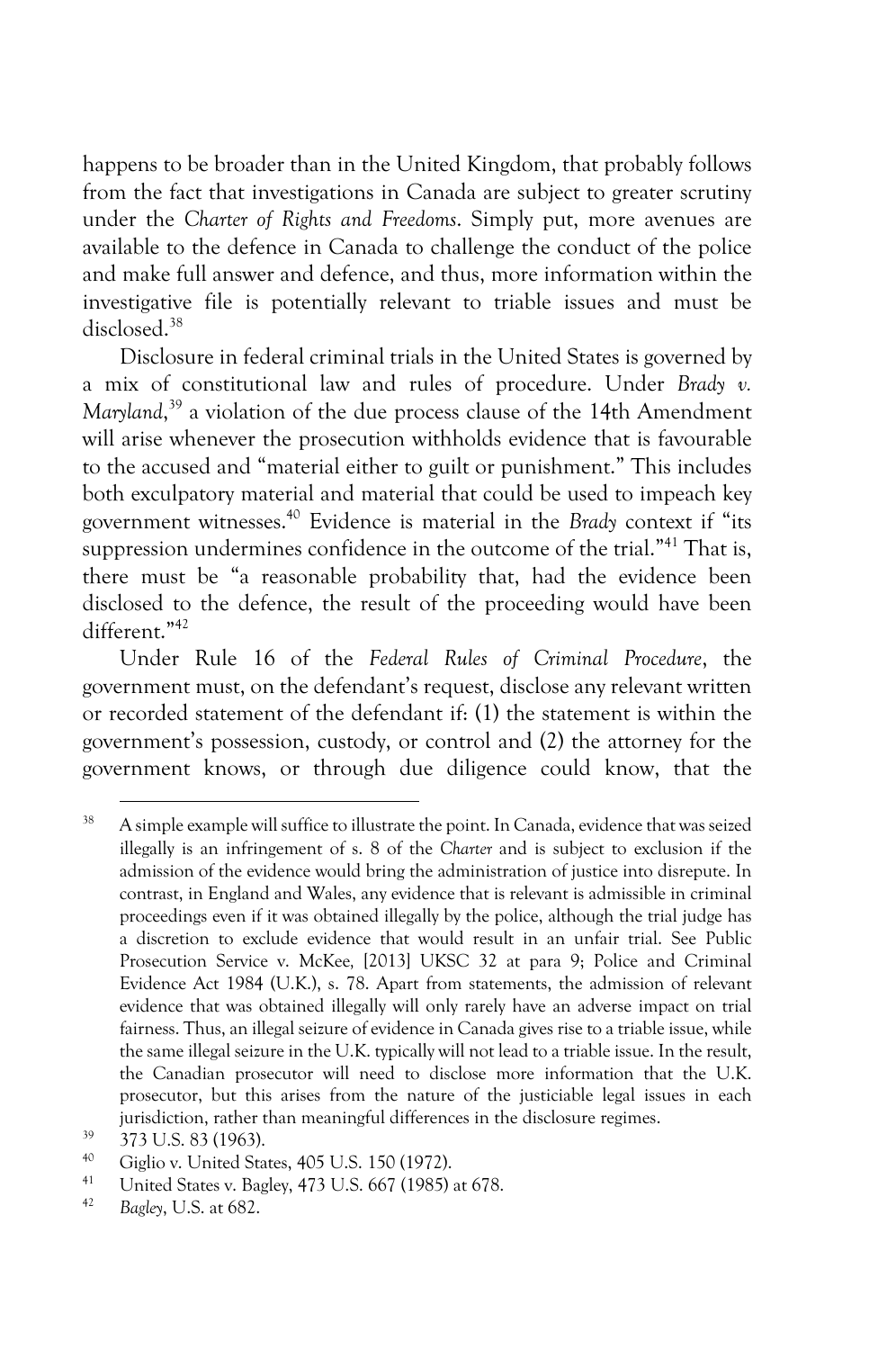statement exists. The government must also, on the defendant's request, permit the defendant to inspect and to copy or photograph books, papers, documents, data, photographs, tangible objects, buildings or places, or copies or portions of any of these items, if the item is within the government's possession, custody, or control and (1) the item is material to preparing the defence; (2) the government intends to use the item in its case-in-chief at trial; or (3) the item was obtained from or belongs to the defendant.43

In some respects, the disclosure obligation in the United States is narrower than in Canada. Under *Brady*, the failure to disclose information will only result in a due process violation if it is reasonably probable that the information would have affected the outcome at trial. In determining whether information needs to be disclosed, a federal prosecutor in the United States, therefore, must assess the probability that the information will assist the defence at trial, either in undermining the prosecution's case, advancing a defence, or mitigating a sentence. This can be a daunting exercise, particularly when the information is not clearly irrelevant to issues that may determine guilt or innocence or the imposition of sentence. As a prosecutor, do you take the risk that a guilty verdict or sentence will be overturned because you held back information that might have assisted the defence?

It is perhaps not surprising then that, as a matter of policy, U.S. federal prosecutors are encouraged to provide disclosure to the defence that goes beyond the *Brady* requirements. U.S. federal prosecutors are instructed as a matter of policy "to err on the side of disclosure in close questions of materiality." <sup>44</sup> Moreover, prosecutors are encouraged to disclose "relevant exculpatory or impeachment information that is significantly probative of the issues before the court but that may not, on its own, result in an acquittal or, as is often colloquially expressed, make the difference between

<sup>43</sup> *Federal Rules of Criminal Procedure*, 2021 ed. (Michigan: Michigan Legal Publishing Ltd, 2020), Rules 16 (a)(1)(B), (E). If the defence makes a request under Rule 16(a)(1)(E), it triggers reciprocal disclosure on the part of the defence (see Rule 16(b)(1)). Under both the *Jencks Act*, 18 U.S.C. § 3500 and Rule 26.2, after a witness for the government has testified in-chief, the government is also required to disclose the statement of a witness relating to the subject matter of the testimony. 44 U.S., Department of Justice, *Justice Manual* (Washington, D.C.: U.S. DOJ, 2018), s. 9-

<sup>5.001</sup> C., https://www.justice.gov/jm/jm-9-5000-issues-related-trials-and-other-courtproceedings.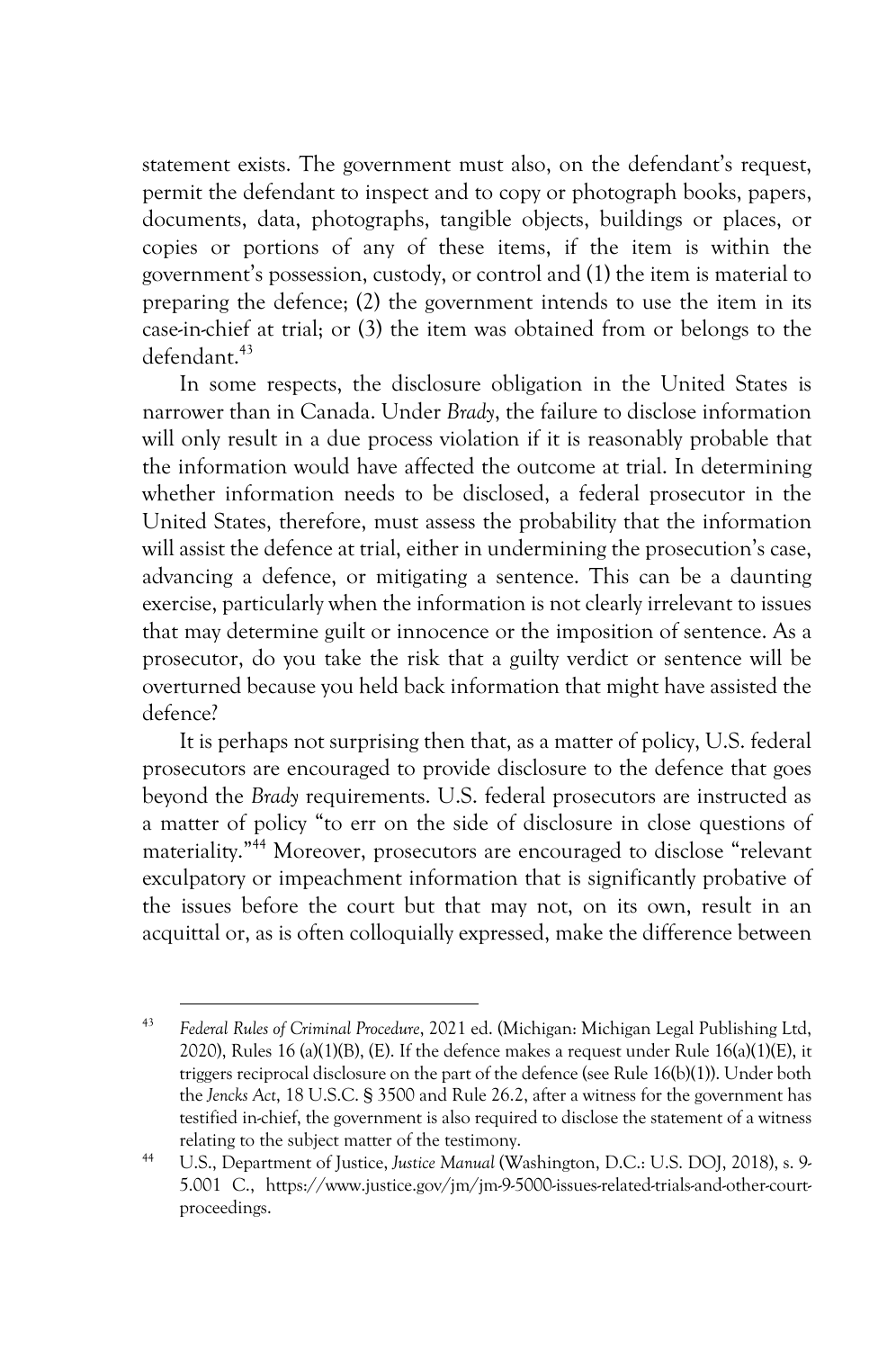guilt and innocence."45 This requires that prosecutors "disclose information that is inconsistent with any element of any crime charged against the defendant or that establishes a recognized affirmative defense" and "information that either casts a substantial doubt upon the accuracy of any evidence the prosecutor intends to rely on… or might have a significant bearing on the admissibility of prosecution evidence," regardless of whether the prosecutor believes that the information will make the difference between conviction and acquittal.<sup>46</sup> But this is still a narrower standard than the *Stinchcombe* disclosure obligation, which requires that prosecutors disclose information that is of only marginal relevance to issues at trial.

The breadth of the *Stinchcombe* obligation in the context of a complex, lengthy investigation with significant privilege issues imposes an onerous burden on the prosecution. No doubt other equally effective disclosure regimes could be crafted, but the *Stinchcombe* standard at least has the benefit of providing clear guidance to prosecutors. It is relatively easy to identify information that is clearly irrelevant – it simply involves asking whether the defence could use the information in any way to undermine the Crown's case, lay the groundwork for a defence, or decide how to conduct the trial. A broad, clear standard for disclosure also has the advantage of protecting against wrongful convictions. If prosecutors are not required to make the judgment call as to whether the defence will be able to successfully use the information and are simply required to determine whether the information may reasonably assist the defence, there is less likelihood of error.

Generally speaking, whenever the prosecutor has redacted information on the basis of privilege or irrelevancy, the defence can ask the trial judge to review the prosecutor's decision.<sup>47</sup> If the judge finds that the redaction was not justified or was too broad, the judge will order that the redaction be lifted or varied. In most cases, responsible defence lawyers will be content with the Crown's redactions, provided that they are aware of the general reasons why the information is being withheld. In federal prosecutions, prosecutors typically tag each redaction with a code that

<sup>&</sup>lt;sup>45</sup> U.S. Department of Justice, *Justice Manual*, s. 9-5.001 C.<br><sup>46</sup> U.S. Department of Justice, *Justice Manual*, s. 9-5.001 C.<br><sup>47</sup> Stinchcombe, S.C.R. at 340–41. In Stinchcombe, Justice Sopinka stated, at p. 340, that the trial judge on a review should be guided by the general principle that, unless information it privileged, information should not be withheld if there is a reasonable possibility that withholding the information will impair the accused's right to make full answer and defence.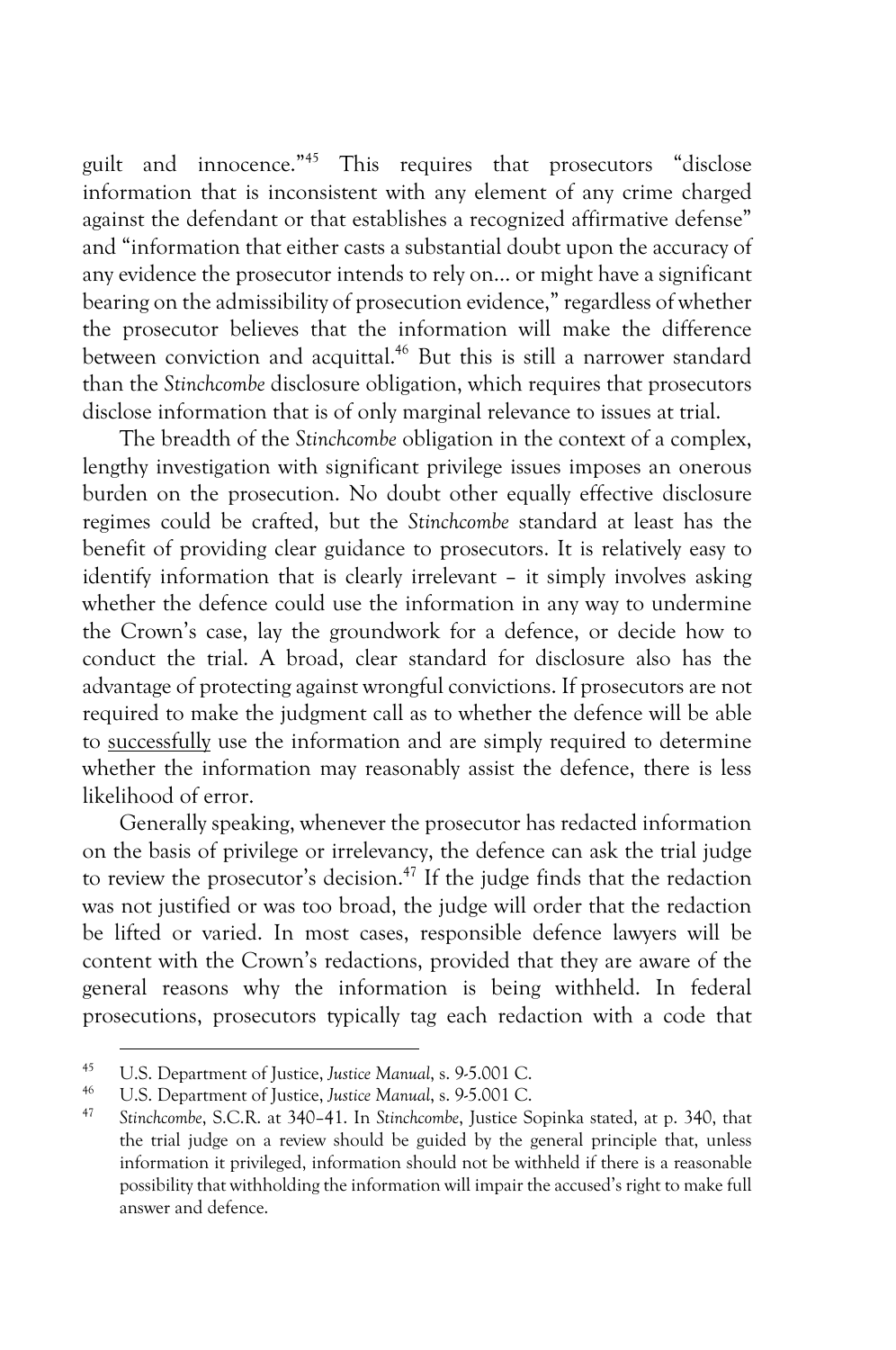informs the reader what the basis was for the redaction. For example, a redaction might be coded as "investigative technique," "solicitor-client privilege," "informer privilege," or "irrelevant." If information has been withheld as "irrelevant," prosecutors will often provide some additional information explaining why they say it is irrelevant, such as "unrelated investigation."

In theory, though, an accused person could ask the trial judge to review every single redaction made in disclosure materials. Indeed, that position was initially advanced by one of the counsel in the Toronto 18. As one might expect, the suggestion that the judge embark on a review of 9,600 redactions in thousands of pages of disclosure did not meet with a friendly reception, and Justice Dawson instructed the defence to meet with the Crown to narrow the scope of what he needed to review. After the Crown and defence met, the number of redactions for review was reduced significantly, and the review was completed in only a couple of days.<sup>48</sup>

When a redaction is made on the basis of national security privilege<sup>49</sup> – the claim that disclosure would cause injury to national security – an additional layer of complexity is added. This is because such claims have the potential to engage sections 38 to 38.14 of the *Canada Evidence Act*  (*CEA*), which essentially provide that national security privilege claims may only be reviewed and set aside by a designated judge of the Federal Court of Canada. In other words, section 38 results in the bifurcation of jurisdiction relating to the review of Crown disclosure decisions. The trial judge has jurisdiction to review all Crown redactions in the disclosure materials, except those made on the basis of national security privilege; only the Federal Court has jurisdiction to review the latter and order disclosure. To better understand how the section 38 regime may become engaged in criminal trial proceedings and the difficulties it raises from a prosecutor's perspective, it is necessary to briefly review these provisions.

<sup>&</sup>lt;sup>48</sup> Ahmad 2009, O.J. at paras 1–3.<br><sup>49</sup> I use the term "national security privilege" for ease of reference. The Supreme Court of Canada stated in Carey v. Ontario*,* [1986] 2 S.C.R. 637 at 653, 35 D.L.R. (4th) 161, that Crown privileges are more properly described as "public interest immunities." A public interest immunity involves the balancing of public interests and will arise whenever the public interest in non-disclosure of information outweighs the public interest in disclosure.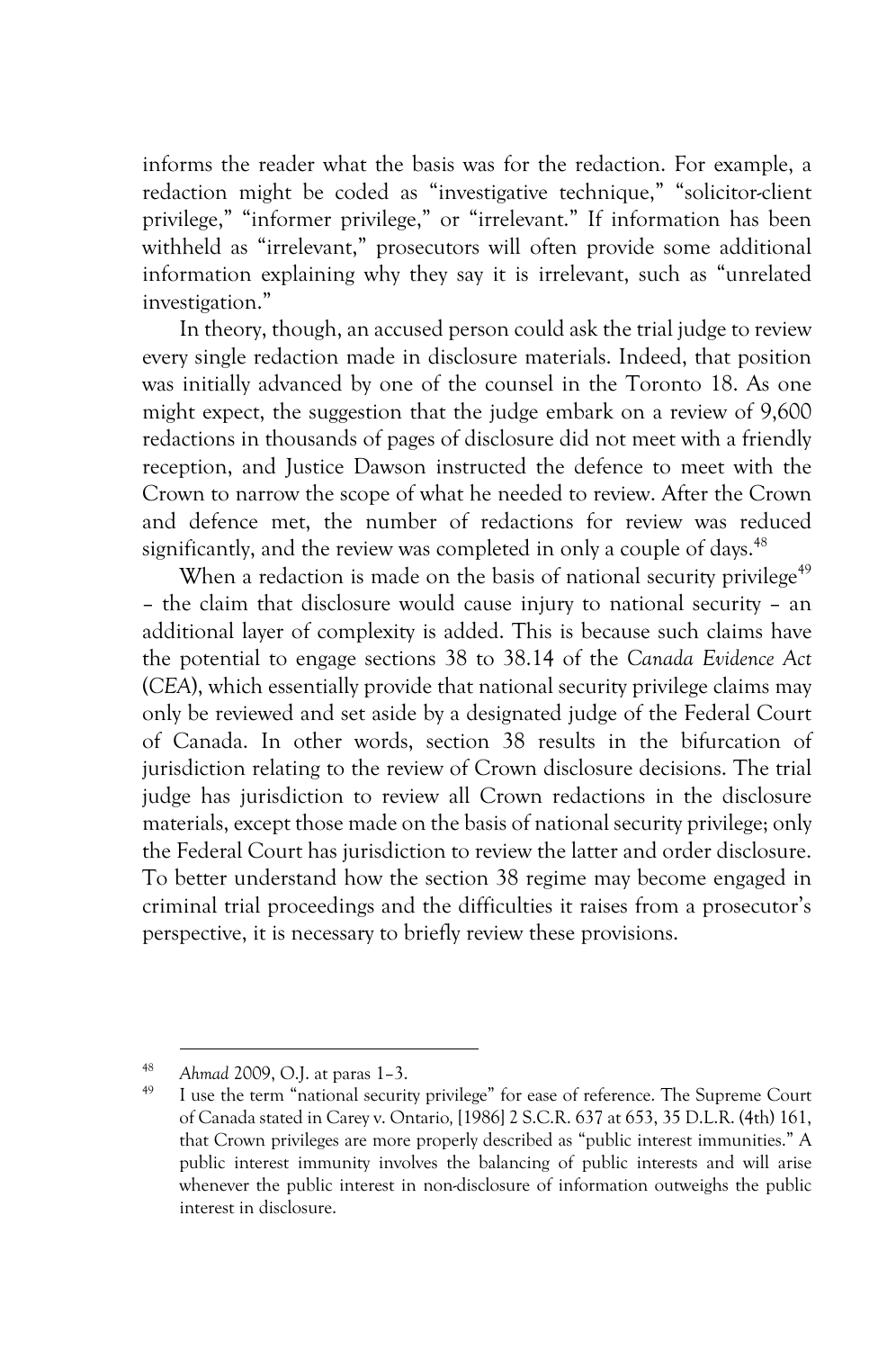### **A. The Section 38 Regime**

The section 38 regime in the *CEA* basically codifies the common law of public interest immunity in relation to national security, national defence, or international relations. The regime applies to both "potentially injurious" and "sensitive" information. As defined in the *CEA*, "potentially injurious" information means any information that could injure national security, national defence, or international relations if it is publicly disclosed; "sensitive" information means information relating to national security, national defence, or international relations that is in the possession of the Government of Canada, and that the Government of Canada is taking measures to safeguard.<sup>50</sup>

The regime is applicable to both criminal and civil proceedings. Under section 38.01 of the *CEA*, any person who, in connection with a proceeding, is required to disclose, or who expects to disclose or to cause the disclosure of, potentially injurious or sensitive information is required to give written notice to the Attorney General of Canada of the possibility of the disclosure. Notice is not, however, required if the government department or agency that is the owner of the information authorizes  $disclosure<sup>51</sup>$ 

Stated differently, the section 38 regime is intended to protect classified information from unnecessary disclosure in the context of criminal or civil proceedings. In the Toronto 18 case, information in the investigative file relating to national security was uniformly classified as "Top Secret."<sup>52</sup> In some instances, the RCMP was the "owner" of the classified information because the RCMP had produced the information or had received it from a non-government entity. In other instances, CSIS was the "owner" of the information. Either agency could authorize the disclosure of their own information by declassifying that information – this in fact occurred in

<sup>&</sup>lt;sup>50</sup> Redactions based on claims that disclosure would cause injury to national defence or international relations are less common in the criminal prosecution context, but that is not to say that they never arise.

<sup>&</sup>lt;sup>51</sup> Canada Evidence Act, R.S.C. 1985, c. C-5, s. 38.01(6)(c).<br> $\frac{52}{2}$  Information is closified according to the sutpat of injury

Information is classified according to the extent of injury to the national interest that would be caused if the information were disclosed. If disclosure would cause "injury" to the national interest, the information should be classified as "Confidential". If disclosure would result in "serious injury", the information should be classified "Secret". "Extremely grave injury" to the national interest requires a "Top Secret" classification. In my experience, information that triggers national security privilege is invariably classified as "Top Secret".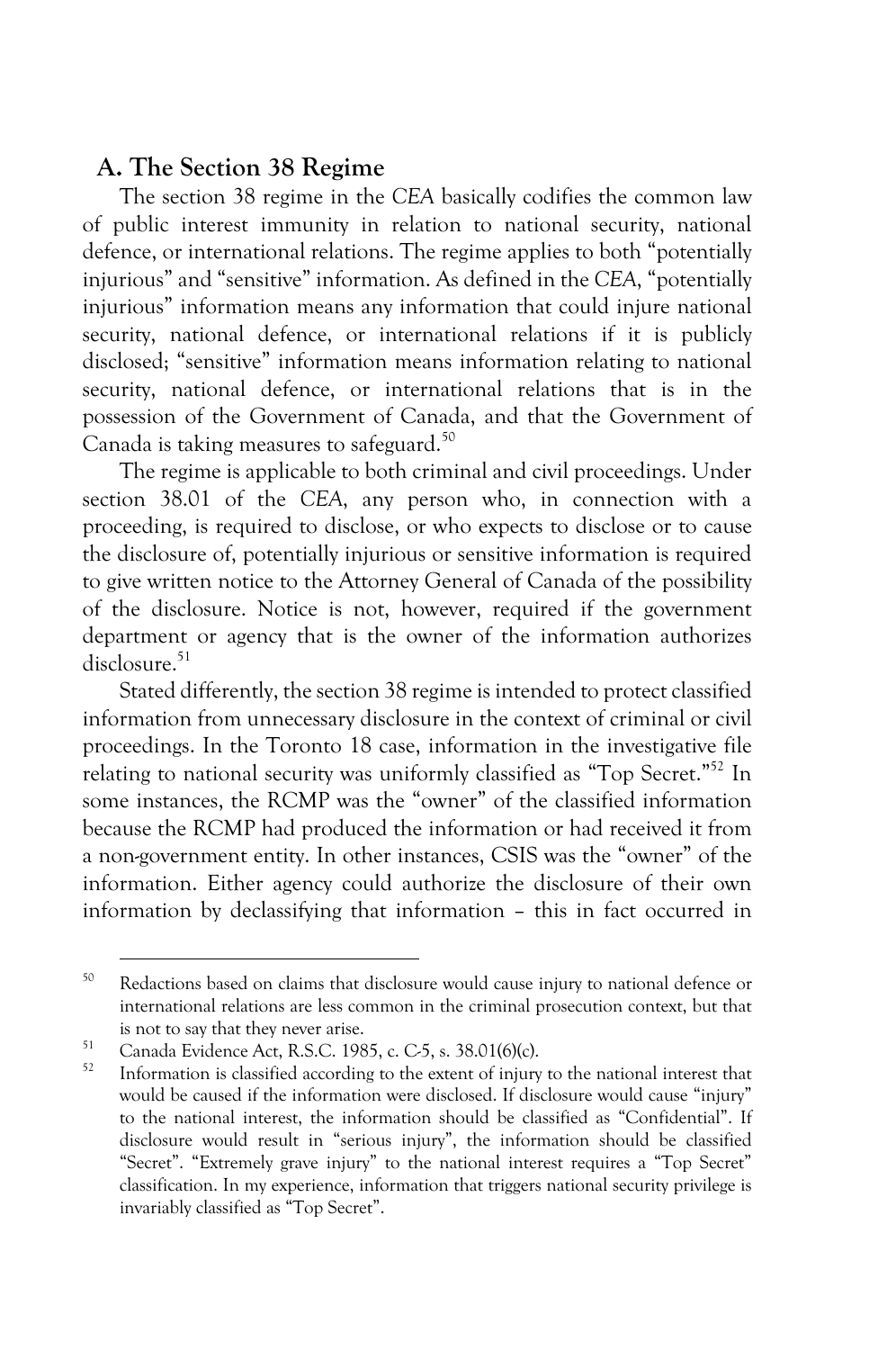respect of some material that had been originally classified as "Top Secret" during the investigation. <sup>53</sup> But where disclosure was not authorized by the agencies, if the defence wished to cause the disclosure of the information, or if the prosecutor was required to disclose the information, written notice to the Attorney General of Canada was required under section 38.01.

In general terms, if notice is given under section 38.01, disclosure of the information that is the subject of the notice is prohibited unless the Attorney General or a designated judge of the Federal Court subsequently authorizes disclosure.54 Under subsection 38.03(1) of the *CEA*, the Attorney General may, at any time and subject to any conditions, authorize the disclosure of all or part of the classified information. The Attorney General is required to advise the person who provided the written notice of the Attorney General's decision with respect to disclosure within ten days.55 If the Attorney General does not provide notice of a decision, or makes any decision other than authorizing full disclosure of the information without conditions, the person who wishes to disclose, or to cause the disclosure, of the information may apply, under paragraph 38.04(2)(c), to the Federal Court for an order in respect of disclosure. A person who is required to disclose information, other than a witness, must apply to the Federal Court under paragraph  $38.04(2)(b)$  for an order.<sup>56</sup>

In other words, whenever an accused person wishes to cause the disclosure of classified information in a criminal proceeding and gives notice to that effect to the Attorney General, the accused may then bring an application in Federal Court for disclosure if the Attorney General has not authorized the disclosure of the information, in its entirety and without conditions, within ten days.<sup>57</sup> If a prosecutor is required to disclose classified information and gives notice, the prosecutor must bring an application in Federal Court for an order in respect of disclosure when the

<sup>53</sup> Everything relating to a national security investigation will ordinarily be classified as "Top Secret" during the investigation because disclosure would compromise the investigation. But once the investigation is completed and arrests are made, that particular concern usually dissipates.

<sup>&</sup>lt;sup>54</sup> Canada Evidence Act, s.  $38.02(2)$ .

 $^{55}$  Canada Evidence Act, s. 38.02(3).

If a witness is required to disclose, or wishes to disclose, classified information and serves notice, the Attorney General is required to bring an application in Federal Court in respect of disclosure.

<sup>&</sup>lt;sup>57</sup> Unless the accused and the Attorney General have entered into a disclosure agreement under s. 38.031 of the *Canada Evidence Act*, something I have yet to see used in criminal proceedings.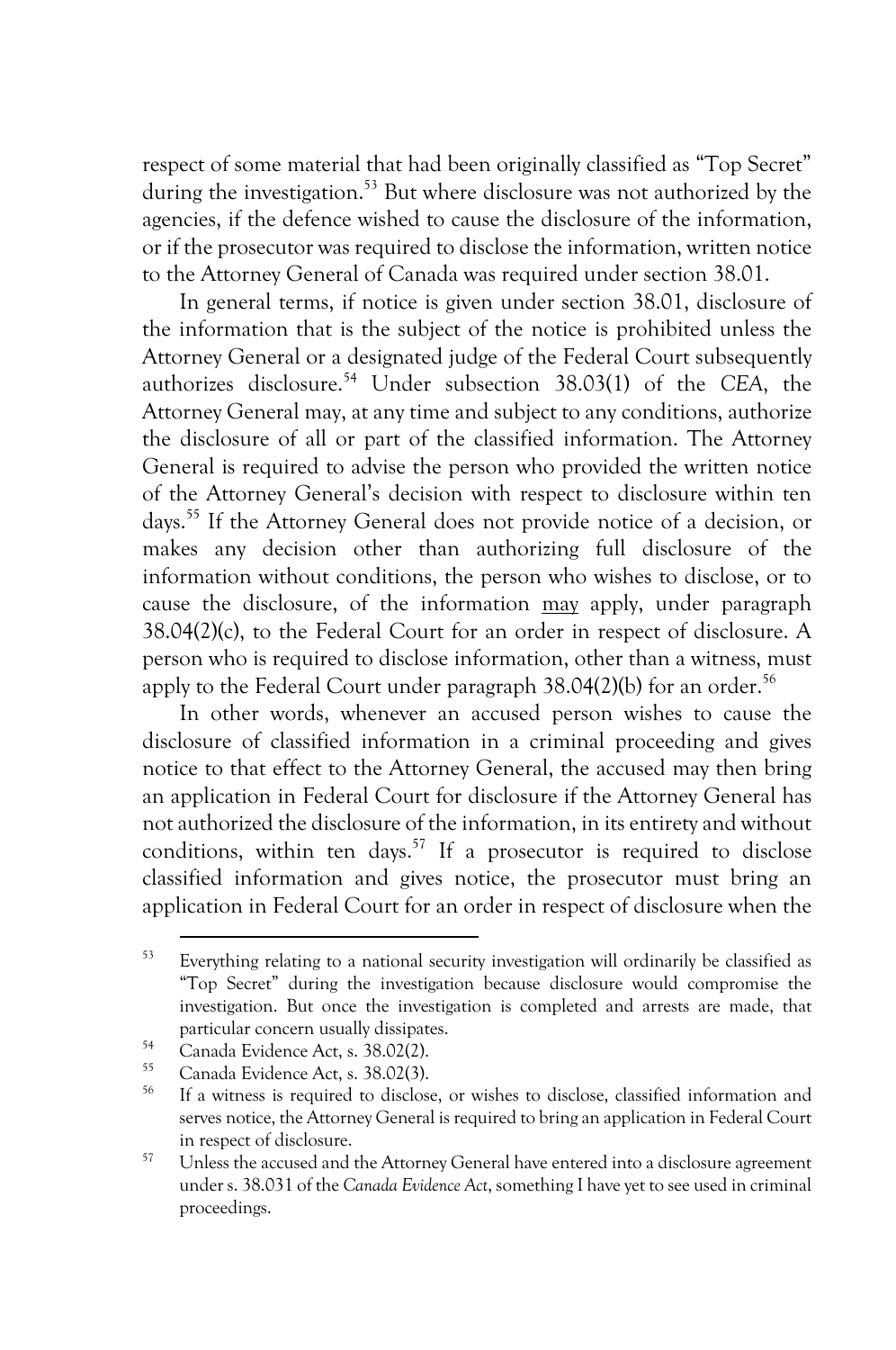Attorney General does not authorize the disclosure of the information, in its entirety and without conditions, within ten days.

The Federal Court judge hearing the application in respect of disclosure may authorize disclosure of the information if the judge concludes that disclosure would not injure national security (or national defence or international relations).<sup>58</sup> If the judge concludes that injury to national security would ensue, the judge may only authorize disclosure of classified information where the public interest in disclosure outweighs the public interest in non-disclosure.<sup>59</sup> The judge must consider if there are ways to limit the injury to national security, such as by imposing conditions on disclosure or by ordering that only a summary of the information or written admission of facts be disclosed.<sup>60</sup>

As stated above, in the Toronto 18 case, some information that, if disclosed, would have caused injury to national security was included within the materials that had been generated or obtained by the police during the investigation. The information was redacted from the disclosure materials and withheld on the basis of a national security privilege. In accordance with a practice that first arose in *R v. Khawaja*, the prosecution served a section 38.01 notice on the Attorney General of Canada.<sup>61</sup> This particular practice has been followed in the years since, but on reflection, I think that the practice of the prosecutor giving notice rests on a misreading of section 38.01 and *R v. Stinchcombe*.

Section 38.01 only requires notice if a party to a proceeding is required to disclose, or expects to disclose or to cause the disclosure of, classified information. Nothing in the Crown's *Stinchcombe* disclosure obligation requires that the prosecutor disclose information that is subject to a privilege or public interest immunity. To the contrary, *Stinchcombe*  recognizes that information may properly be withheld if it is subject to privilege. When we redacted information from the investigative file materials, we were asserting a public interest immunity. We were not required to disclose the information and had no intention of disclosing the information or causing its disclosure. In hindsight, the accused were required to give notice under section 38.01 because they were the persons

<sup>&</sup>lt;sup>58</sup> Canada Evidence Act, s.  $38.06(1)$ .<br><sup>59</sup> Canada Evidence Act, a  $38.06(2)$ 

 $^{59}$  Canada Evidence Act, s. 38.06(2).

 $^{60}$  Canada Evidence Act, s. 38.06(2).

<sup>61</sup> For the procedural history of the s. 38 hearing in *R v. Khawaja*, see Canada (Attorney General) v. Khawaja, 2007 FC 490 at paras 11, 15, 31–34.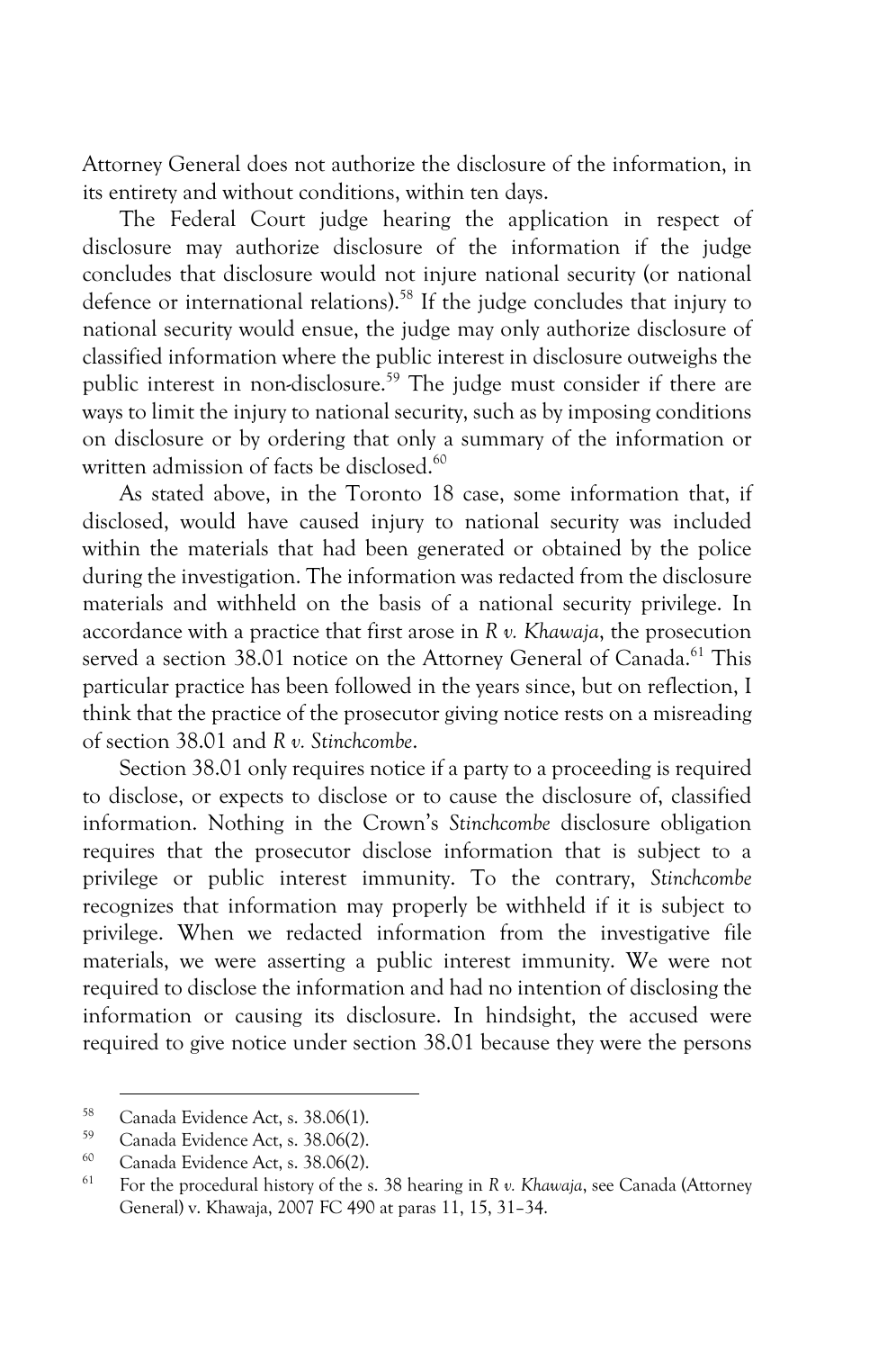seeking to challenge the redactions and, therefore, the persons who expected to cause the disclosure of the redacted information in the criminal trial proceeding.

The practice of the prosecutor giving routine notice whenever sensitive or potentially injurious information is redacted from disclosure materials is problematic and should be avoided in the future. Once the notice is served, the section 38 process is triggered. That process inevitably results in a timeconsuming and costly application to the Federal Court for an order in respect of disclosure. But much of the information that is redacted on the basis of national security privilege is only marginally relevant, at best. Left to their own devices, many defence counsel might well decide not to go behind any of the redactions, or to just try to do so in respect of a limited number of them. That is often what transpires in criminal trials – the defence accepts that the Crown discharged its disclosure obligations in a responsible manner and does not ask the trial judge to review redactions made on the basis of informer privilege or solicitor-client privilege. The only time that a prosecutor should serve a section 38.01 notice is when the prosecutor has been ordered to disclose the information by the trial court, or when the prosecution reasonably expects to disclose the information to the trial judge in the course of the trial proceedings. $62$ 

Even though a section 38.01 notice was served in the Toronto 18 prosecution, no Federal Court hearing was ever conducted. The reason for that was that the trial judge held that the section 38 regime was unconstitutional.63 His ruling was eventually overturned by the Supreme Court of Canada, <sup>64</sup> but rather than wait until that appeal was decided (and

 $62$  Situations will likely arise where the prosecutor can reasonably expect that disclosure of sensitive information will be required during the trial proceedings to the trial judge. For example, in the context of a *Garofoli* review of a wiretap affidavit (discussed below), a prosecutor may ask the trial judge to consider information in the affidavit that has been withheld from the defence on the basis of privilege. In that type of situation, the prosecutor reasonably expects to cause the disclosure of privileged information to the trial judge and would be well advised to file a s. 38.01 notice at an early stage in the proceedings. In other cases, the prosecutor might reasonably expect that the defence will ultimately bring an application to compel disclosure of withheld information at trial, but the defence appears to be refraining from serving a s. 38.01 notice in a timely manner. In those circumstances, the prosecutor might well consider serving the notice on the basis that the prosecutor expects to disclose the privileged information to the

trial judge for review.<br>  $\frac{63}{R}$  R v. Ahmad, [2009] O.J. No. 6161.<br>  $\frac{64}{R}$  R v. Ahmad, 2011 SCC 6.

<sup>64</sup> R v. Ahmad, 2011 SCC 6.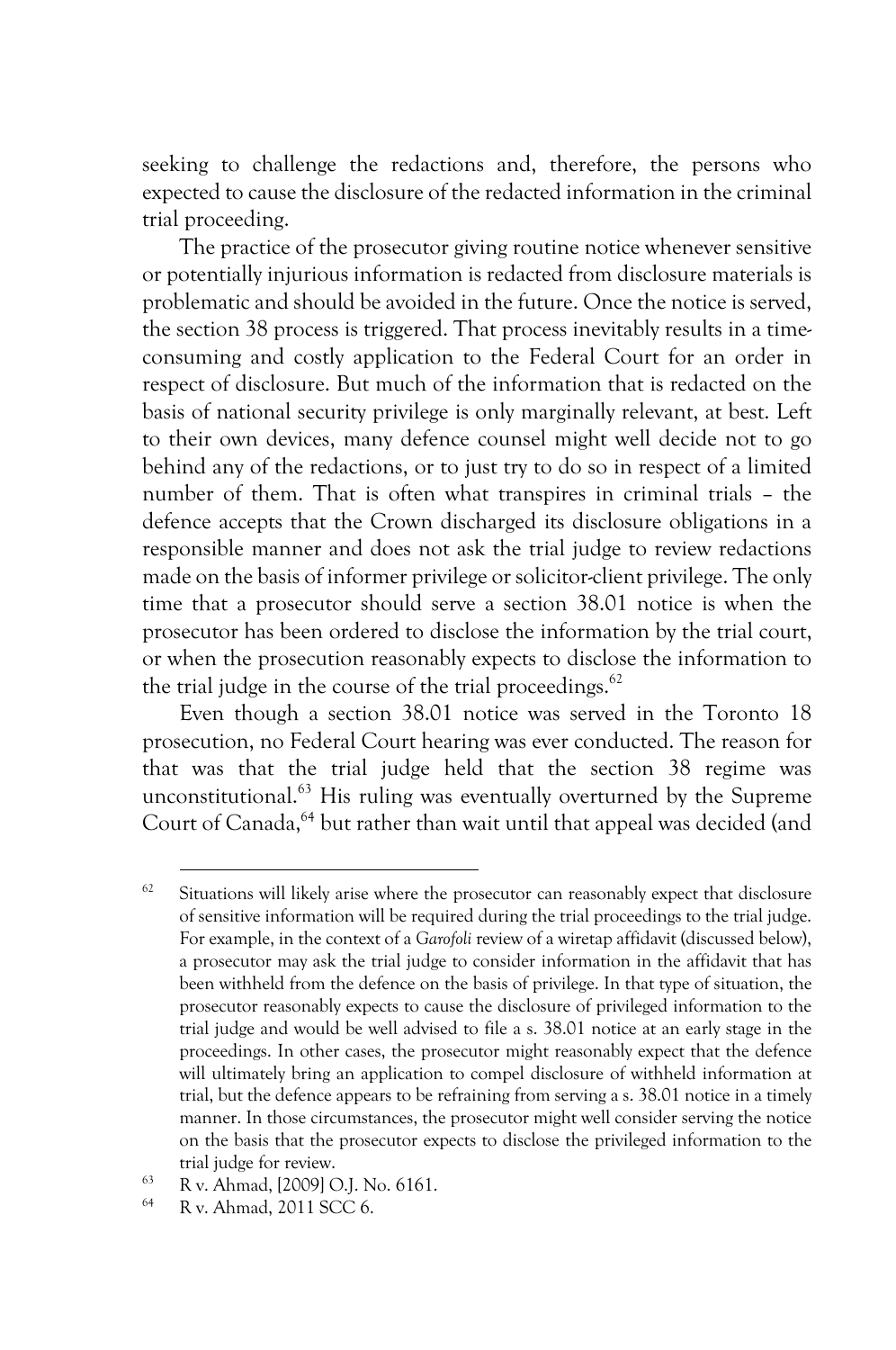occasion the risk associated with incurring delay in an important prosecution), the CSIS Director agreed to authorize disclosure<sup>65</sup> of the redacted materials to the trial judge for the purpose of determining whether they were protected by public interest immunity. The trial judge then embarked on a review of the redactions that were the subject of claims of national security privilege, "approximately 787 redactions in hundreds of documents."66 The hearing conducted by Justice Dawson, a trial judge with deep experience in criminal law and criminal trials, took 15 days over roughly a month and a half, resulting in a comprehensive, written decision three days later.<sup>67</sup>

We were fortunate that we were able to conduct the section 38 review before Justice Dawson, and that he was able to dispose of the application so quickly. Had he not been able to carry out the review, it would have been conducted in the Federal Court and likely resulted in considerable delay. The bifurcation of the review of disclosure in the context of a criminal trial proceeding is exceedingly problematic from a prosecutor's perspective, as I discuss below.

#### **B. The Trouble with Bifurcation**

The decision whether to order the disclosure of information that is subject to national security privilege requires a balancing of interests. On the one side of the scale is the degree of harm that would be occasioned to national security through disclosure; on the other side is the impact that non-disclosure would have on an accused's right to make full answer and defence. These are both exceedingly important interests in the abstract, and where the balance is struck will very much depend on the nature of the classified information and the extent to which that information may assist in the determination of triable issues.

The rationale for vesting the jurisdiction to determine questions around national security privilege in the Federal Court seems to have been two-fold: (1) the Court has expertise in relation to national security matters, flowing from the fact that it is the Court that issues warrants under section 21 of the *Canadian Security Intelligence Act* and (2) the Court has both the physical facilities and security-cleared personnel to manage classified

<sup>65</sup> Pursuant to s. 38.01(6)(c) of the *Canada Evidence Act*.

<sup>66</sup> R v. Ahmad, [2009] O.J. No. 6156 at para 1 [*Ahmad* 6156].

The time taken to conduct the review by Justice Dawson was much quicker than the time it typically takes to complete a s. 38 review in the Federal Court.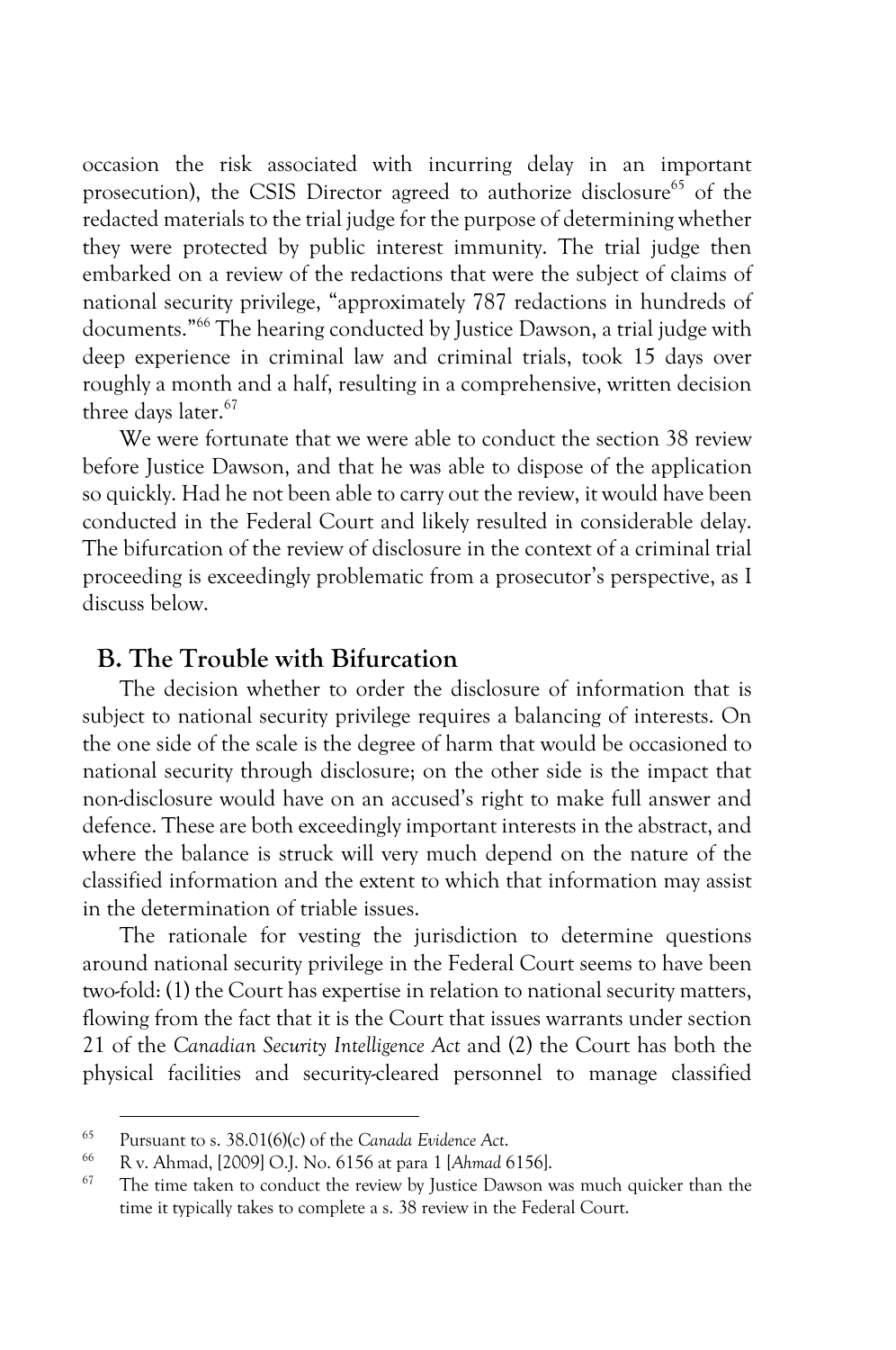material. These are not insignificant considerations, but when held up to scrutiny, they do not adequately justify the bifurcation of disclosure proceedings.

Superior court trial judges should have little difficulty grasping the nature and importance of national security interests.<sup>68</sup> The assessment of whether an intelligence agency's sensitive information should be disclosed is not much different from the assessment of whether a police agency's sensitive information should be disclosed, and the considerations that must be taken into account are often quite similar. Intelligence agencies and the police are both concerned about disclosures of sensitive investigative techniques; they are both concerned about compromising the identities of their human sources; and they are equally concerned about disclosing caveated information that they have obtained from third-party (typically foreign) agencies. The concern that disclosure of seemingly innocuous details and information, when read together, could identify a source – the so-called "mosaic effect" – arises regardless of whether one is talking about a CSIS confidential human source or an RCMP police informer.<sup>69</sup> The nature of the national security interests at stake, and the harms to those interests that would be caused through disclosure, are established in section 38 hearings through oral or affidavit evidence tendered by the Crown. There is little reason to think that superior court judges would be any less likely than Federal Court judges to give due regard to the national security interests at stake in an application for disclosure.

Classified information can also be managed and protected in a secure manner in criminal trial courts. Indeed, the reality is that superior court judges are already dealing with classified information. Many of the affidavits submitted to superior court judges in support of applications to intercept communications in the context of terrorism-related investigations contain information classified as "Top Secret." CSIS records containing sensitive, classified information have been reviewed by superior court judges conducting terrorism trials.70 Although provincial courthouses typically do

<sup>68</sup> See for example, *Ahmad* 6156, O.J.

<sup>69</sup> Criminal courts have made explicit reference to the mosaic effect in declining to order disclosure of information relating to a police informer. See, for example, R v. McKay, 2016 BCCA 391 at paras 20, 155; R v. Chui, 2018 ABQB 899 at para 28. 70 *Ahmad* 6156, O.J.; R v. Jaser, 2014 ONSC 6052; R v. Alizadeh, 2014 ONSC 1907. I

was the lead prosecutor on the *Ahmad* and *Jaser* prosecutions and am aware that the trial judges reviewed classified information under special procedures that we developed in each case. My former colleague, Jason Wakely, prosecuted the *Alizadeh* matter and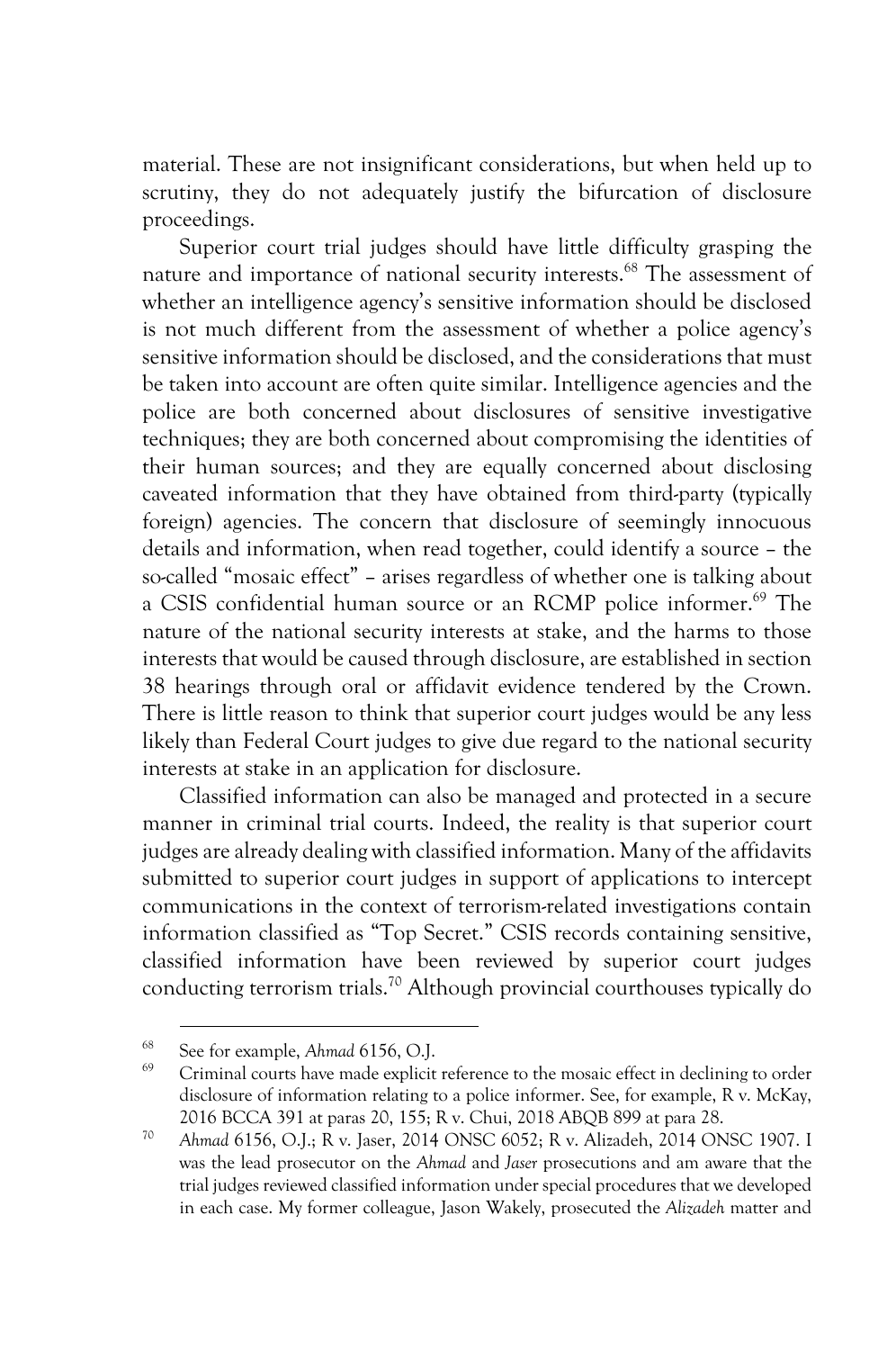not meet the standards required to store sensitive, classified information, it should be possible to implement procedures on an *ad hoc* basis, responsive to the needs of the individual case, the same way that classified information is handled in the United States under their *Classified Information Procedures Act* (*CIPA*).71

U.S. federal district courts, which have trial jurisdiction in federal criminal proceedings, are frequently called on to review sensitive, classified information under *CIPA* to determine whether the information must be disclosed to a defendant. They are also often called upon to review the legality of *FISA* warrants issued by the Foreign Intelligence Surveillance Court under the *Foreign Intelligence Surveillance Act of 1978*. <sup>72</sup> While the Foreign Intelligence Surveillance Court has a secure facility, security arrangements that may be required in a District Court with respect to the handling and storage of classified information are addressed on a case-bycase basis.73

There is no real basis for the view that national security would be inadequately safeguarded in superior courts if those courts were to have the jurisdiction to determine section 38 applications. The nature of the national security interests at issue are similar to the public interest

advised me that the trial judge in that case also reviewed classified information under special procedures put in place for that case.

 $^{71}$  18 U.S.C. App. III.

<sup>72</sup> 50 U.S.C. § 1801 *et seq*.

<sup>73</sup> Davis S. Kris and J. Douglas Wilson, *National Security Investigations and Prosecutions*, 2nd ed. vol. 2 (Thomson Reuters West, 2012), 144; Bruce M. MacKay, "The Use of Classified Information in Terrorism Trials," *Southern Illinois University Law Journal* 42 (2017): 78. Under *CIPA*, the Chief Justice of the United States was required to issue security procedures to protect classified information. Those procedures call for the appointment of a classified information security officer, the storage of classified information in a safe and approved containers in secure areas that meet government standards for storing classified information, and that court personnel who will have access to the classified information hold appropriate security clearances. See *Revised Security Procedures Established Pursuant to Pub L 96–456, 94 Stat 2025 , by the Chief Justice of the United States for the Protection of Classified Information*, 18 U.S.C. App. 9. Similar procedures were implemented in the *R v. Ahmad* and *R v. Jaser* cases. In *Ahmad*, the classified information was stored on encrypted laptops that were kept in a secured facility when the trial judge was not reviewing the information. In *Jaser*, the classified information was contained in a binder that was kept in a locked briefcase and stored in a secure facility when it was not required for review by the trial judge. In each case, once the materials were no longer required, the trial judges ordered that the materials be sealed and stored in a secure government facility. The process followed in R v. Alizadeh, 2013 ONSC 7540 was the same as in *Jaser*.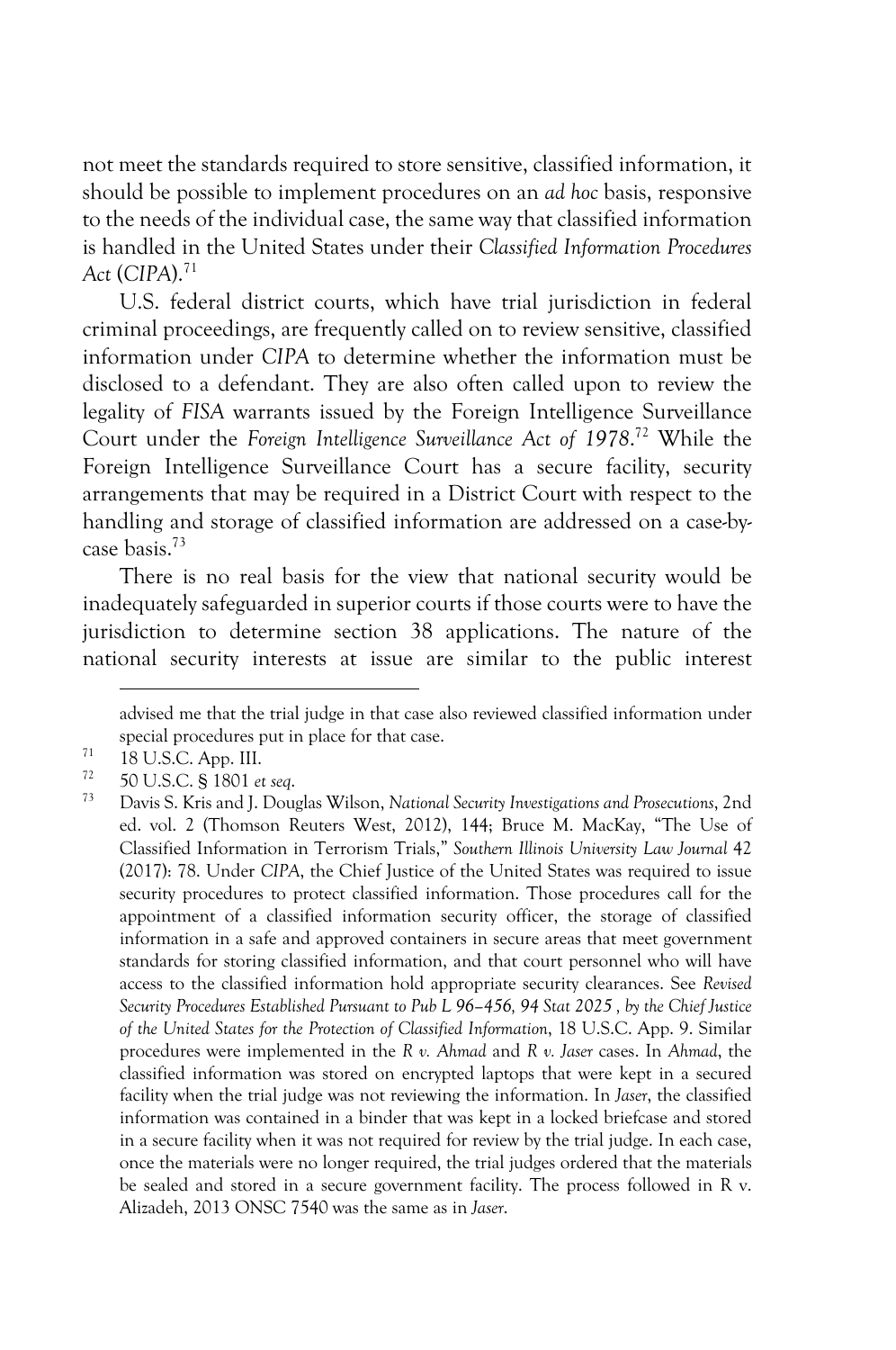immunities that arise in complex criminal trials involving criminal organizations. Moreover, the superior courts already handle sensitive information and *ad hoc* measures can be put in place to protect classified information from unauthorized disclosure. In sum, superior courts are equally capable of assessing the national security part of the balancing that is required under section 38 and of protecting the information.

When we turn to the other side of the balance, the assessment of the impact of non-disclosure on the right to make full answer and defence, there is a distinct advantage to conferring jurisdiction on the superior courts to determine section 38 applications and to involving the prosecutor in the process.

Assessing the impact of non-disclosure requires a sound understanding of the nature of the criminal proceeding and the viable issues that are likely to arise at trial. Many of the issues that arise, such as *Garofoli* reviews of authorizations and warrants, can be complex, and evaluating the actual usefulness of information to the determination of those issues often calls for sophisticated expertise in criminal law, the type of expertise that is found in many superior court judges.

In addition, superior court trial judges who hear disclosure applications in the context of criminal trials benefit from submissions from both the prosecutor and the defence. A superior court judge, therefore, obtains the benefit of getting the perspective of the prosecutor – an individual who carries out a quasi-judicial role requiring objectivity, fairness, and independence – on the nature of the allegations, the anticipated evidence, the criminal law issues in play, and the utility of the information at issue to the determination of those issues.

In contrast, the Federal Court has no institutional expertise in criminal law or criminal trial proceedings. Moreover, the counsel who have carriage of section 38.06 hearings in Federal Court on behalf of the Attorney General of Canada are typically litigation counsel from the Department of Justice who often have little to no background in criminal law or conducting criminal trials. If the court appoints *amicus* to assist the court, *amicus* may or may not have expertise in criminal law.

Although the accused person is invariably granted party status and given an opportunity to make submissions, the prosecutor is afforded no role in section 38.06 hearings and is often kept in the dark on the status of any application. Indeed, in the Toronto 18 case, the prosecutors only learned that Justice counsel had filed an application in the Federal Court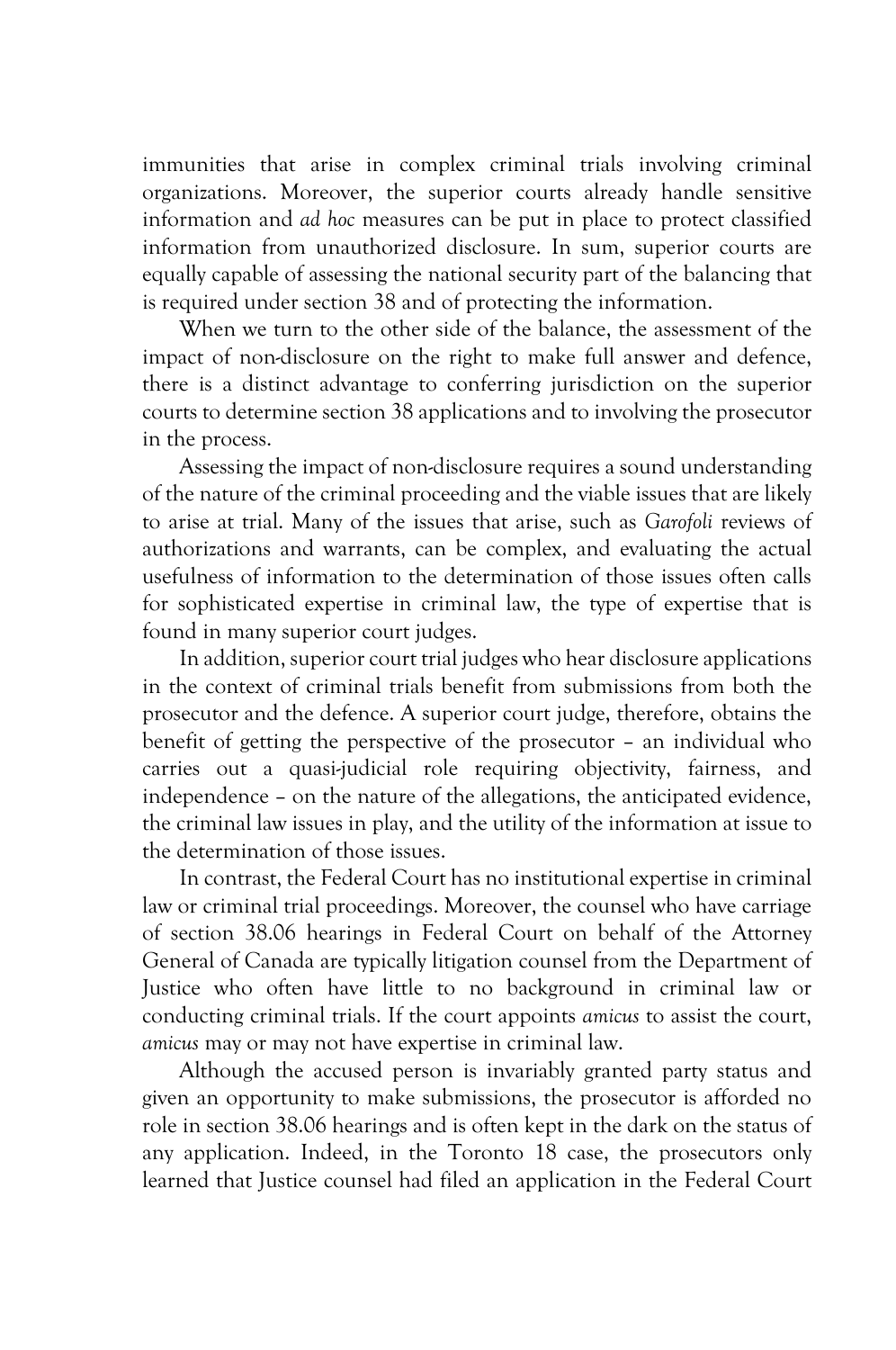when defence counsel advised the trial judge of the fact that they were participating in case management teleconferences convened by the Chief Justice of the Federal Court.

Thus, the section 38.06 hearing in the Federal Court is heard and conducted by actors who, except for defence counsel, come to the application with no knowledge of the underlying criminal trial proceeding and have little to no expertise in criminal law or the conduct of criminal litigation. The perspective of an important participant in the underlying criminal litigation – the prosecutor – is effectively muzzled. Pace and momentum, so important to the conduct of a criminal trial proceeding in the post-*Jordan* world,74 are lost as an important issue is hived off for determination in a distant court. Neither the United Kingdom nor the United States proceed in this manner: the determination of whether the public interest in disclosure outweighs the public interest in non-disclosure is made by the judge overseeing the criminal trial; the applications are brought by the Crown Prosecution Service in the United Kingdom and by federal prosecutors in the United States. The section 38 regime is constitutional, but it leaves much to be desired.

# **IV. NAVIGATING NATIONAL SECURITY: DISCLOSING RELEVANT INFORMATION IN CSIS HOLDINGS**

The defence in the Toronto 18 obtained extensive disclosure of the RCMP investigative file materials, but they wanted to reach beyond that and obtain production of all information that CSIS held relating to any of the accused persons. Their argument was that CSIS was an investigating agency that investigated the accused in relation to terrorism, and, as such, CSIS was subject to the same corollary obligation as the police to provide the fruits of their investigation to the prosecutor.<sup>75</sup>

The trial judge rejected this argument, concluding that the corollary obligation only arose in relation to the "fruits of a police or similar investigation undertaken as the foundation for a particular prosecution."76

<sup>74</sup> Under R v. Jordan, 2016 SCC 27, trials in superior courts should be completed within 30 months of the date that the charge was laid. Delay beyond 30 months will result in an infringement of the right to trial without unreasonable delay under the *Charter*, unless the delay is justified by exceptional circumstances or caused by the defence. 75 R v. Ahmad, [2009] O.J. No. 6153 at para 5 [*Ahmad* 6153].

<sup>76</sup> *Ahmad* 6153, O.J. at paras 18–19.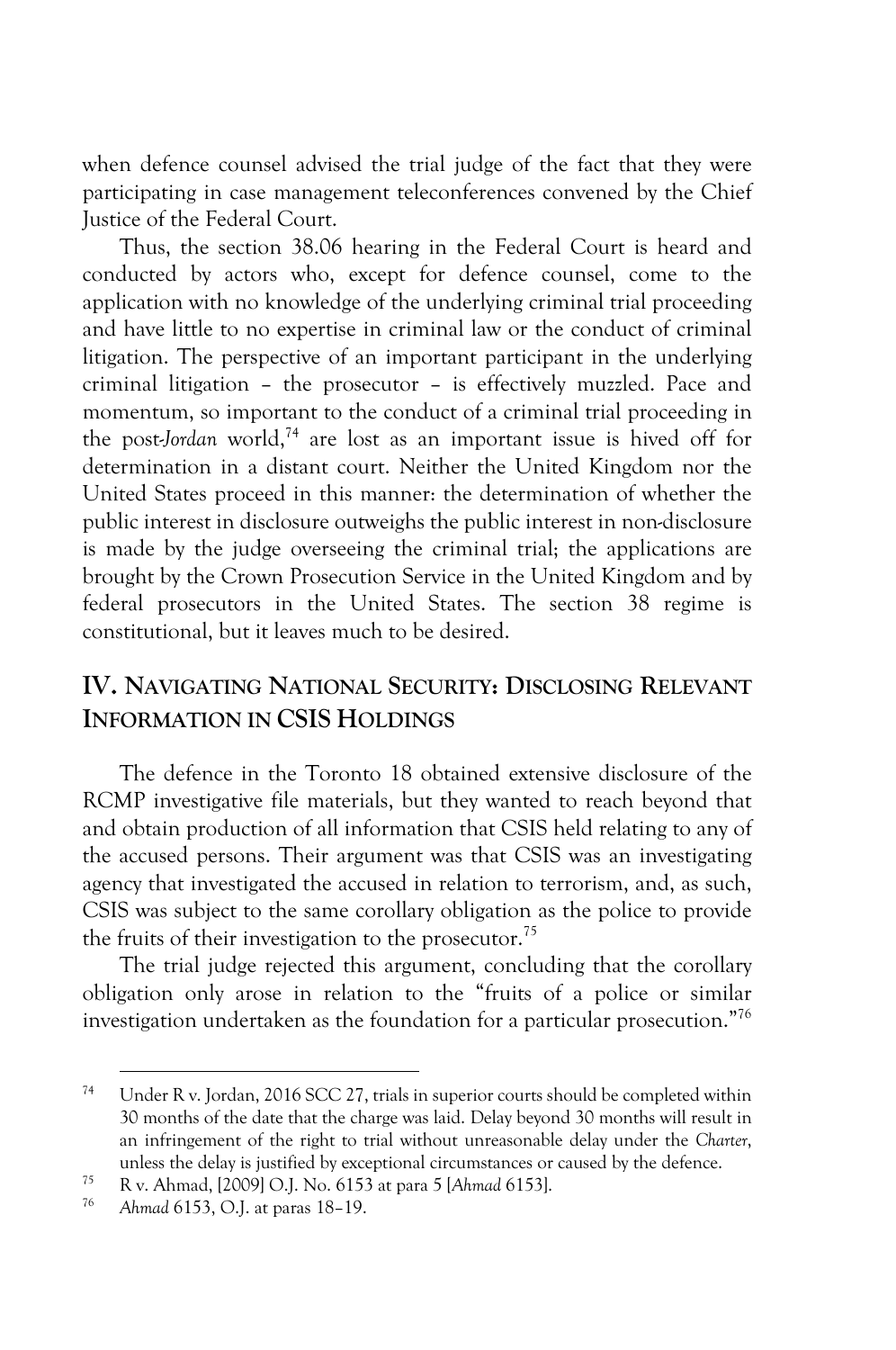As Justice Dawson recognized, although CSIS conducted a wide-ranging investigation of the accused and other persons, it did so in furtherance of its own intelligence mandate, not for the purpose of prosecution.

The presumption that the fruits of an investigation are likely relevant to the prosecution of the charge, which is the underlying rationale for the Crown's *Stinchcombe* disclosure obligation and the corollary duty placed on the police, is not applicable to an investigation conducted for a different purpose and kept separate from the police investigation. The mere fact that CSIS shared some limited information with the police did not impose an obligation on CSIS to disgorge all of their holdings relating to the accused to the prosecutor.<sup>77</sup>

The defence were, therefore, required to meet the *O'Connor* standard for the production of records that were held by CSIS. Under *O'Connor*, an applicant who seeks the production of records in possession of a third party must first establish that the records exist and are likely relevant to the determination of an issue at trial. While the burden to establish likely relevance is not onerous, bare assertions of relevance will not suffice. The applicant must show some basis to believe that the records sought will assist in the determination of a triable issue. If the applicant meets this threshold requirement, the records are produced to the judge, who then assesses their true relevance. But at this second step of the *O'Connor* test, the judge should only deny production of the records where it is apparent after inspection that the records are clearly irrelevant.

We had concluded relatively early on that the defence would be able to meet the threshold of showing likely relevance for certain records in the possession of CSIS. For example, Shaikh and Elsohemy were both expected to testify at trial about events that they had witnessed while they had been CSIS sources. There was a reasonable basis to believe that records existed within CSIS that were contemporaneous to the events in question and recorded what Shaikh and Elsohemy had communicated to their source handlers and that those records were likely to be more useful than the source debriefing reports prepared by the police, which were created sometime after the events and deliberately omitted specific details to protect source identities.

At the time, CSIS did not maintain individual investigative files like the police do, but rather maintained the information it gathered during

<sup>&</sup>lt;sup>77</sup> The same result was reached in R v. Alizadeh, 2013 ONSC 5417 at para 15; R v. Nuttall*,* 2015 BCSC 1125 at para 46; R v. Peshdary, 2017 ONSC 1225 at para 9.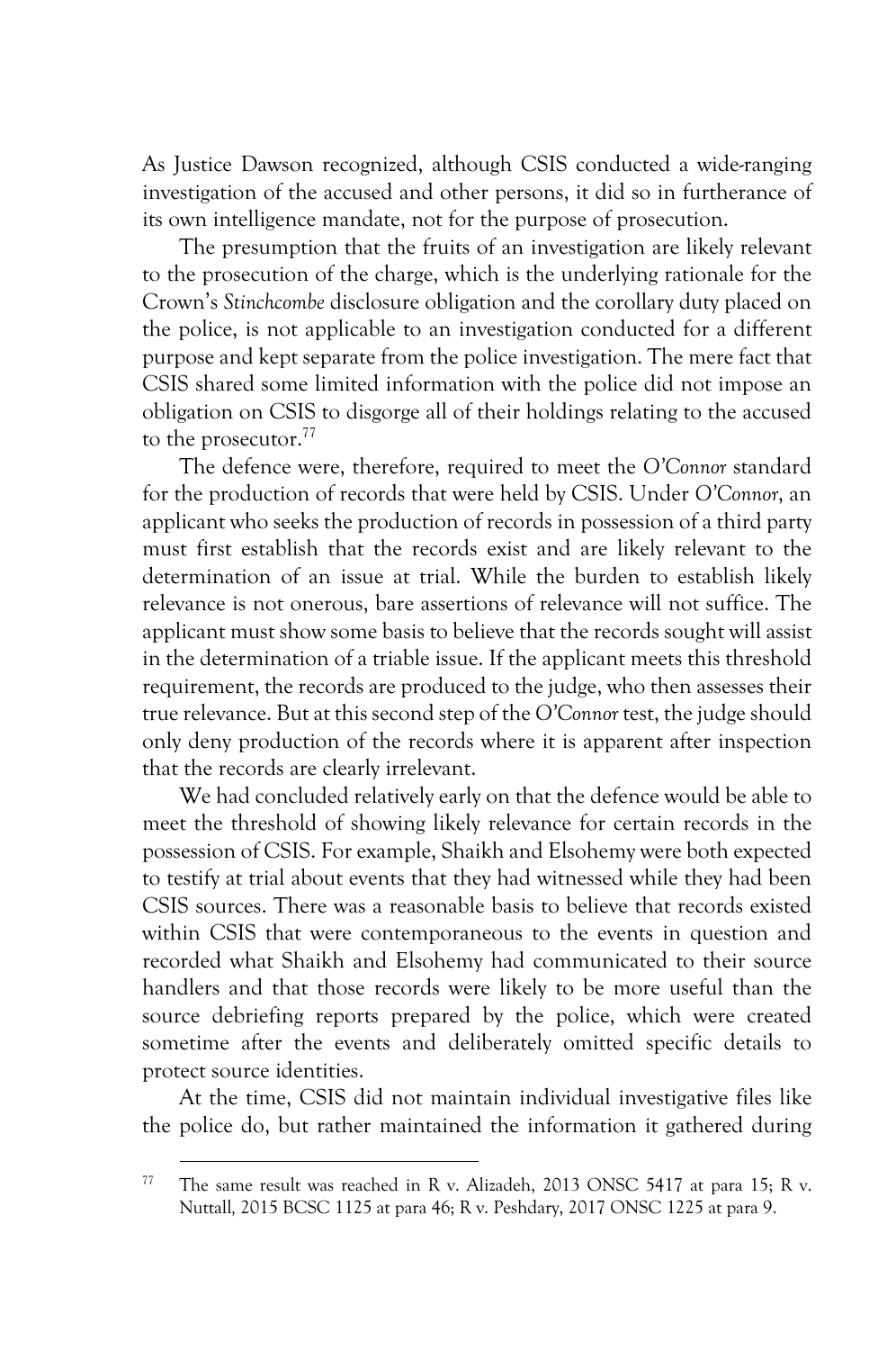intelligence investigations in different source holdings, some electronic, some hard copy. I concluded that even if only a small subset of records in the CSIS holdings were likely relevant to a few discrete triable issues, combing the database for relevant records would be a laborious process. Although the Supreme Court had yet to articulate the Crown's *McNeil*  duty,78 there was little point in waiting for the inevitable *O'Connor*  application to begin the search for records possessed by CSIS that were likely relevant. We, therefore, adopted a pro-active approach and asked the Service to search for records relating to certain areas of likely relevance that we defined for them.79

The process of reviewing and culling the CSIS holdings took many months. The Service first searched for records relating to the various accused. CSIS counsel and DOJ counsel then reviewed those records and identified approximately 600 records for review by the prosecutors. Two prosecutors then reviewed those documents, applying a generous approach that tended to be over-inclusive, and determined that 284 of them should be disclosed to defence, with redactions applied to protect national security privilege.<sup>80</sup> The trial judge subsequently reviewed the redactions and upheld the vast majority of them.

As illustrated in the case of the Toronto 18, although it is wrong to presume that records outside of the police investigative file are relevant, records that are in the possession of CSIS, or any other government agency, may well still be relevant to a triable issue and subject to production under the *O'Connor* test. Whether they are likely relevant will depend on the nature of the issues arising in a particular prosecution and the extent to

<sup>78</sup> *R v. McNeil* was handed down approximately six months after we initiated the review process with CSIS.

 $79$  The areas of likely relevance were defined by the Crown in consultation with the defence. They were the product of negotiation, meaning that they were broader than probably would have been ordered by a court. And one of the areas of relevance would be resisted by the Crown under the law as it has developed in the intervening years. In the Toronto 18, CSIS agreed to produce any information in its possession that pertained to grounds set out in the police authorizations and search warrant applications, including records that would undermine the grounds. See *Ahmad* 6153, O.J. at para 67. In World Bank v. Wallace, 2016 SCC 15, decided several years later, the Supreme Court clarified that records held by a third party will ordinarily not be relevant to the review of an authorization or search warrant, because that review is concerned with the affiant's belief in the grounds. *World Bank* is discussed in Part V below. 80 *Ahmad* 6153, O.J. at paras 67–72; R v. Ahmad, [2009] O.J. No. 6166 at para 10.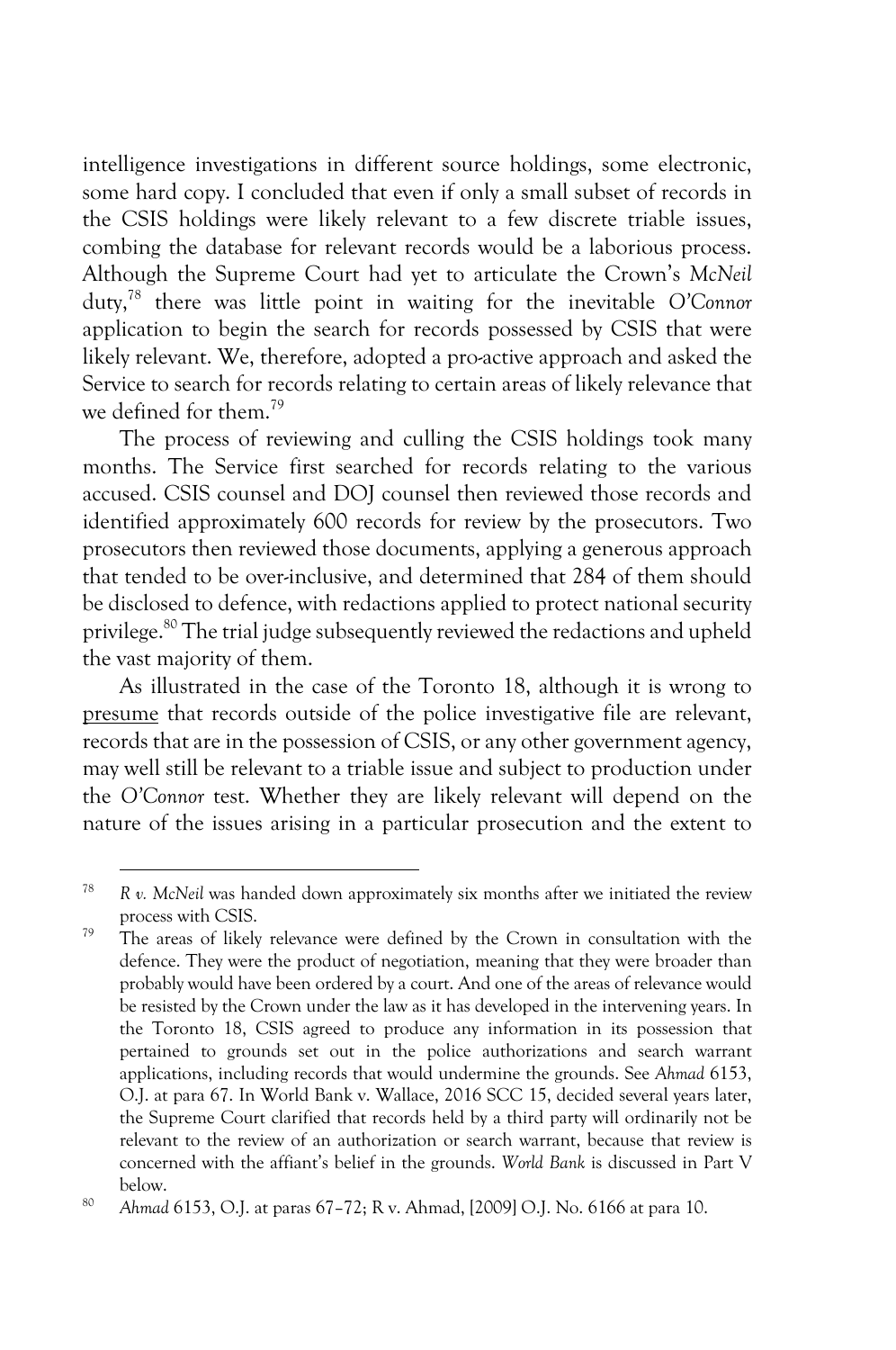which the records could reasonably assist in the determination of those issues. Any concerns about disclosing information that could cause injury to national security can be addressed by redacting the information and asserting public interest immunity.

The potential need to search the holdings of an intelligence agency for relevant information is not unique to national security prosecutions in Canada. Depending on the circumstances of an individual case, prosecutors in the United Kingdom, United States, and Australia also may be obliged to make enquiries of members of the intelligence community in an effort to obtain information relevant to the defence. In the United States, for example, the Rule 16 discovery obligation applies to the "government" writ at large, not just the prosecutor. Thus, federal prosecutors there often have to make enquiries of other government agencies, including members of the intelligence community, in order to comply with Rule 16. The decision whether to search for information held by an intelligence agency is typically guided by the concept of "alignment" in the U.S. If there is sufficient alignment between the intelligence agency and the investigation, the prosecutor is required to determine whether the intelligence agency is likely in possession of discoverable material under Rule 16. The prosecutor does so by requesting the intelligence agency to search its holdings for records relating to specific issues. Once the agency has identified records for review, the prosecutor attends and determines whether the material is discoverable. If it is, the prosecutor may resort to the provisions of *CIPA* to withhold the information or disclose it in a fashion that will not compromise national security. This is not much different than how the disclosure process unfolded in the Toronto 18 case.

When CSIS shares information with police investigators during an investigation, it may result in CSIS being required to produce further information for the purposes of the trial. The scope of production is shaped by (1) the nature of the information shared and (2) the issues at trial. In some instances, it is easy to anticipate the breadth of production that will ensue from information sharing. For example, if a CSIS human source, like Shaikh, becomes a Crown witness testifying to events that were first recounted to the Service, it is reasonable to anticipate that notes made by the CSIS source handler and other records relating to the reliability and credibility of the source might readily meet the test for production under *O'Connor*. If a CSIS surveillance officer observes a significant event and is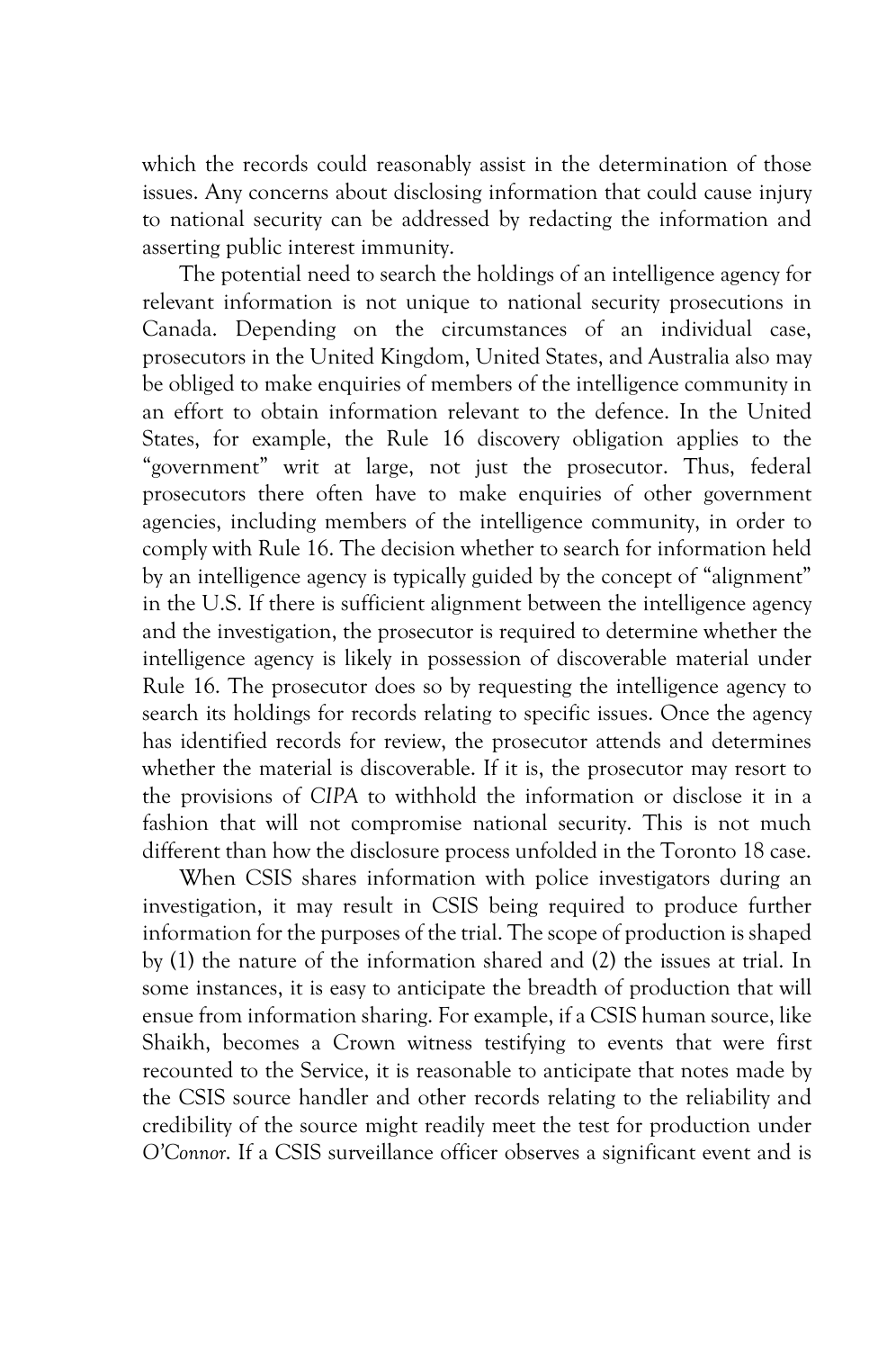going to be a witness at trial, any notes made by the officer will need to be produced.

In other instances, it will be much more challenging to assess the extent to which information sharing by CSIS may lead to demands for the production of further information at trial. In particular, when the information provided by CSIS has been relied upon by the police to obtain authorization to intercept communications, what are the implications for the production of additional information from CSIS holdings? Can the defence obtain production of the CSIS facting documents<sup>81</sup> relating to that information? If the shared information was obtained under a section 21 warrant (of the *CSIS Act*), can the defence require production of the CSIS warrant, the CSIS affidavit, and even perhaps the records relied on by the affiant?

# **V. NAVIGATING NATIONAL SECURITY: THE GAROFOLI REVIEW**

As described in Part II above, in the Toronto 18 investigation, the information provided by CSIS in Advisory Letters became part of the foundational grounds used by the police to obtain their first authorization to intercept communications. When additional CSIS records were produced in response to the defence's *O'Connor* application, it became clear that some of the grounds relied on by the police had been obtained as a consequence of CSIS intercepting communications under a section 21 warrant. This created a thorny issue for the prosecution because of the rule that requires a judge reviewing a warrant or authorization for compliance with section 8 of the *Charter* to excise from the supporting affidavit any grounds that were obtained in contravention of the *Charter*. Under this rule, if the CSIS warrant was constitutionally deficient, any communications intercepted under that warrant and relied on by the police as grounds in their affidavit would have to be excised on review. Some further explanation about the review process may help in understanding how this issue unfolded at trial, the challenge it posed for the Crown, and how we dealt with it.

 $81$  A "facting document" is the document in CSIS holdings that was relied on by the affiant to assert a particular fact in the affidavit.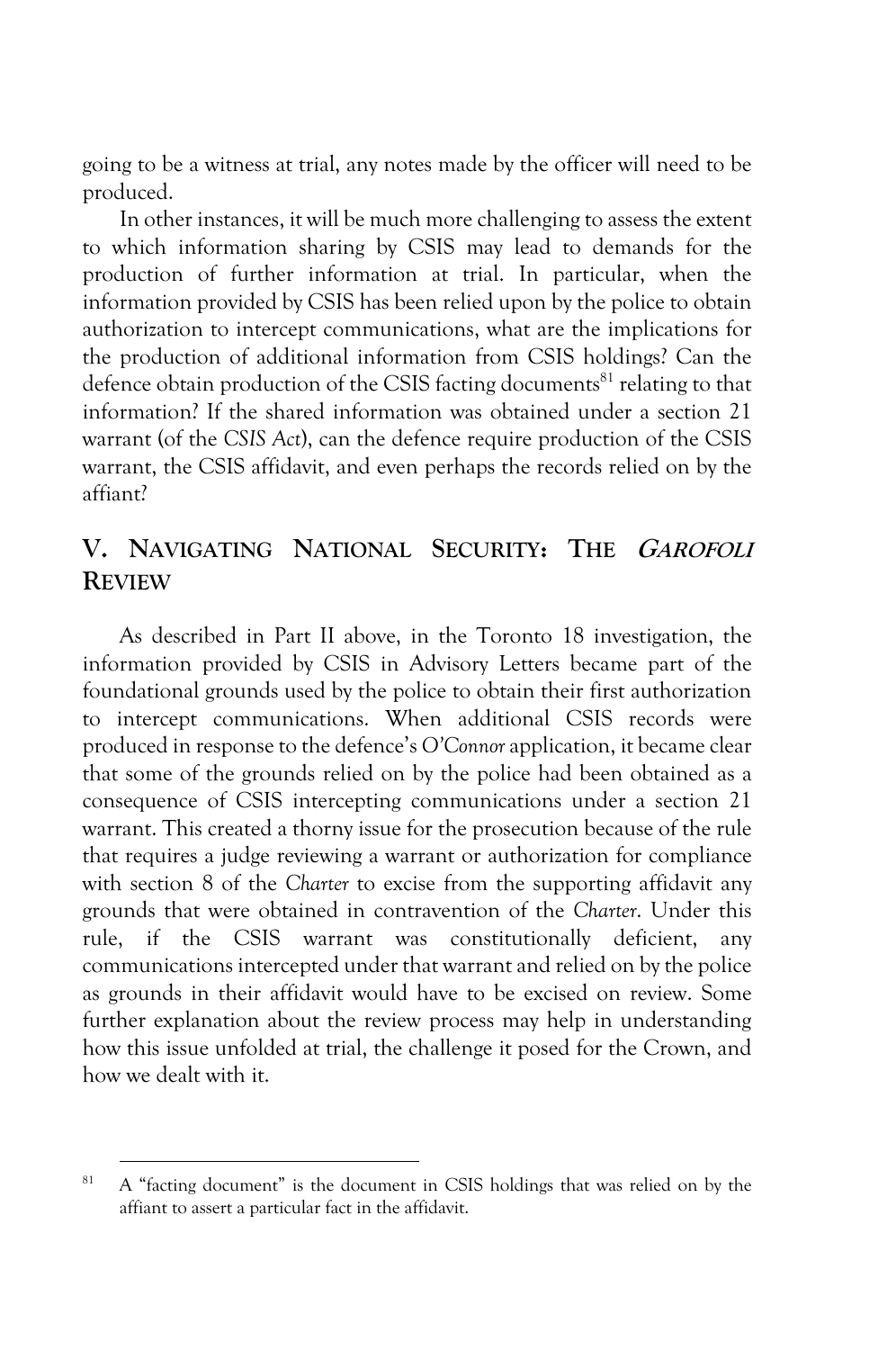Assuming the accused have standing, $82$  they have a constitutional right to challenge the admissibility of evidence seized by the state. Where the evidence at issue is a communication intercepted under a wiretap authorization, the defence may bring what is commonly referred to as a *Garofoli* application and seek to challenge the reasonableness of the search under section 8 of the *Charter*. A *Garofoli* application involves an examination of the record that was before the issuing judge and the determination by the reviewing judge whether the statutory preconditions for a wiretap authorization were met.

The standard of review is narrow. The focus is on whether the affiant reasonably believed in the existence of grounds that were sufficient to satisfy the statutory preconditions.<sup>83</sup> Errors or misstatements in the affidavit must be excised by the reviewing judge, but only if the affiant knew or ought to have known of the error or misstatement.<sup>84</sup> In addition, if the error or misstatement is a minor or technical error that was made in good faith, it need not be excised – the reviewing judge can amplify the record to correct the mistake. Omissions of material facts that were known or ought to have been known by the affiant are addressed by adding those facts to the affidavit that was before the issuing justice. Once the record has been amplified to take into account material errors and omissions, the reviewing judge then asks whether the issuing justice, based on the record as amplified on review, could have granted the authorization.<sup>85</sup> In other words, does the affidavit, as amplified, set out enough reliable information to satisfy the statutory preconditions for issuance?

Although the *Garofoli* application is supposed to be concerned with what the affiant reasonably believed at the time the authorization was

<sup>82</sup> R v. Edwards,  $[1996]$  1 S.C.R. 128,  $[1996]$  1 R.S.C. 128; R v. Marakah, 2017 SCC 59.

<sup>83</sup> *World Bank,* SCC at paras 117, 119.

<sup>84</sup> *World Bank,* SCC at para 121 ("the accuracy of the affidavit is tested against the affiant's reasonable belief"). The observant reader will have noted that we agreed to produce records in the hands of CSIS that related to the grounds set out in the police affidavit. Why did we do so, when those records were not in the hands of the affiant and thus could not inform his belief? The answer is that the law was somewhat unclear at the time. We thought it possible that the defence could argue that, because CSIS had reviewed the draft affidavit, factual errors that CSIS ought to have caught should be excised. The position of the Crown today would be quite different as a result of the decision in *World Bank* – generally speaking, the production of records in the hands of CSIS to establish errors or omissions in the RCMP affidavit would not be relevant to the *Garofoli* review. See *World Bank*, SCC at para 124.

<sup>85</sup> R v. Garofoli, [1990] 2 S.C.R. 1421 at 1451–453, [1990] 2 R.C.S. 1421.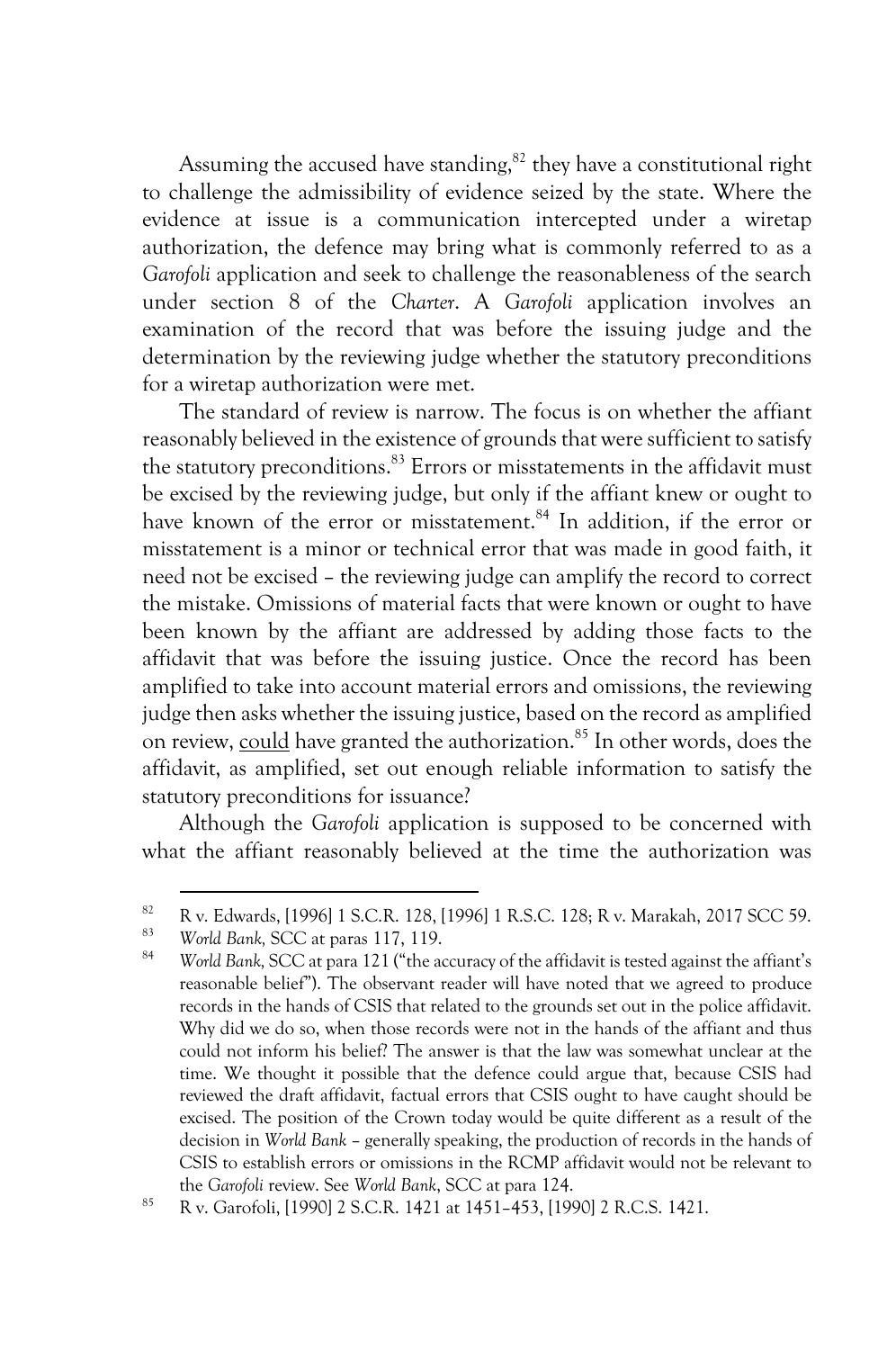granted, this is not always the case under the current law. In a trilogy of cases<sup>86</sup> decided in the early days of the *Charter*, the Supreme Court held that information obtained as a result of a *Charter* violation must be excised from the supporting affidavit.<sup>87</sup> The rationale for this rule of automatic excision was that the state ought not to benefit from "the illegal acts of police officers."88 Courts reviewing warrants and authorizations in a *Garofoli* application now routinely excise information obtained as a result of a *Charter* infringement, without asking the question of whether the affiant reasonably believed that the information had been gathered lawfully.

This rule of automatic excision is conceptually unsound and problematic for several reasons. First, under subsection 24(2) of the *Charter*, evidence that was obtained in a manner that infringed the *Charter* may only be excluded if its admission would bring the administration of justice into disrepute. The same evidence that must automatically be excised on a Garofoli review can nevertheless be admitted to determine guilt or innocence. In principle, it is difficult to understand why the state can use constitutionally deficient information to deprive a person of their liberty interest, perhaps for life, but cannot use the same information to deprive them of their privacy interest.

Second, a *Garofoli* application is concerned with the review of the evidentiary record – the sworn affidavit – that was before the issuing justice. The so-called "excision" of sworn evidence from that record on the basis of a *Charter* infringement really amounts to nothing less than the exclusion of evidence in the review proceeding. The rule of automatic excision is an automatic exclusionary rule that is contrary to the express wording of subsection 24(2) of the *Charter*.

Third, if the *Garofoli* application is supposed to be concerned with what the affiant reasonably believed at the time that the authorization was granted, it is confounding that the affiant's belief in the lawfulness of the grounds is not a relevant consideration.

<sup>86</sup> R v. Grant*,* 2009 SCC 32*;* R v. Plant, [1993] 3 S.C.R. 281, [1993] 8 W.W.R. 287; R v. Wiley*,* [1993] 3 S.C.R. 263, 84 C.C.C. (3d) 161.

 $87$  The standing requirement applies at the excision stage. To seek excision of a fact as unconstitutionally obtained, the accused must show it violated his own *Charter* rights. He is not entitled to seek excision of facts allegedly obtained in violation of the rights of third parties. See R v. Chang, 2003 CanLII 29135, 170 O.A.C. 37 (ON CA); R v. Vickerson, 2018 BCCA 39.

<sup>88</sup> *Grant*, SCC.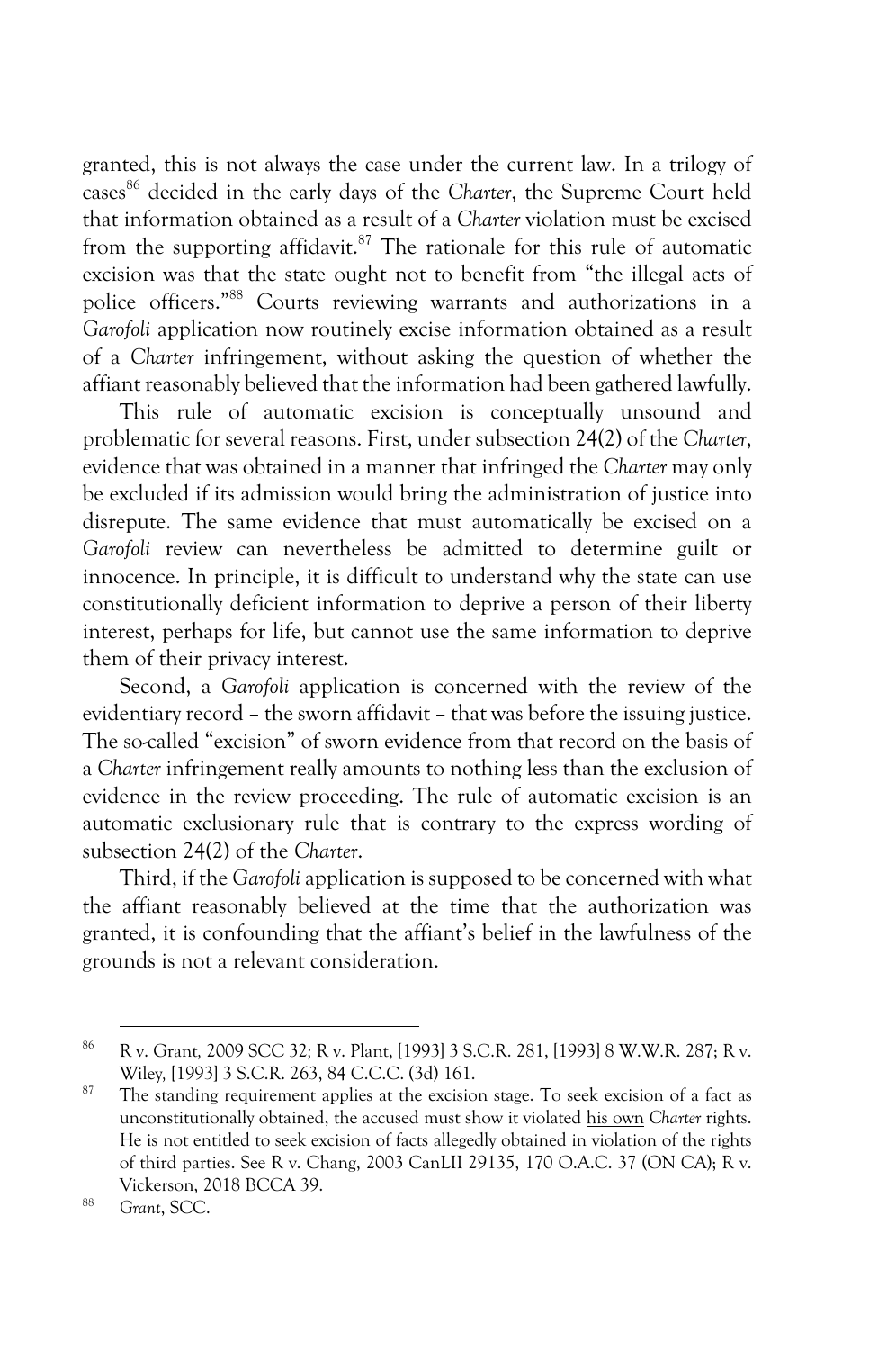Fourth, the rule of automatic excision is unnecessary to guard against unconstitutional acts of state agents. Under existing jurisprudence, evidence is obtained in a manner that infringed the *Charter* if there is a sufficient temporal, contextual, or causal nexus between the evidence and a *Charter* breach.89 There is no need for a rule that magnifies the constitutional infringement and distorts the analysis under subsection 24(2) by taking the focus from where it should properly lie – on the initial breach and whether it warrants the exclusion of the evidence subsequently seized.

Finally, the rule of automatic excision has the potential to turn the *Garofoli* application into an expansive inquiry into collateral matters reaching far beyond the confines of the police investigation, generating time-consuming and sweeping disclosure requests. This was a real concern in the Toronto 18 prosecution.

The reader will recall that some of the grounds relied on by the police affiant in the Toronto 18 investigation came from the interception of communications by CSIS, acting under a section 21 warrant. The defence, therefore, contended that they should have access to the CSIS warrant and underlying affidavit, so they could challenge the lawfulness of the CSIS seizure of communications and argue for their excision from the police affidavit. But if the CSIS warrant, in turn, rested on information intercepted under an earlier warrant, then that warrant and its supporting affidavit would need to be produced, and so on, and so on.<sup>90</sup> We expected that the defence would also argue that, in order to challenge the CSIS warrant(s), they would need access to the source documents that were relied on by the CSIS affiant(s). Any CSIS materials ordered and produced would inevitably need to be heavily redacted to protect national security, and, depending on the extent to which judicial summaries could be prepared, it might not even be possible to conduct a review of a heavily redacted CSIS affidavit. $91$  The CSIS investigation had been a broad, wide-ranging

<sup>89</sup> R v. Goldhart, [1996] 2 S.C.R. 463, 136 D.L.R. (4th) 502; R v. Strachan, [1988] 2 S.C.R. 980, 56 D.L.R. (4th) 673.

<sup>&</sup>lt;sup>90</sup> At one point during discussions in open court, the trial judge said this reminded him of Russian nesting dolls that can potentially go on endlessly, and there had to be some point at which you stop. The retort of defence counsel might be that you stop when there are no more dolls to open.

<sup>&</sup>lt;sup>91</sup> Under the *Garofoli* "Step Six" procedure, a judge reviewing a redacted affidavit may consider the redacted material in assessing the sufficiency of the warrant, but only if the defence have been provided with a judicial summary of the nature of the material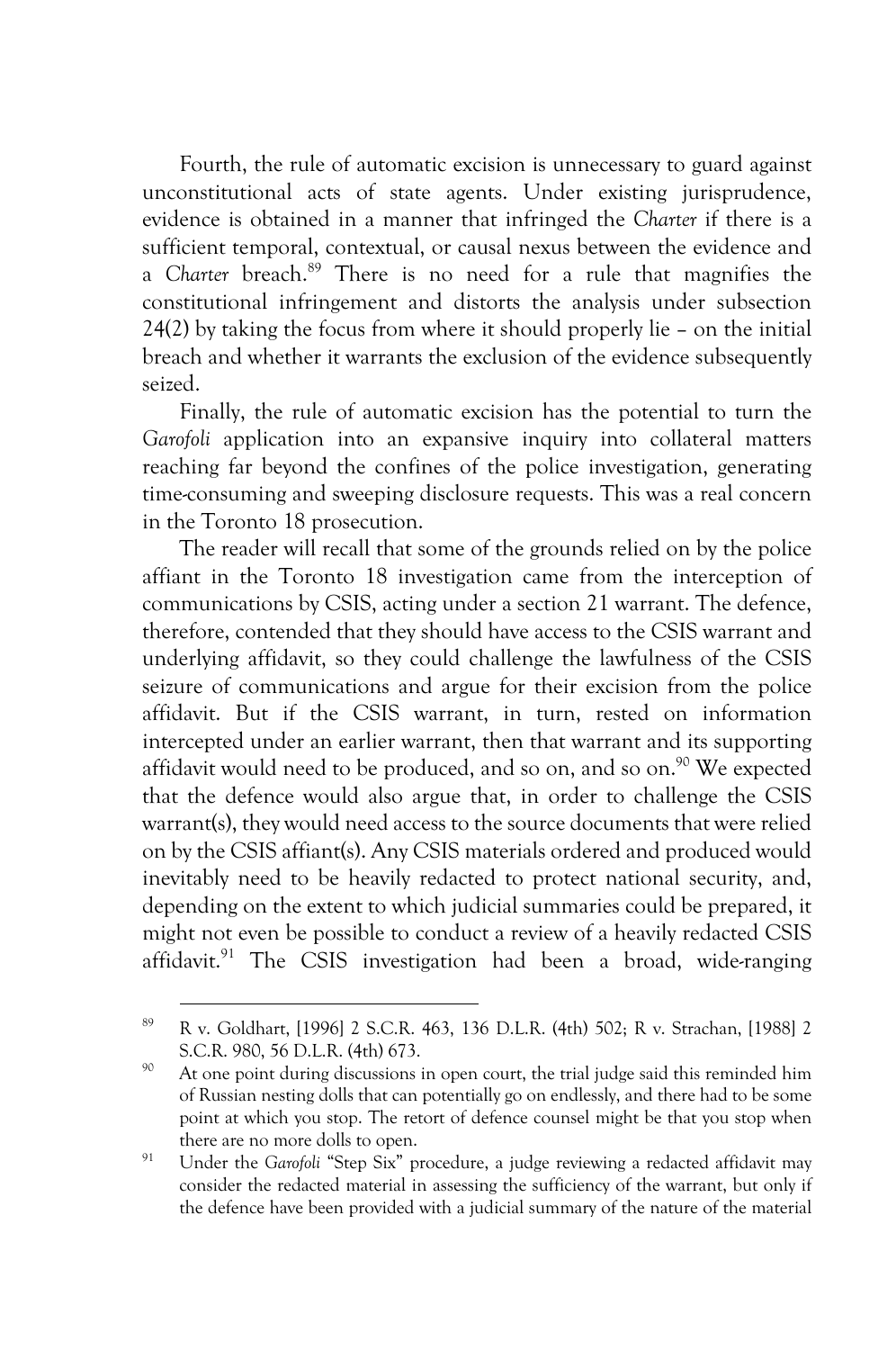investigation extending over a significant period of time. There was a significant risk that the prosecution would be derailed by expansive disclosure requests to facilitate fact-checking by the defence. In order to avoid going down this road, the Crown decided not to rely on any of the information derived from the CSIS intercepts and agreed to the excision of that information on the *Garofoli* review. Once we made that decision, the CSIS warrant and affidavit were no longer relevant to a triable issue and thus not subject to production under the *O'Connor* framework.

This approach only worked in the Toronto 18 prosecution because there was enough information remaining in the police affidavit after excision to support its issuance. Many of the grounds had been furnished by Shaikh, and those grounds had been substantially corroborated by observations made by both the police and CSIS. In cases where the police authorization rests on CSIS interceptions, a similar approach would be fatal to the police wiretap. However, the law relating to production from third parties in the context of a *Garofoli* application has been developed and clarified since the Toronto 18 case. Where a third-party agency seized evidence under judicial authorization and that evidence was relied on as grounds to obtain a wiretap by a police affiant, there are solid arguments that can be advanced supporting a narrow scope of production from the third-party agency and keeping the *Garofoli* application within reasonable bounds.

In light of *World Bank* and its reminder that the *Garofoli* review is focused on the affiant's reasonable belief, it seems to me that the question that should actually be asked on the review is not whether the grounds relied on by the affiant were legally obtained, but rather whether the affiant reasonably believed that the grounds had been legally obtained. The focus should be on whether the affiant knew, or ought to have known, that the grounds were the product of an unlawful seizure. If the affiant reasonably believed that the grounds were legally obtained, there is no basis upon which to excise that information from the affidavit. I appreciate that this

that is sufficient to permit them to challenge it by way of evidence or submissions. Moreover, the Step Six procedure was not being used by criminal courts at the time of the Toronto 18 prosecution. It was not until the later decisions in *R v. Learning*, 2010 ONSC 3816, and *R v. Rocha*, 2012 ONCA 707, that the Step Six procedure was resurrected.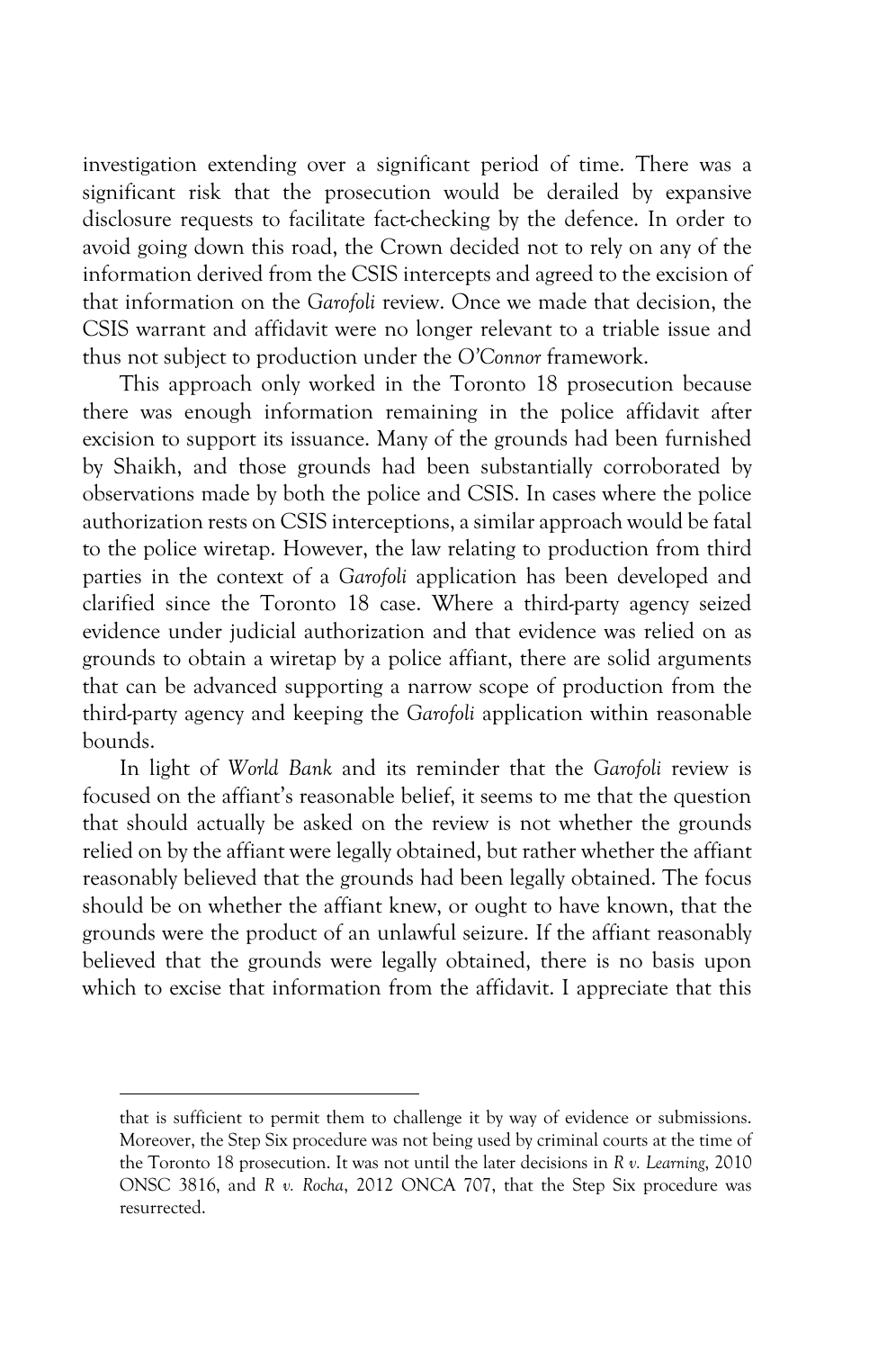calls for an end to the rule of automatic excision, but it is a rule that is suspect and should be discarded.<sup>92</sup>

As I pointed out above, abandoning the rule of automatic excision would not mean that prior state illegality would be insulated from review in all instances. If the accused can establish that there is a sufficient nexus between the gathering of the evidence and previous state illegality, then the accused can still seek exclusion of the evidence under subsection 24(2).

But discarding the rule would have the benefit of keeping the production of material from third parties in the context of *Garofoli*  applications within reasonable bounds and maintaining consistency of approach in the review of the affiant's belief. In the Toronto 18 prosecution, if what mattered was the affiant's reasonable belief in the lawfulness of the CSIS information, there would have been no basis for production of the CSIS warrant, affidavit, or source documents. Unless the defence could point to some evidence to the contrary, the affiant was entitled to reasonably believe that CSIS had acted lawfully under its mandate.

If it is thought to be too radical of a step to get rid of automatic excision, it may still be possible to keep production of CSIS records within reasonable bounds by insisting on a strict application of the principles articulated in *World Bank* and *O'Connor*. That is, the disclosure of thirdparty records should only be ordered where the accused shows that the records will tend to undermine one of the statutory preconditions for issuance of the police authorization. This might justify production of the CSIS warrant and the underlying affidavit in a redacted form to the defence because those documents are probative of whether the CSIS warrant was lawfully issued.<sup>93</sup> But without more, it would not justify production of source documents relied on by the CSIS affiant or previous CSIS warrants and affidavits – extending the scope of production this far begins to look like a fishing expedition and inefficient use of resources. Absent some basis for believing that the CSIS affidavit contains misstatements or material

 $92$  Ireland has an almost absolute exclusionary rule where evidence was obtained in conscious and deliberate violation of constitutional rights, and a presumptive exclusionary rule where the constitutional violation was not conscious and deliberate. See Director of Public Prosecutions v. JC, [2015] IESC 31 (SC Ireland). However, unconstitutionally obtained evidence may be relied on to obtain a warrant. See *JC*, IESC at para 65; Director of Public Prosecutions v. Cash, [2010] IESC 1 (SC Ireland). 93 *Alizadeh*, ONSC.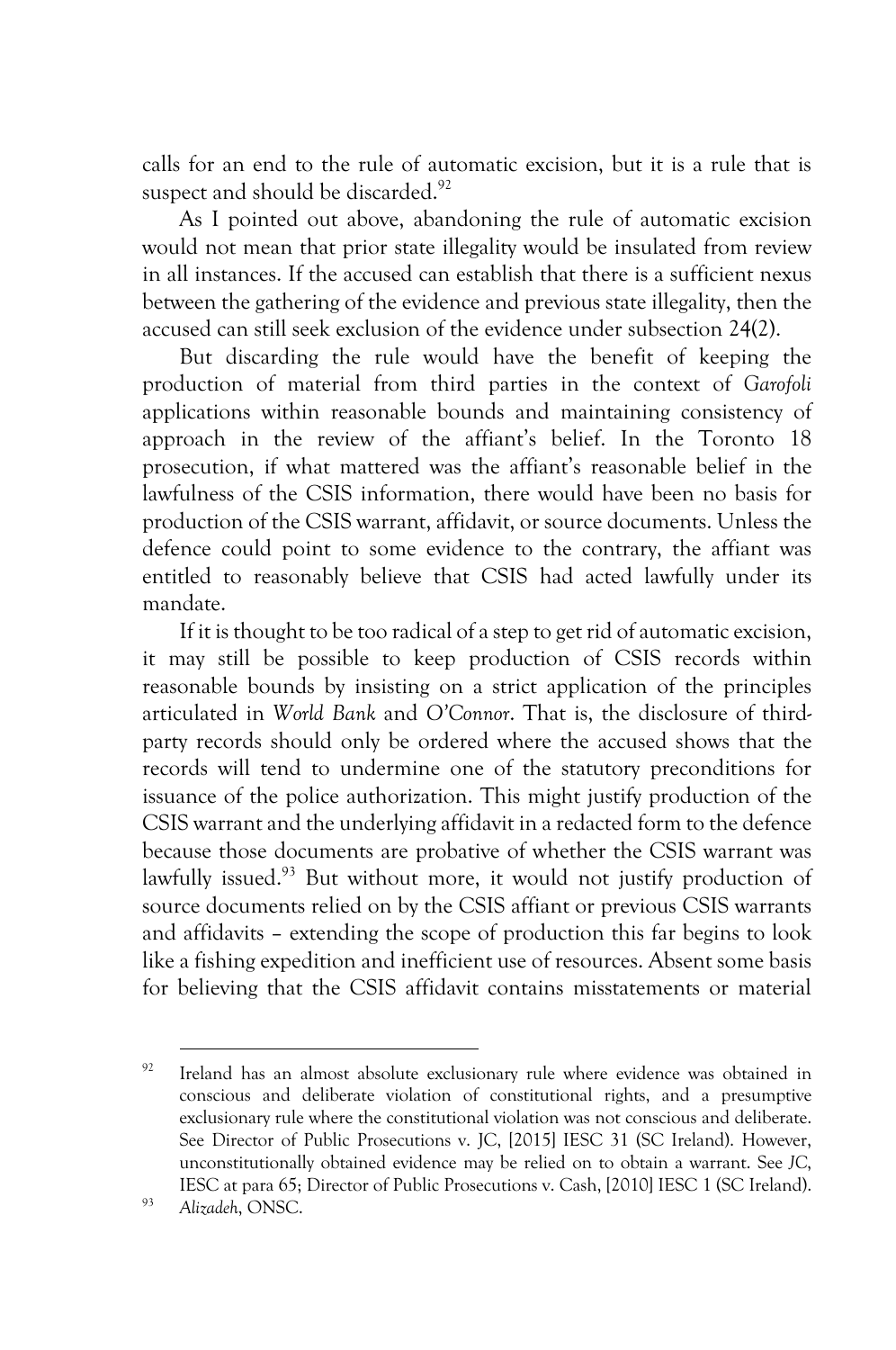omissions, production of the source documents relied on by the CSIS affiant should be refused.<sup>94</sup>

So far, I have discussed the scope of production from CSIS in the context of a *Garofoli* review of the police wiretap authorization, assuming that we continue to retain the rule of automatic excision. But what if the defence wishes to bring a *Strachan*-type of argument and seek the excision of communications intercepted by the police on the basis that there is a sufficient temporal, contextual, or causal nexus to a CSIS warrant that allegedly infringed the *Charter*? Here, again, I would argue that the answer lies in *World Bank* and *O'Connor*. If the defence can show that a sufficient nexus exists, there is a basis upon which they can seek production of the CSIS warrant and affidavit. Those documents are likely relevant to the determination of the legality of the CSIS warrant, and the legality of that warrant is determinative of the admissibility of the evidence seized by the police. Going beyond those documents into underlying CSIS source documents is not justified – the only reason to obtain production of the latter is so the defence can engage in "fact-checking." Absent some basis for believing that the production of source documents will tend to undermine facts set out in the CSIS affidavit, production should be refused.<sup>95</sup>

<sup>94</sup> *Alizadeh*, ONSC.

The same approach should be followed if the Crown seeks to tender into evidence a communication intercepted by CSIS. While the defence has a right to challenge the admissibility of that evidence and, therefore, a right to disclosure of the CSIS warrant and supporting affidavit, absent some reasonable basis for believing that source documents will undermine the grounds set out in the affidavit, disclosure of source documents should generally be refused. The mere assertion that the records might assist in "fact-checking" of statements in the affidavit is not a sufficient basis to require the production of source records from a third-party agency. See, for example, R v. Grant, 2013 ONSC 7323, where the accused sought to subpoena a confidential informant's file (a third-party record) so that the judge could then compare the way the CI was described in the Information To Obtain (ITO) with the facts reported in the CI file. Justice Goldstein refused to order production, holding that if the accused has not shown a reasonable likelihood that the file contained information that would undermine the ITO, then there was no basis to order its production simply to engage in comparative fact-checking. He described this as "random virtue testing" of the affiant.